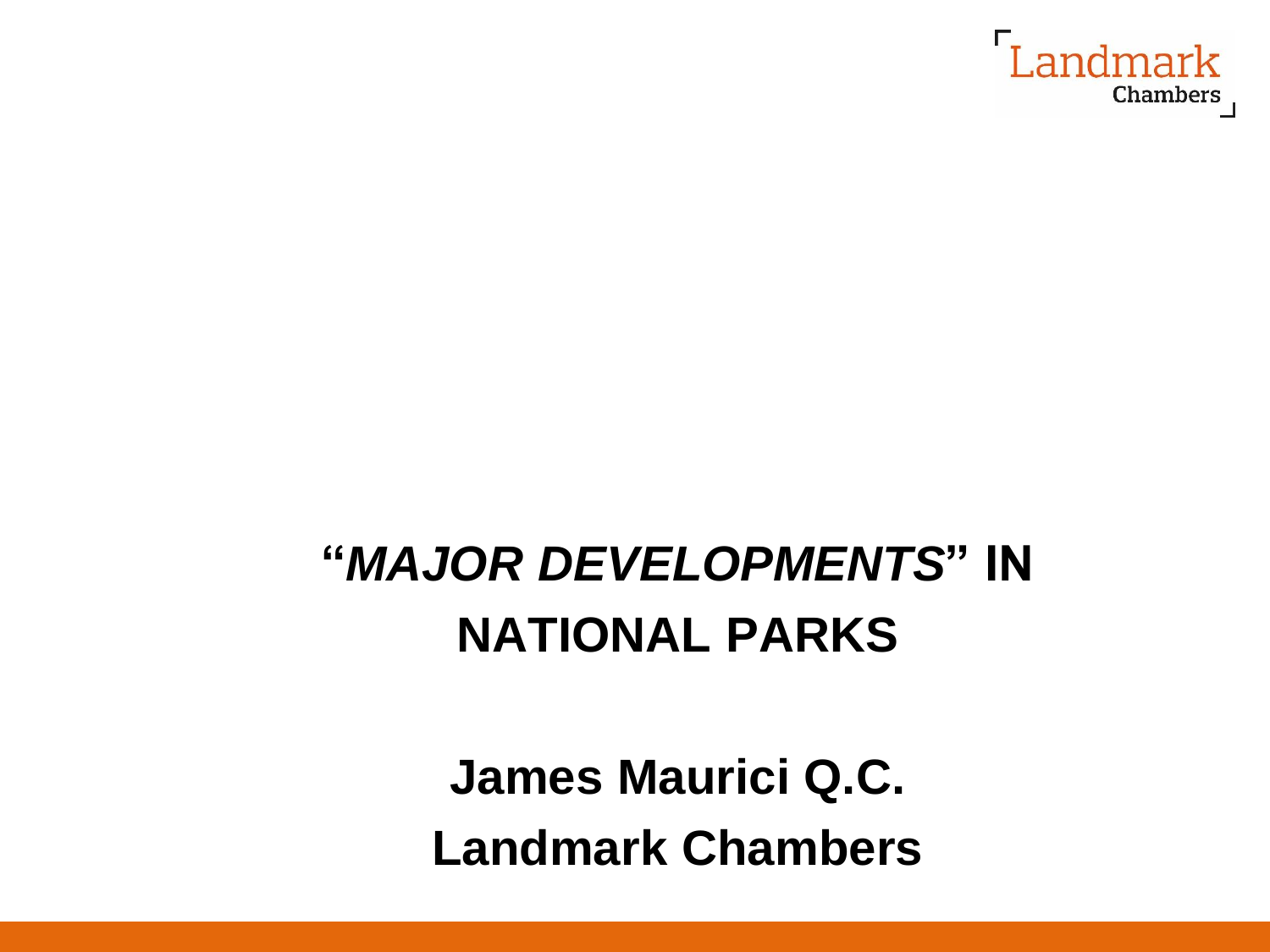#### *"major developments***" – some basics**

• National policy currently requires that planning permission for "*major developments*" in AONBs, the Broads and National Parks ("NPs") (together referred to as "*designated areas*") should be refused unless:

- (i) there are "*exceptional circumstances*"; and
- (ii) it is demonstrated that they are in "*the public interest*".
- In considering these matters regard must be had to:
	- (i) the need for the development;
	- (ii) the scope for meeting the development outside the designated area; and
	- (iii) "*any detrimental effect on the environment, the landscape and recreational opportunities, and the extent to which that could be moderated*"
- See para. 172 of the NPPF (2018), previously para 116 in NOOF (2012). NB the latest NPPF (February 2019) is identical in this regard, I shall refer to NPPF (2018)).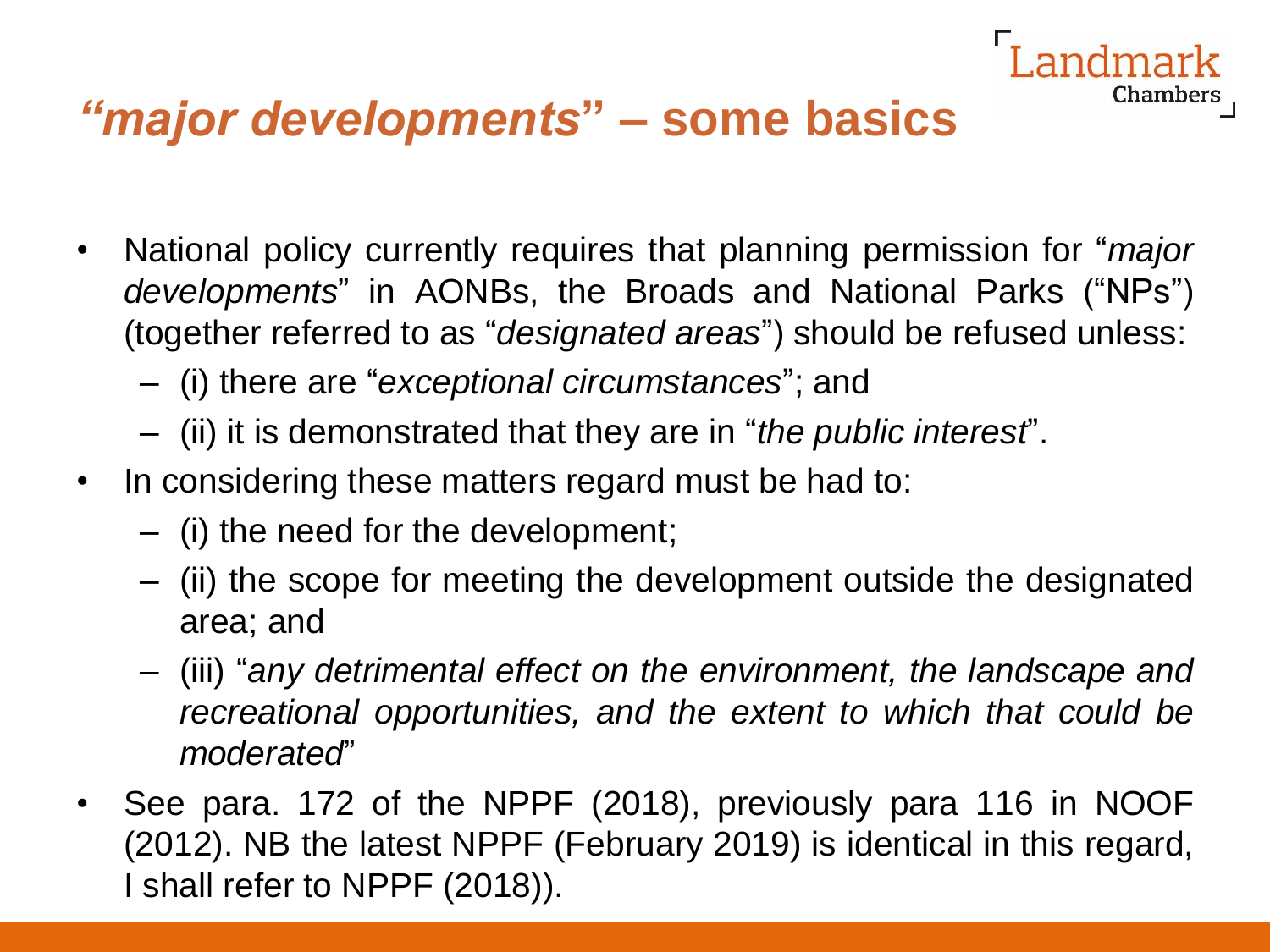#### **Why it is important to know what is "***major development"*

• In any application for PP – whether major or not - in a designated area "*great weight"* is to be given to "*conserving and enhancing scenic beauty*" because these areas have "*the highest status of protection*" (see NPPF (2018) at para. 172, formerly para. 115 in NPPF (2012).

- But if proposal is for a "*major development"* the hurdle is much, much higher; the tests being "*exceptional circumstances*" and "*public interest*".
- There are risks if "*major development*" defined too widely:
	- (i) some very beneficial developments will not be consented as will fail the higher tests; or
	- (ii) to avoid that outcome the tests will instead be watered down by decision-makers.
- For developers the aim is always to try and argue that what is proposed is not "*major development*" as it lowers the hurdle.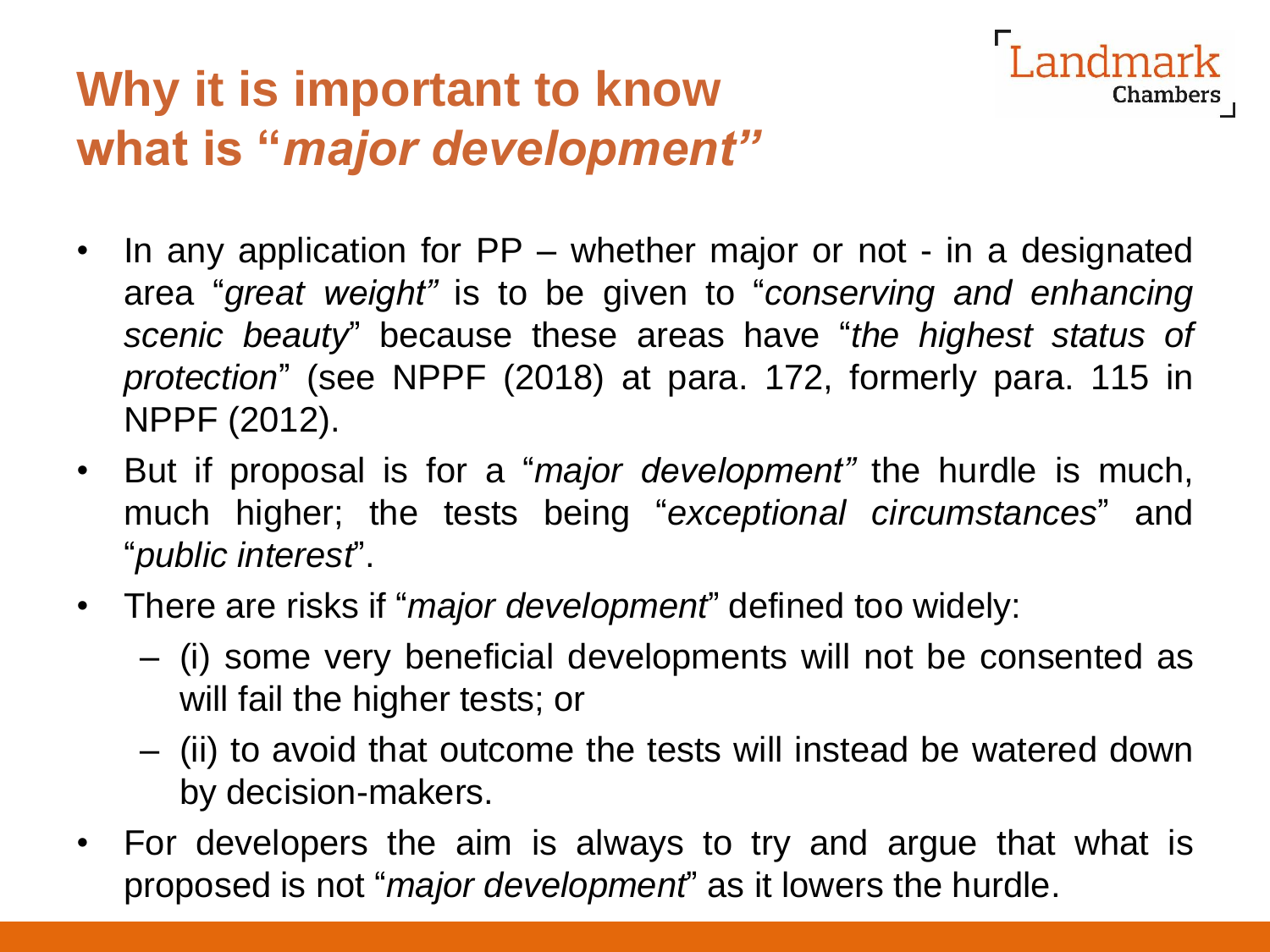

#### **Why me?**

- Acted for DEFRA in 2005 2007: legal challenges to the designation of the New Forest NP: (i) by RWE on Fawley power station; and (ii) *Meyrick Estate v SSEFRA* [2007] 2 WLUK 4 on "*natural beauty*" (led to s. 99 of the Natural Environment and Rural Communities Act 2006);
- In lead up to designation of South Downs also advised DEFRA;
- Then released by DEFRA to advise new SDNPA on planning matters;
- Advice included the so-called "Maurici opinions" as they have become known on the meaning of "*major development*" in a NP:
	- (i) first opinion on PPS7 in 2011: https://www.southdowns.gov.uk/wpcontent/uploads/2015/01/Legal-Opinion-of-Major-Development-June-2011.pdf;
	- (ii) second opinion on NPPF (2012) in 2014: https://www.southdowns.gov.uk/wp-content/uploads/2015/01/Guidelines-on-Significance-for-SDNP-Planning-Applications-–-NPPF-Complaint-July-2014.pdf
- Much publicised, argued about on planning appeals/applications and considered by High Court in *R(Green) v SDNPA* [2018] EWHC 604 (Admin) (see below);
- Part of the team for the SDNPA Local Plan;
- Regularly act for and advise developers on schemes in AONBs including in *Wealden DC v SSCLG* [2017] JPL 625.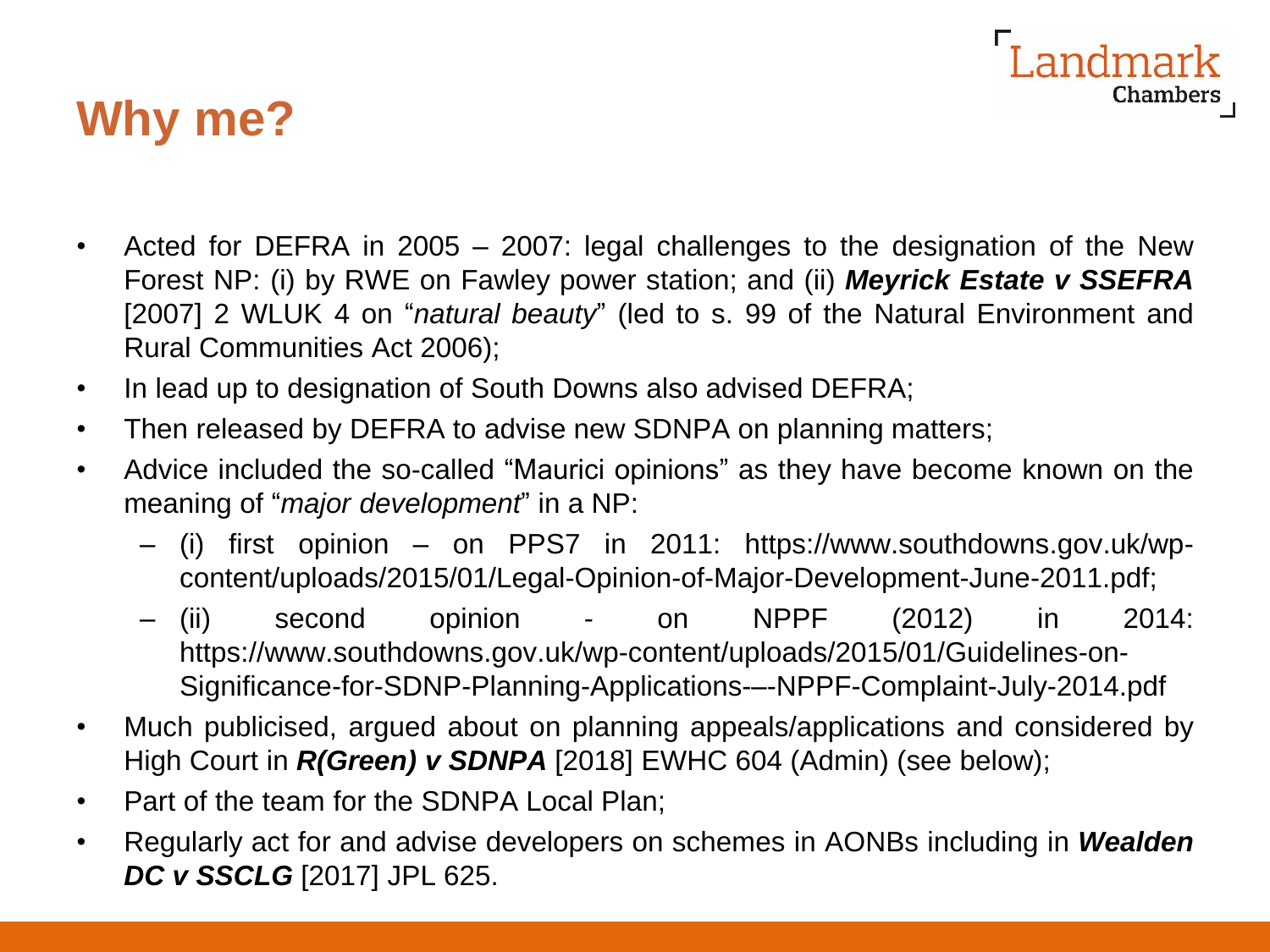#### **Government guidance on "***major development***"**

- 3 sources:
	- 1. NPPF (2018) para 172;
	- 2. The Planning Practice Guidance ("PPG");
	- 3. English National Parks and the Broads UK Government Vision and Circular 2010 ("the Circular")

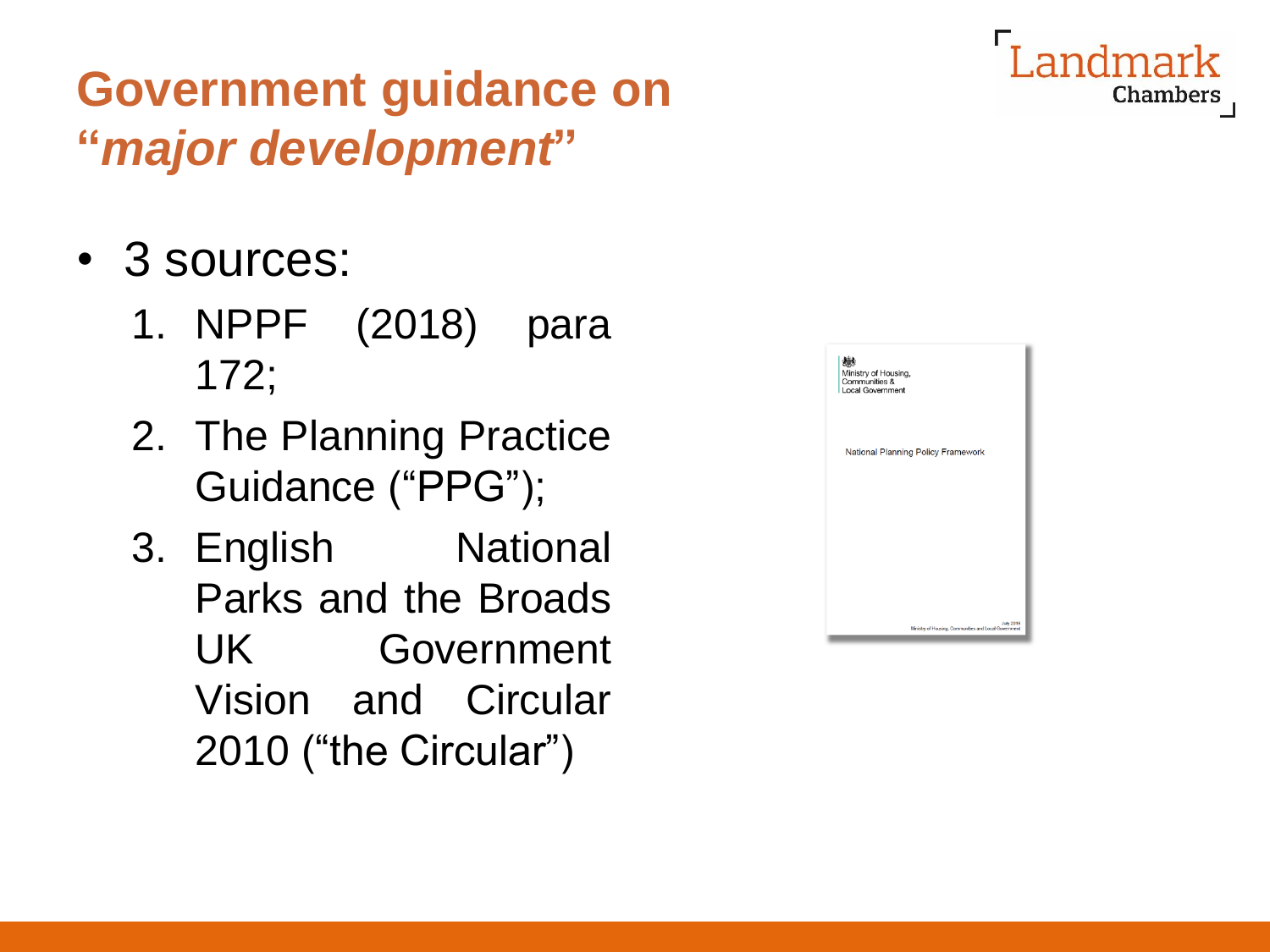### **(1) NPPF (2018) para 172**

**Para 172:** " … *Planning permission should be refused for major development 55 other than in exceptional circumstances, and where it can be demonstrated that the development is in the public interest. Consideration of such applications should include an assessment of:*

Chambers

- *a) the need for the development, including in terms of any national considerations, and the impact of permitting it, or refusing it, upon the local economy;*
- *b) the cost of, and scope for, developing outside the designated area, or meeting the need for it in some other way; and*
- *c) any detrimental effect on the environment, the landscape and recreational opportunities, and the extent to which that could be moderated*."

**Footnote 55:** "*For the purposes of paragraphs 172 and 173, whether a proposal is 'major development' is a matter for the decision maker, taking into account its nature, scale and setting, and whether it could have a significant adverse impact on the purposes for which the area has been designated or defined."*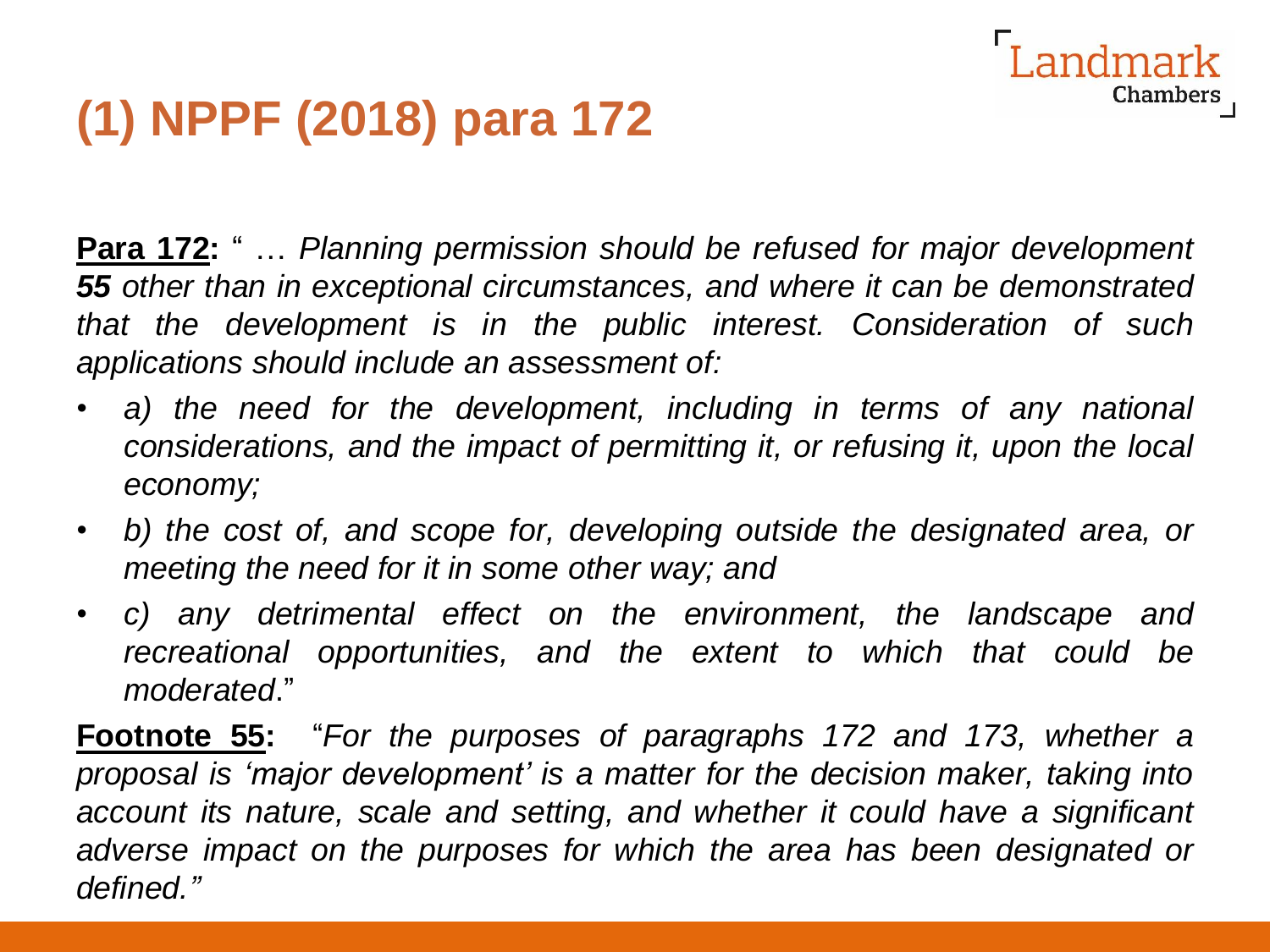Chambers

### **(2) The PPG**

#### *"How is major development defined in National Parks and Areas of Outstanding Natural Beauty, for the purposes of the consideration of planning applications in these areas?*

*Planning permission should be refused for major development in a National Park, the Broads or an Area of Outstanding Natural Beauty except in exceptional circumstances and where it can be demonstrated to be in the public interest. Whether a proposed development in these designated areas should be treated as a major development, to which the policy in paragraph 172 of the Framework applies, will be a matter for the relevant decision taker, taking into account the proposal in question and the local context. The Framework is clear that great weight should be given to conserving landscape and scenic beauty in these designated areas irrespective of whether the policy in paragraph 172 is applicable."* (emphasis added).

Paragraph: 005 Reference ID: 8-005-20140306; Revision date: 06 03 2014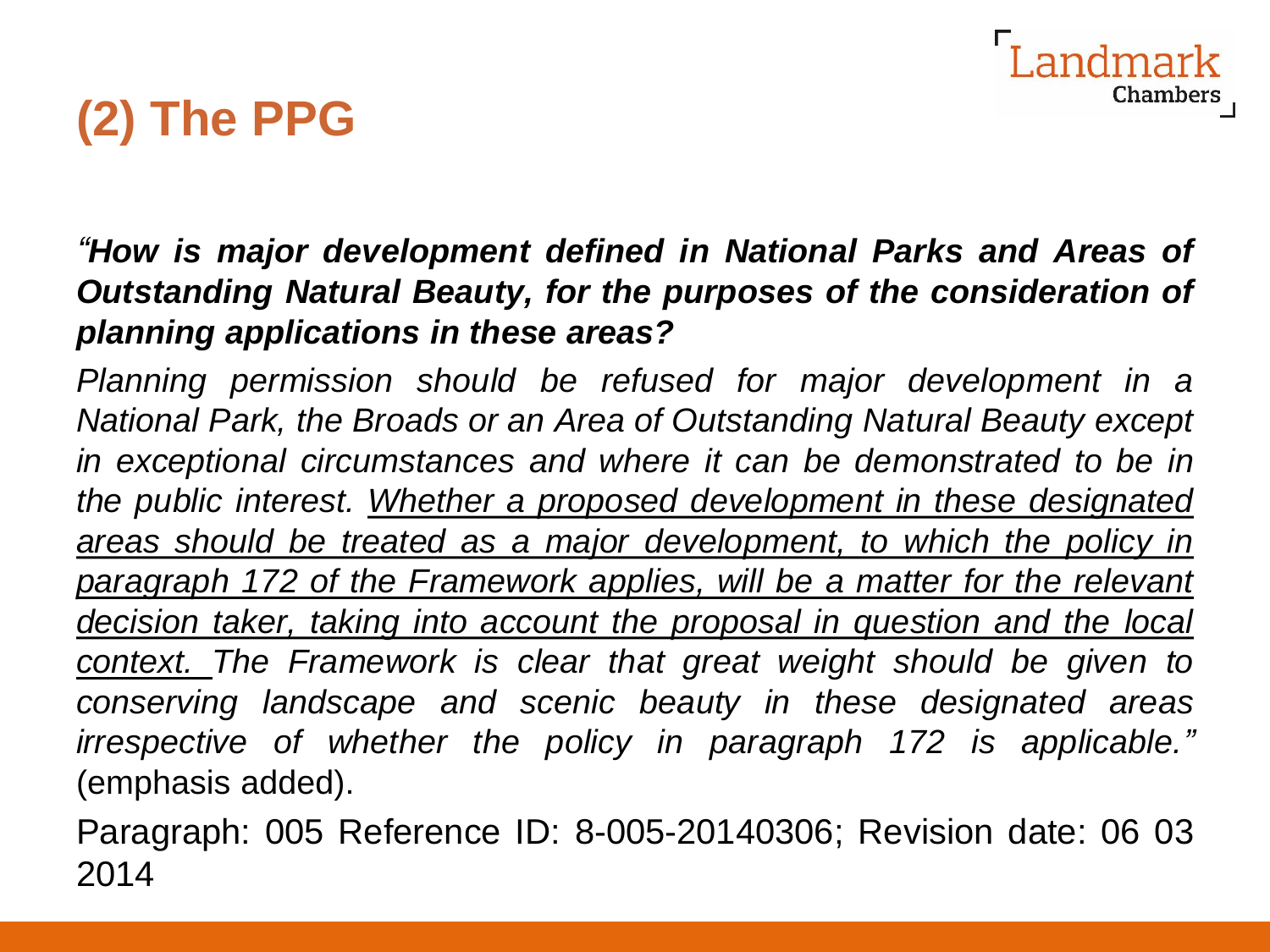### **(3) The Circular**

#### "*Major Developments*

*31. Major development in or adjacent to the boundary of a Park can have a significant impact on the qualities for which they were designated. Government planning policy towards the Parks is that major development should not take place within a Park except in exceptional circumstances. This is set out in Planning Policy Statement 7: Sustainable Development in Rural Areas and restated in Minerals Policy Statement 1: Planning and Minerals. Applications for all major developments should be subject to the most rigorous examination and proposals should be demonstrated to be in the public interest before being allowed to proceed. The criteria for the assessment of such applications is currently set out in Paragraph 14 of Minerals Policy Statement 1 and Paragraph 22 of Planning Policy Statement 7. The Government expects all public authorities with responsibility for the regulation of development in the Parks to apply the test rigorously, liaising together to ensure that it is well understood by developers."*

Chamber: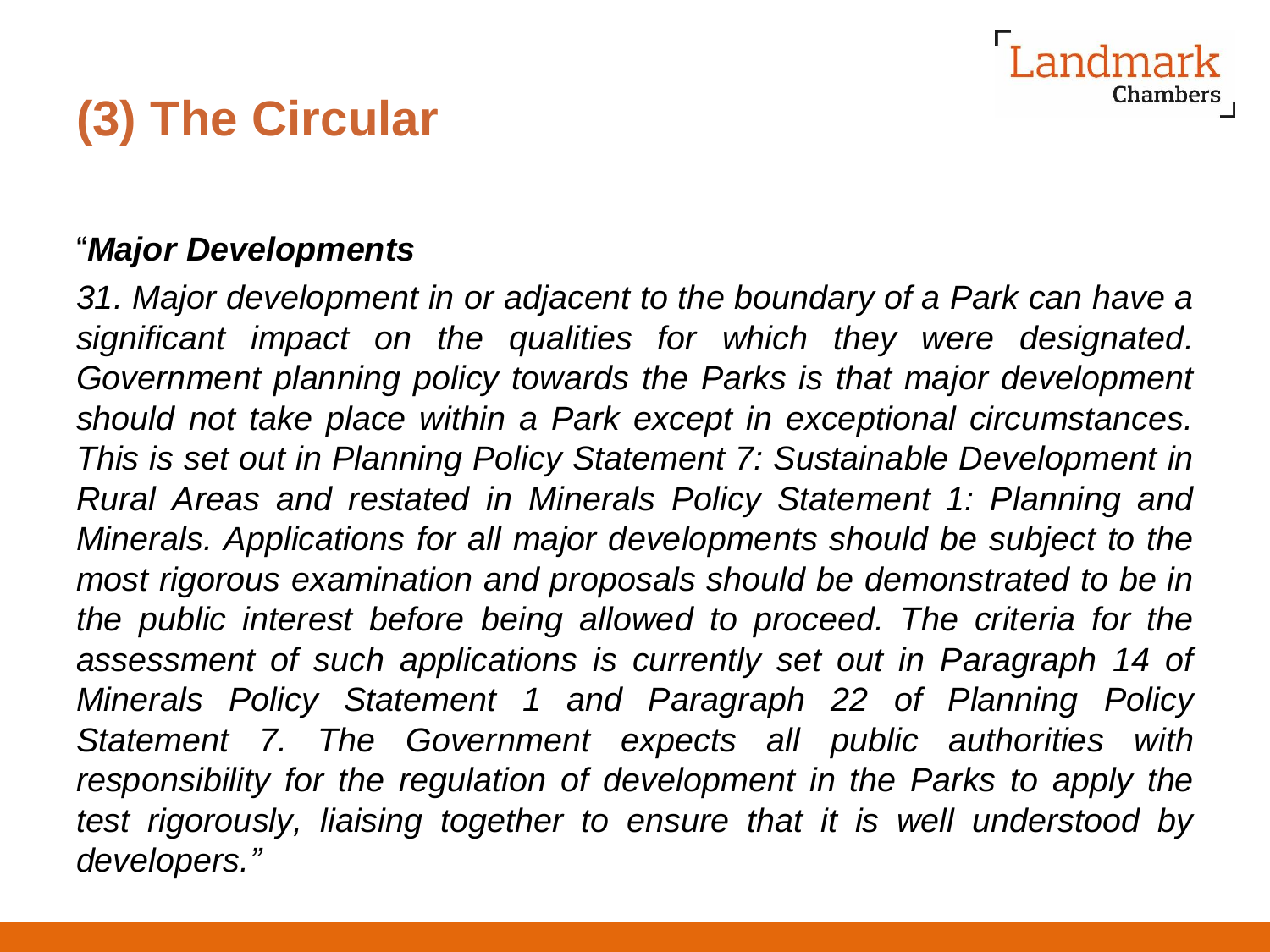#### **Some history …**

• The text on major developments in what is now para 172 of the NPPF (2018) is very similar to what as was included in para. 116 of the NPPF (2012).

- What is new is footnote 55.
- This was absent from the NPPF (2012), which like PPS7 before it, said nothing on what was "*major development*".
- Will consider:
	- (i) Briefly the pre NPPF (2012) history;
	- (ii) NPPF (2012);
	- (ii) The Maurici opinions;
	- (iii) Case-law under the NPPF (2012) pre and post the Maurici opinions, including the *Green* case;
	- (iv) The draft revised NPPF and how we ended up with footnote 55;
	- (v) What impact footnote 55 may have on the meaning of "*major development*"
- Before doing so two further introductory points: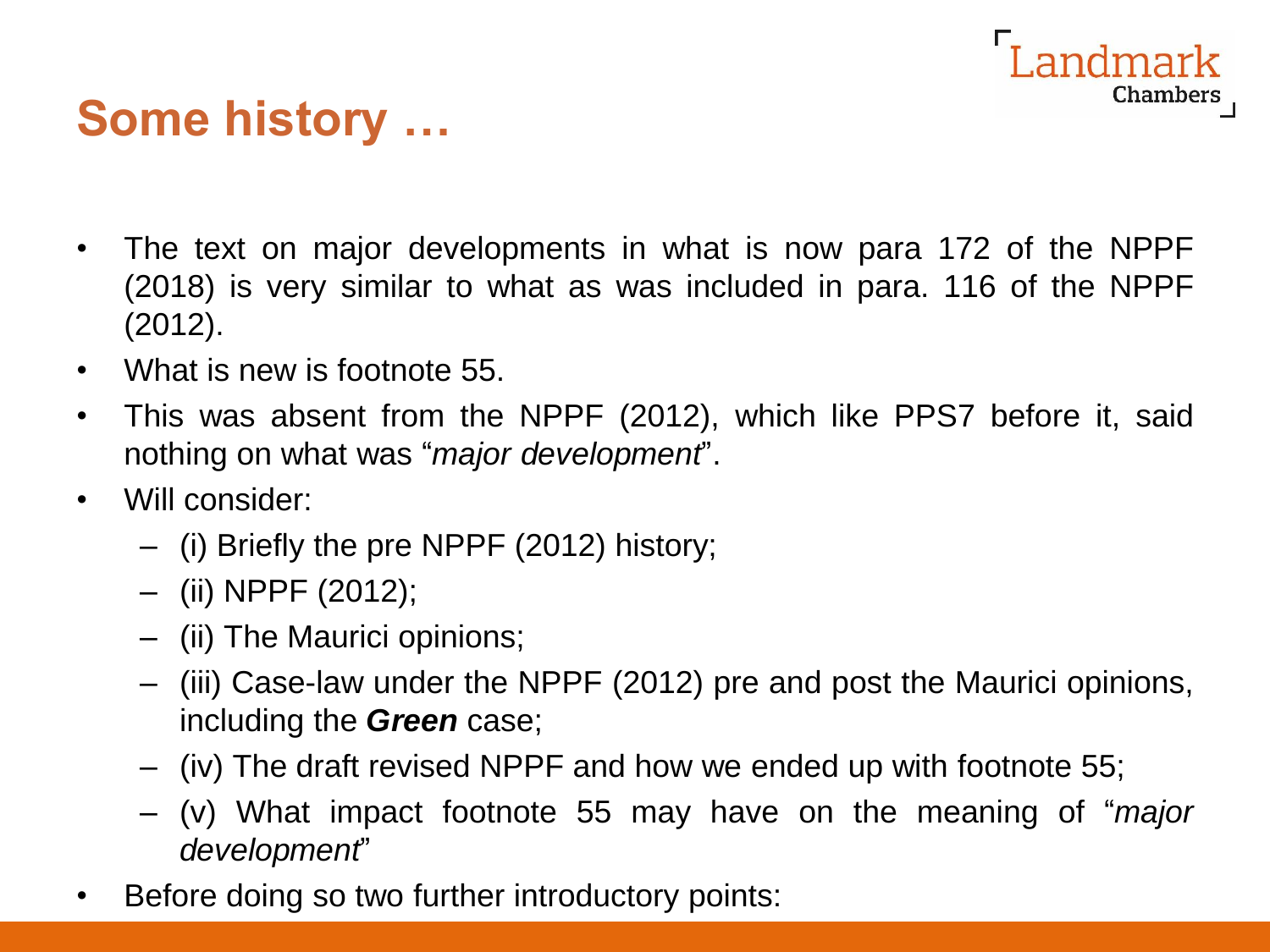#### **(1) Key documents**

• If you are considering what is "*major development"* there are some documents to have to hand:

- (i) NPPF (2018) para 172;
- (ii) The PPG (see above);
- (iii) The Maurici opinions, especially the later one;
- (iv) The *Green* case see below;
- (v) The report by Sheffield Hallam University for the Campaign for National Parks entitled "*An examination of the development and implementation of planning policy relating to major development in the English and Welsh National Parks*" dated November 2016: [https://www.cnp.org.uk/blog/investigating](https://www.cnp.org.uk/blog/investigating-major-development-test)major-development-test (hereinafter "the Major Development Report")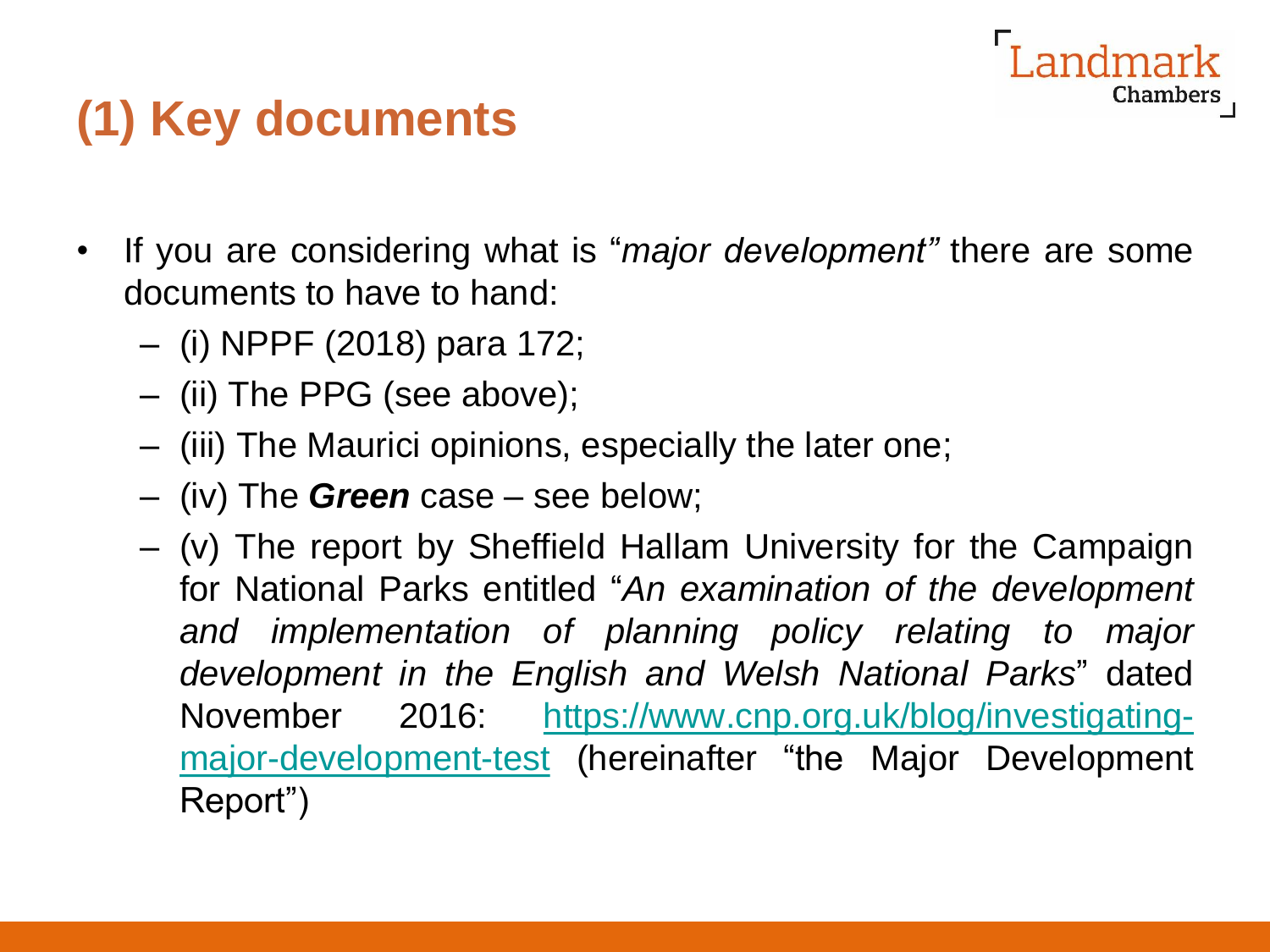#### **(2) Statutory definition of "***major development***"**



Chambers

*following—*

*(a) the winning and working of minerals or the use of land for mineral-working deposits;*

*(b) waste development;*

*(c) the provision of dwellinghouses where—*

*(i) the number of dwellinghouses to be provided is 10 or more; or*

*(ii) the development is to be carried out on a site having an area of 0.5 hectares or more and it is not known whether the development falls within sub-paragraph (c)(i);*

*(d) the provision of a building or buildings where the floor space to be created by the development is 1,000 square metres or more; or*

*(e) development carried out on a site having an area of 1 hectare or more;"*

- Similar provision in earlier legislation e.g. Art. the TCP (General Development Procedure) Order 1995 and the TCP (DMP) Order 2010.
- Not applicable in present context: see below.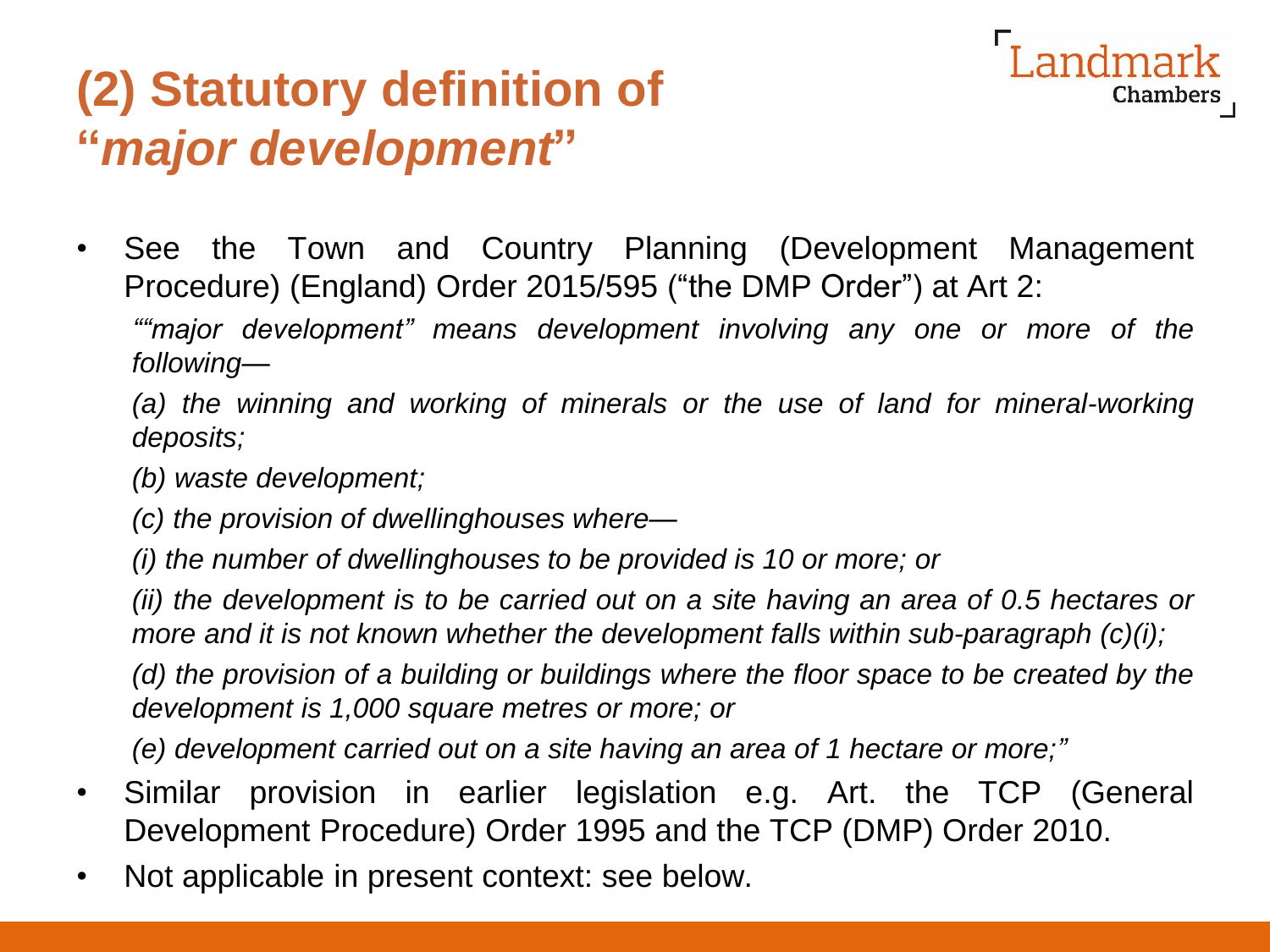# Chambers

### **(i) Pre NPPF (2012)**

- There has been Government guidance on "*major development*" in NPs since the 1949 Act.
- The so-called Silkin test was laid down in 1949 see the Major Development Report at para 1.2;
- This was then incorporated into PPG7 in the early 1990s;
- In the 2000s it was included in PPS7 the subject of the first Maurici opinion;
- Two things to note:
	- (i) No definition of "*major development*"; and
	- (ii) The language/test where something is "*major development*" has changed over time e.g. in PPS7 used to say "*applications for all such development proposals should be subject to the most rigorous examination",* that not in the NPPF.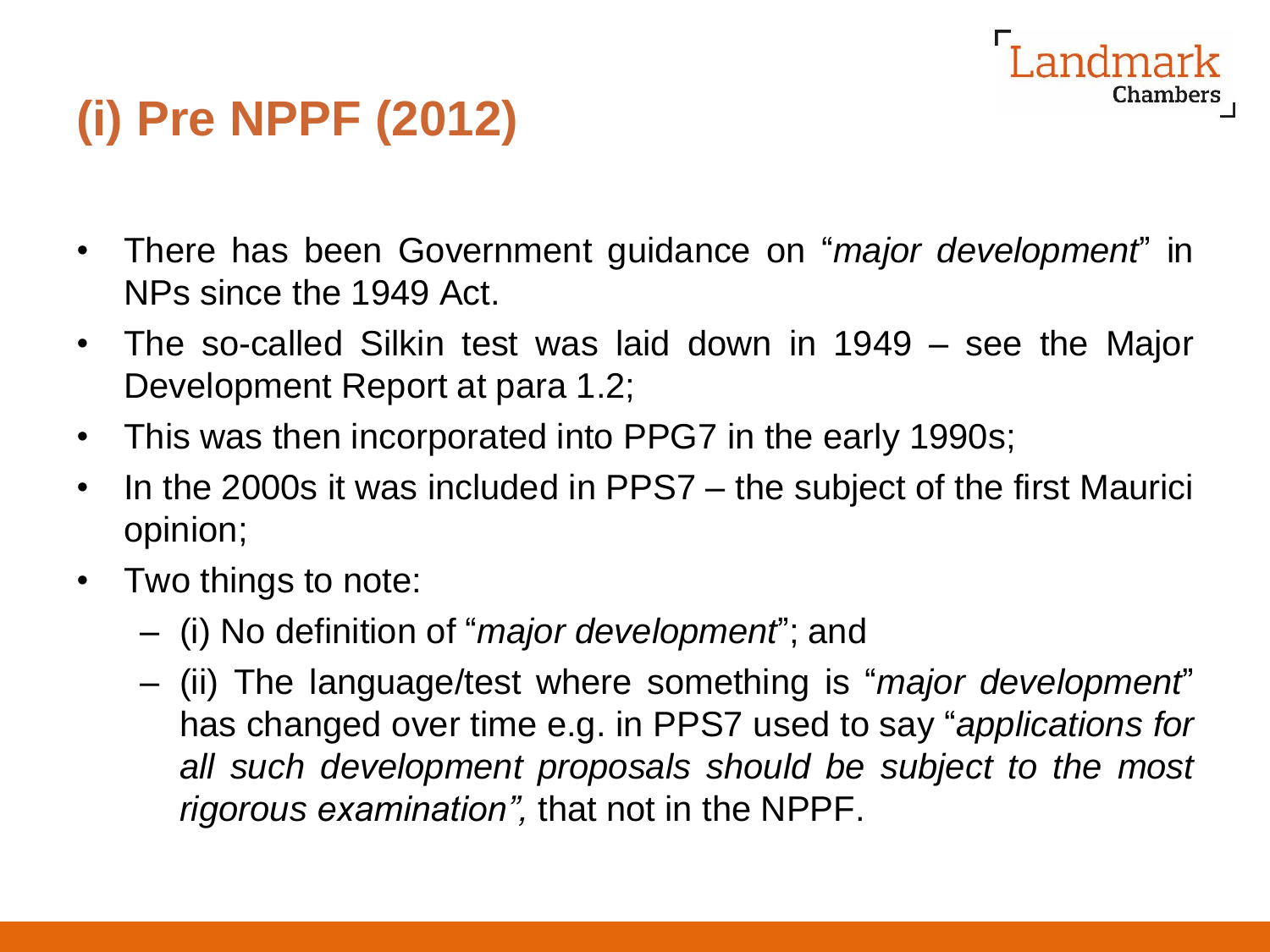# Chambers

### **(ii) The NPPF**

- The NPPF (2012) as seen in near identical form to NPPF (2018) minus footnote 55 so, and very similar to PPS7:
	- (i) no definition of "*major development" –* as was said in the case of *Aston* (see below) the NPPF *"does not define or seek to illustrate the meaning of the phrase "major developments""* in para. 116
	- (ii) nor did NPPF (2012) seek to define *"major development"* more generally e.g. in glossary.
	- (ii) same tests applied where something is such development: e.g. exceptional/public interest.
- Publication of NPPF coincided with Supreme Court decision in *Tesco Stores Ltd v Dundee* [2012] P.T.S.R. 983 which held meaning of planning policy a question of law and thus generated, for first time, litigation on what was "*major development"* as defined in national policy.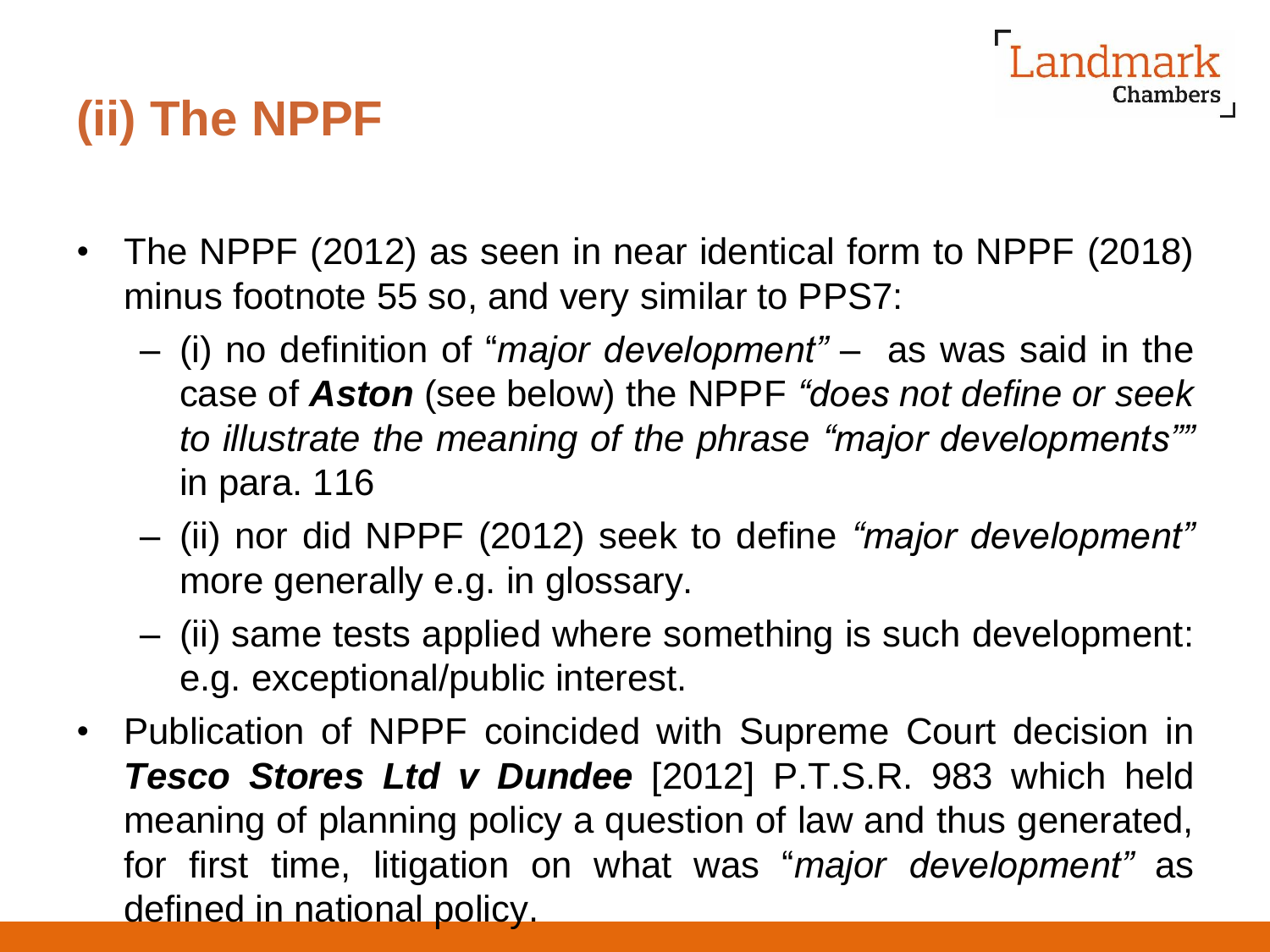### **(iii) The Maurici opinions (1)**

- Focus on the second opinion (July 2014), looking at NPPF (2012);
- Focused on the meaning of "*major development";*
- My view was:
	- (1) Wrong to treat "*major development"* in NPPF as having meaning in the DMP Order (see above);

- (2) Wrong to apply any rigid or set criteria;
- (3) Wrong to only consider it to apply only to developments raising issues of national significance. A view supported by in a number of appeal decisions. Albeit Major Development Report says some LPAs still applying this definition!
- (4) Determination of whether something is or is not *"major development"* is a matter of planning judgment for the decisionmaker;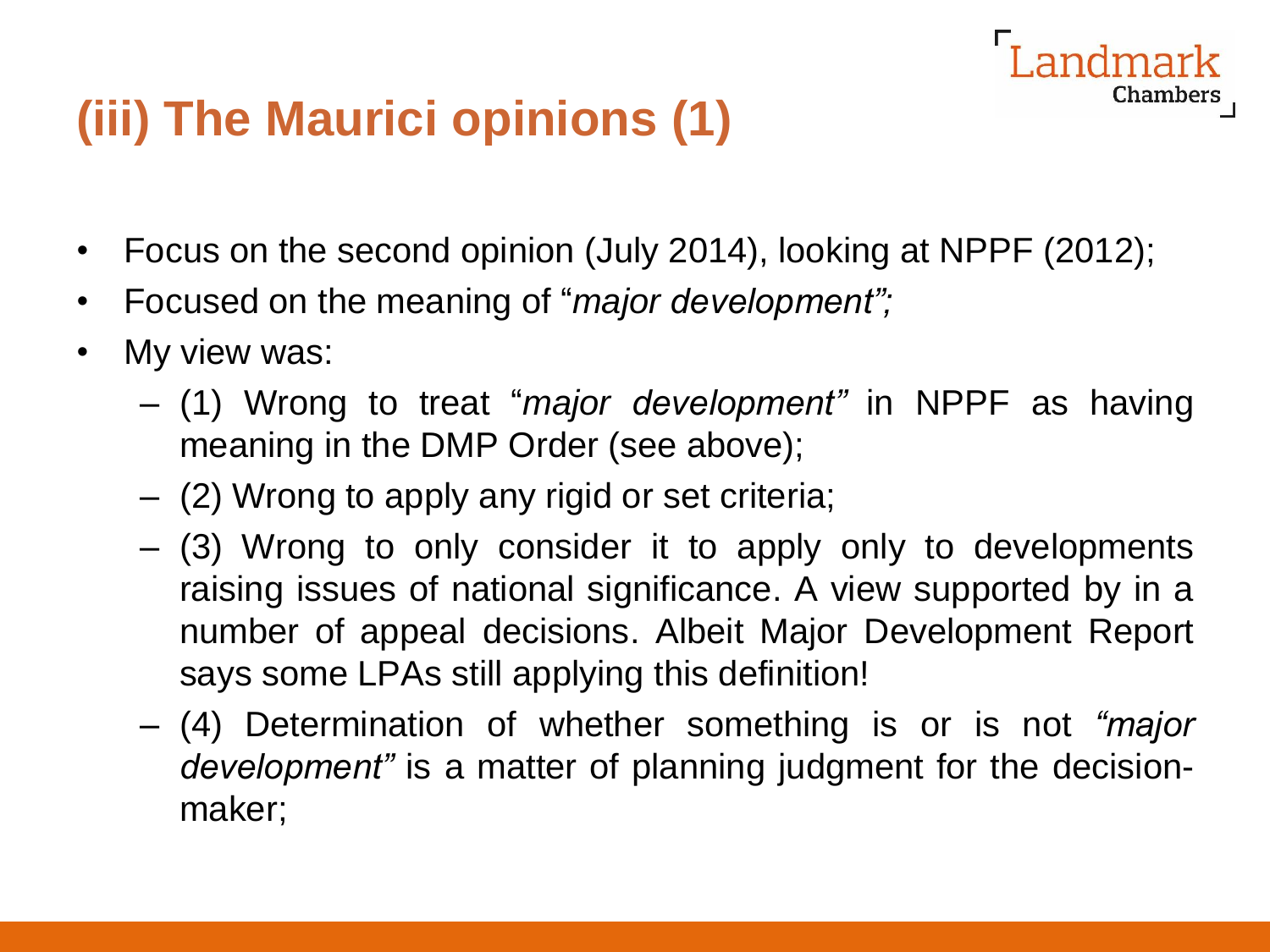#### **(iii) The Maurici Opinions (2)**

- (5) Determination requires consideration of *"the proposal in question"* and "*the local context":* direct support for this in the PPG. So the very same type/scale of development may amount to "*major development*" in one NP, but not in another; or in one part of a NP, but not in another part of the same NP.
- (6) "*in making a determination as to whether the development is "major development", the decision maker may consider whether the development has the potential to have a serious adverse impact on the natural beauty and recreational opportunities provided by a National Park or AONB by reason of its scale, character or nature*".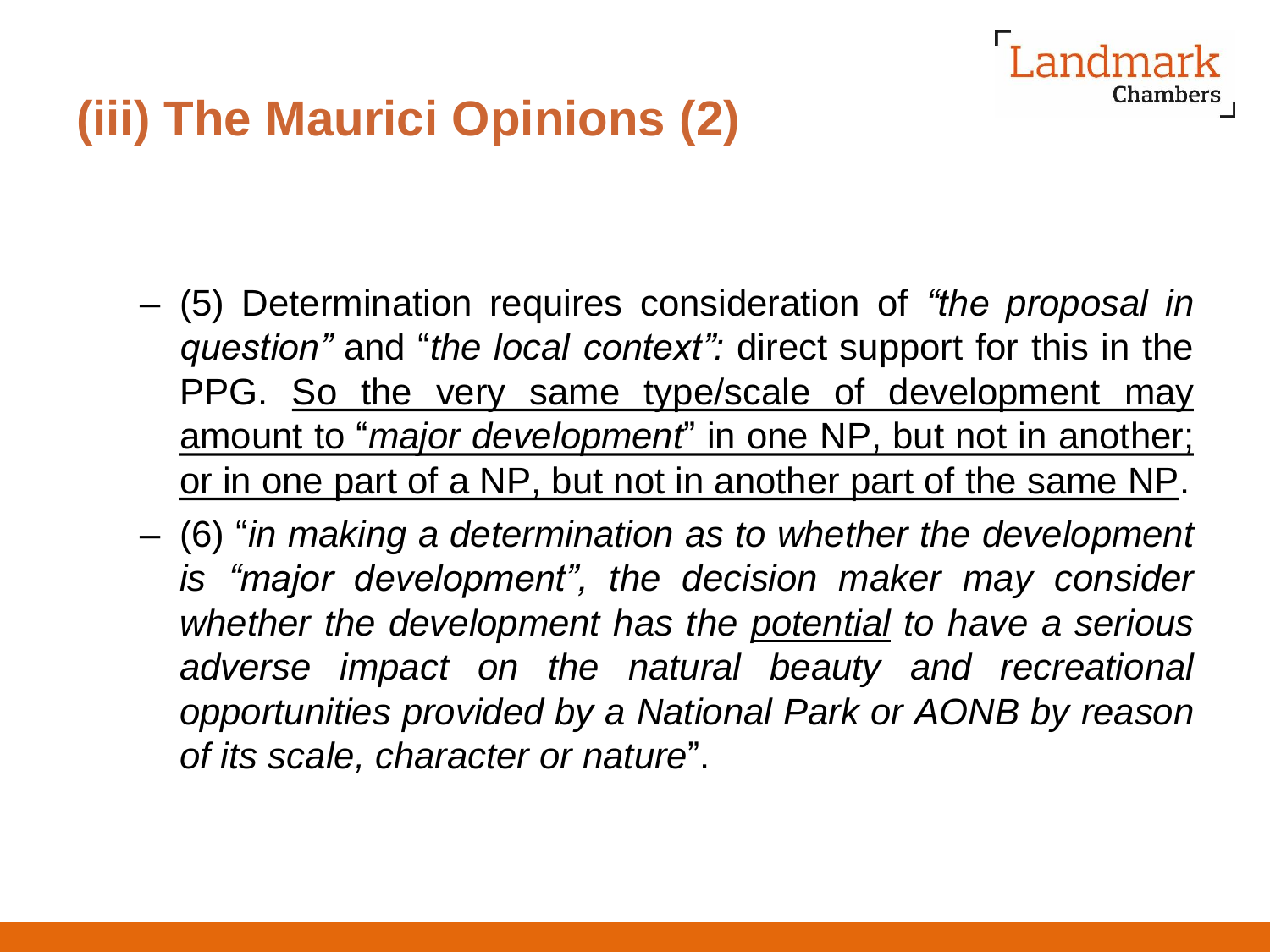#### **(iii) The Maurici Opinions (3)**

• (7) "*the application of criteria such as whether the development is EIA development, whether it falls within Schedule 2 of the Town and Country Planning (Environmental Impact Assessment) Regulations 1999 (as amended), whether it is "major development" for the purposes of the 2010 Order, or whether it requires the submission of an appraisal/ assessment of the likely traffic, health, retail implications of the proposal will all be relevant considerations, but will not determine the matter and may not even raise a presumption either way*"

Chambers

– NB this last point disapproved of in *Green*, see below.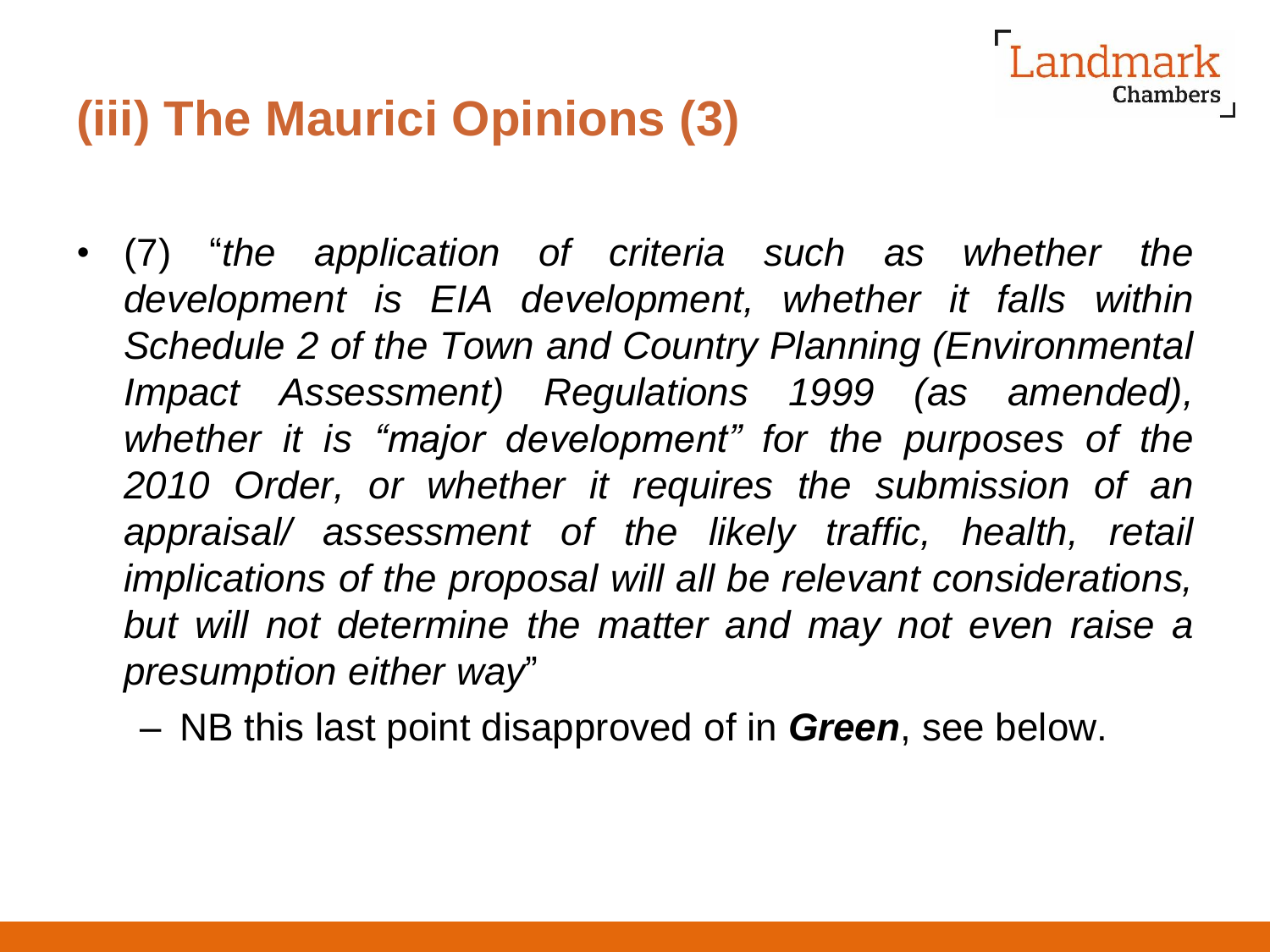

### **(iv) Case-law (1)**

- At time of 2011 Opinion no case-law on meaning of "*major development*" in designated areas.
- Since NPPF, and post *Tesco v Dundee* (see above), there is case-law on meaning:
	- (i) *Aston v SSCLG* [2013] EWHC 1936 (Admin);
	- (ii) *R (Forge Field) v Sevenoaks DC* [2014] EWHC 1895 (Admin);
	- (iii) *R (Cherkley Campaign) v Mole Valley DC* [2014] EWCA Civ 567;
	- (iiv) *Green* see above;
	- (v) *R (Steer) v Shepway DC* [2018] EWHC 238 (Admin)*.*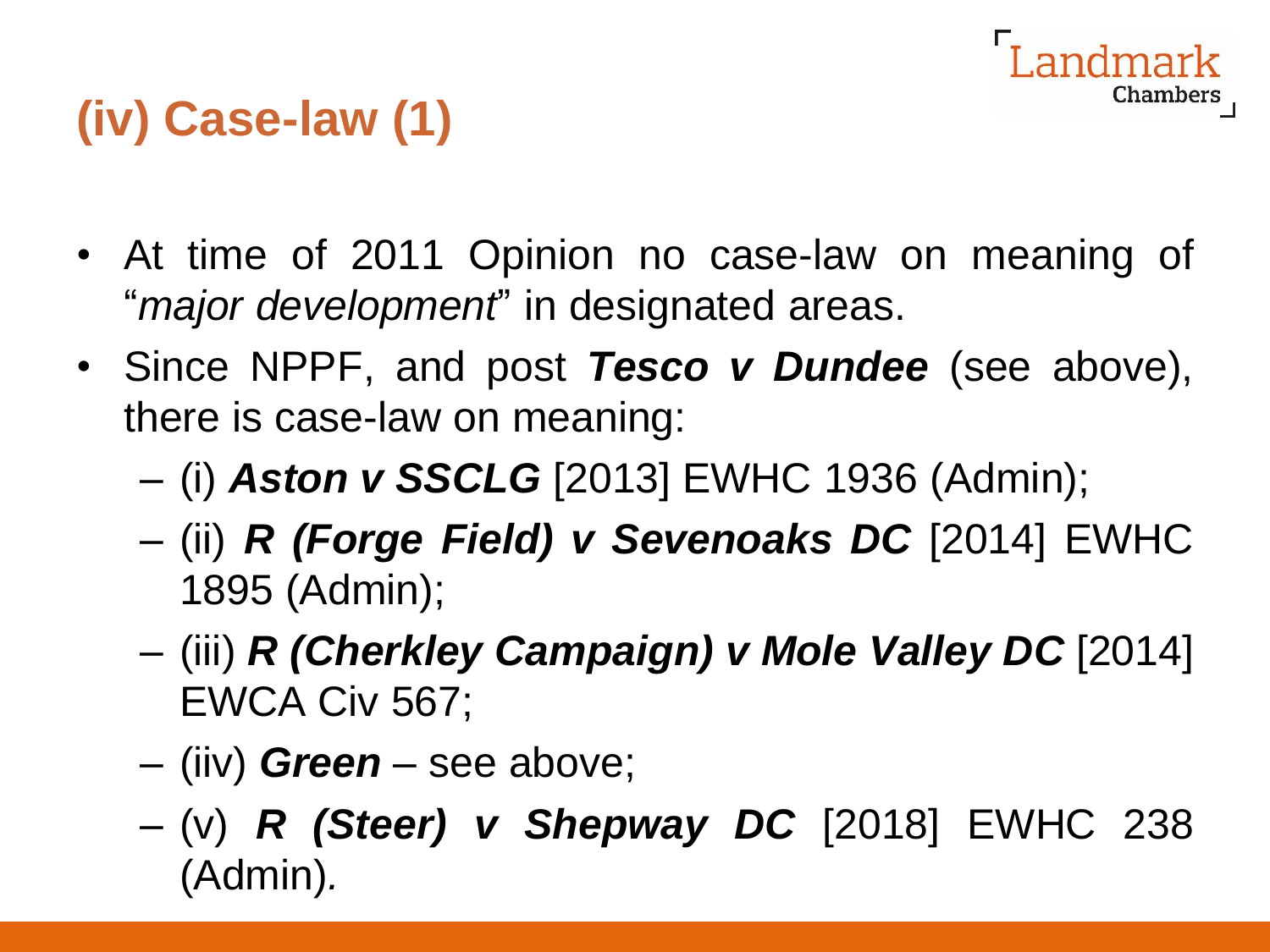#### **(iv) Case-law (2) -** *Aston*

- PP granted on appeal for 14 dwellings in an AONB;
- C argued "*major development"* in para. 116 of the NPPF had meaning in the DMP Order e.g. in this regard 10+ dwellings;

- Inspector rejected said development of 14 dwellings could not properly be described as "*major"* "*by any published or even commonsense criterion";*
- Challenged in the High Court, Wyn Williams J. holds (emphasis added):
	- *"… appropriate that the term should be construed in the context of the document in which it appears. In my judgment the context of the NPPF and paragraphs 115 and 116 in particular militate against the precise definition which [C] suggests should attach to the phrase "major development". The word major has a natural meaning in the English language albeit not one that is precise. In my judgment to define "major development" as precisely as suggested by [C] would mean that the phrase has an artificiality which would not be appropriate in the context of national planning policy".*
	- *"I am satisfied that the Inspector made no error of law when he determined that the meaning of the phrase major development was that which would be understood from the normal usage of those words"*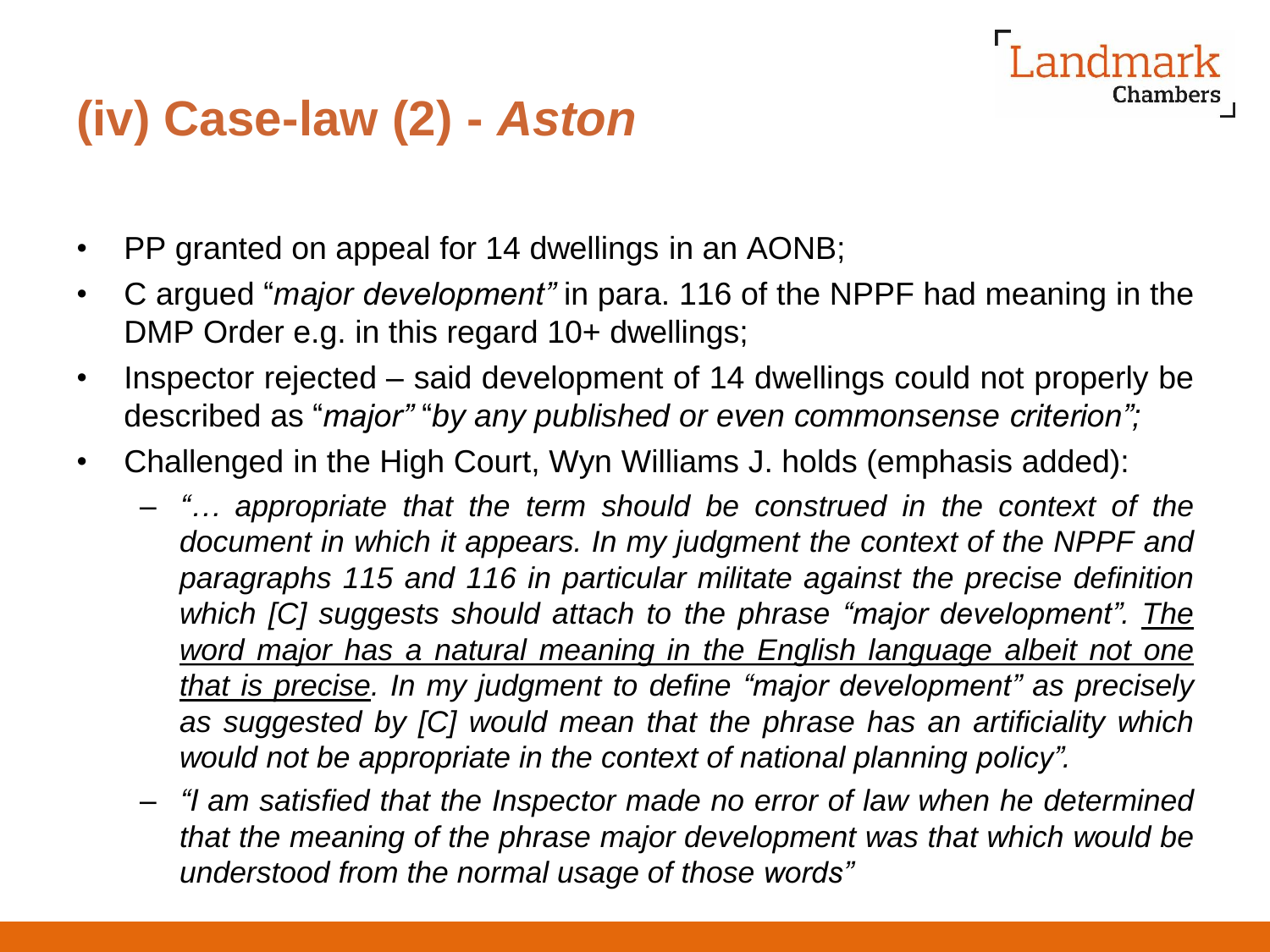## **(iv) Case-law (3) –** *Forge Field*

- PP granted by LPA for 6 dwellings in an AONB;
- Officer Report ("OR") seemed to suggest that the officer had concluded it was not major development because it did not exceed 10 dwellings as per the DMP Order definition.

- C challenged on basis that this an error post-*Aston*.
- Claim fails Lindblom J. holds:
	- (i) view of officer that this was not major development "*consistent with common sense"*;
	- (ii) should not import DMP Order meaning into para. 116;
	- (iii) "*concept should be understood in the context of the document in which it appears, and in paragraphs 115 and 116 of the NPPF*"
	- (iv) *""major developments" would normally be projects much larger than six dwellings on a site the size of Forge Field"*
	- *(v)* whether a *"major development"* an exercise of planning judgment.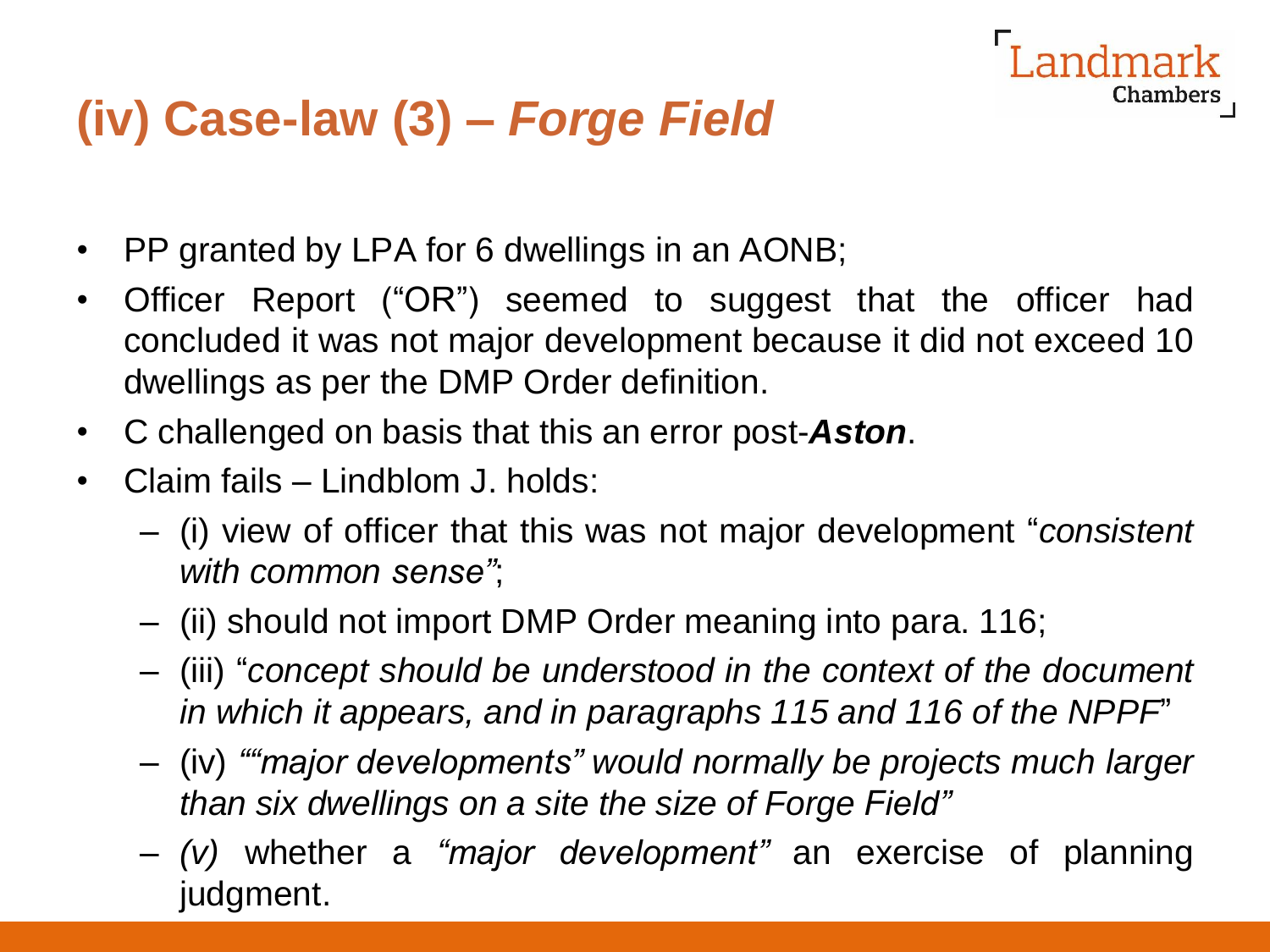#### Landmark Chambers

#### **(iv) Case-law (4) –** *Cherkley*

- CA, Richards LJ
- "*I do not think that the creation of one fairway and one tee of a golf course could reasonably be regarded as a major development in the AONB, even if account is taken of the fact that they form part of a larger golf course development the rest of which is immediately adjacent to the AONB"*

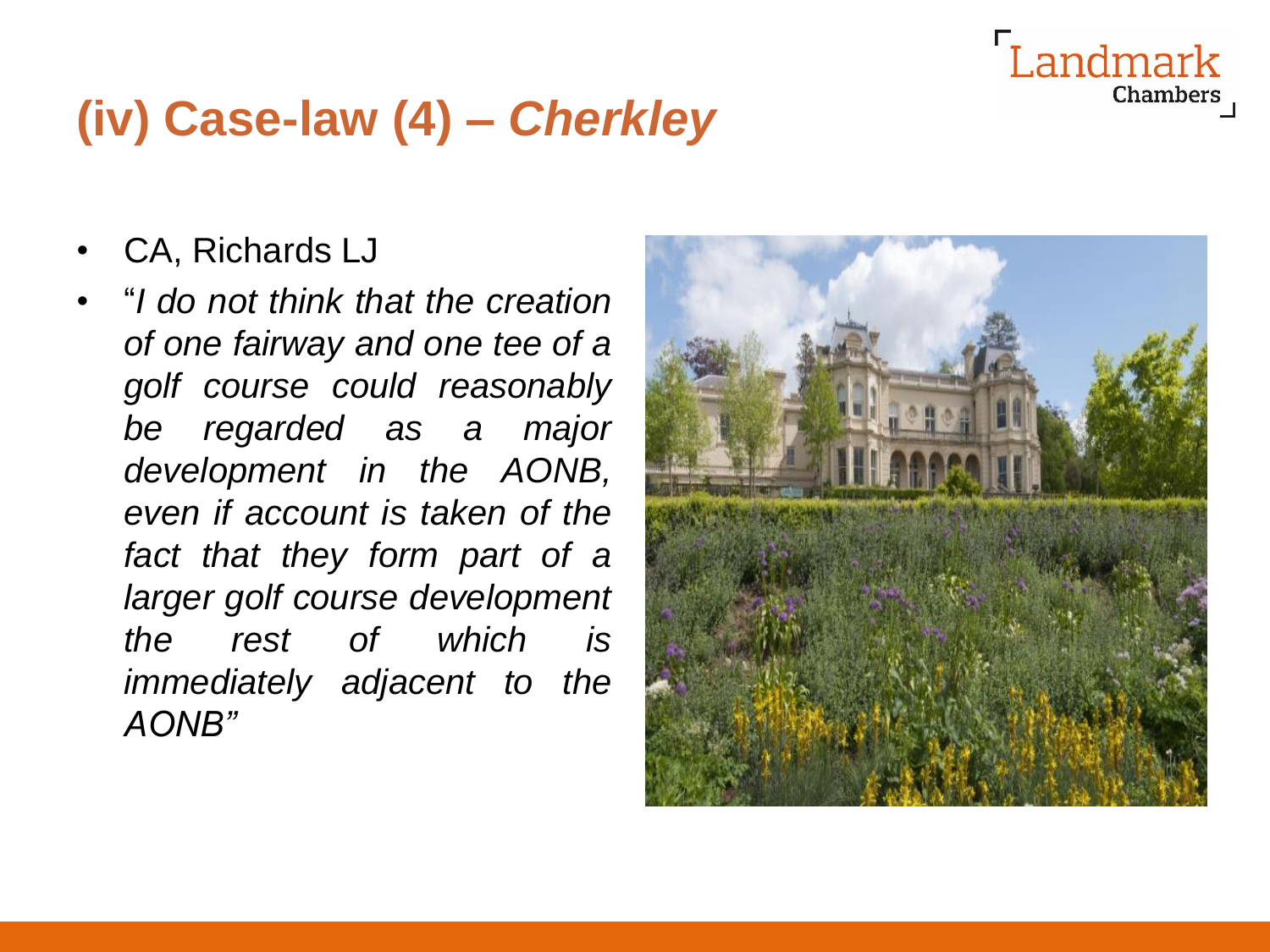#### **(iv) Case-law (5) –** *Green (1)*

• PP granted for redevelopment of Grade II listed building into a hotel and restaurant (28 rooms) and associated facilities including staff accommodation and provision of parking spaces (68) within the South Downs NP.

andmark

- JRd alleged that OR failed to correctly apply the test for major development in paragraph 116 of NPPF (2012).
- OR referred to Maurici Opinions and noted "*Mr Maurici's Opinions form part of a Member's training programme and the test of what amounts to a "major development" within the meaning of paragraph 116 is an issue which is often referred to in planning applications that come before the Defendant's Planning Committee*" (see para. 15)
- The OR's conclusion on "*major development*" was said to be flawed for three reasons – all said to be contrary to the Maurici opinions:
	- (i) Failure to take into account the designation of the proposal as major development under the DMP Order
	- (ii) Failure to consider "*all the circumstances"* as advised by, in particular the consultee responses identifying potential for serious adverse impacts.
	- (iii) Failure to fully consider the local context.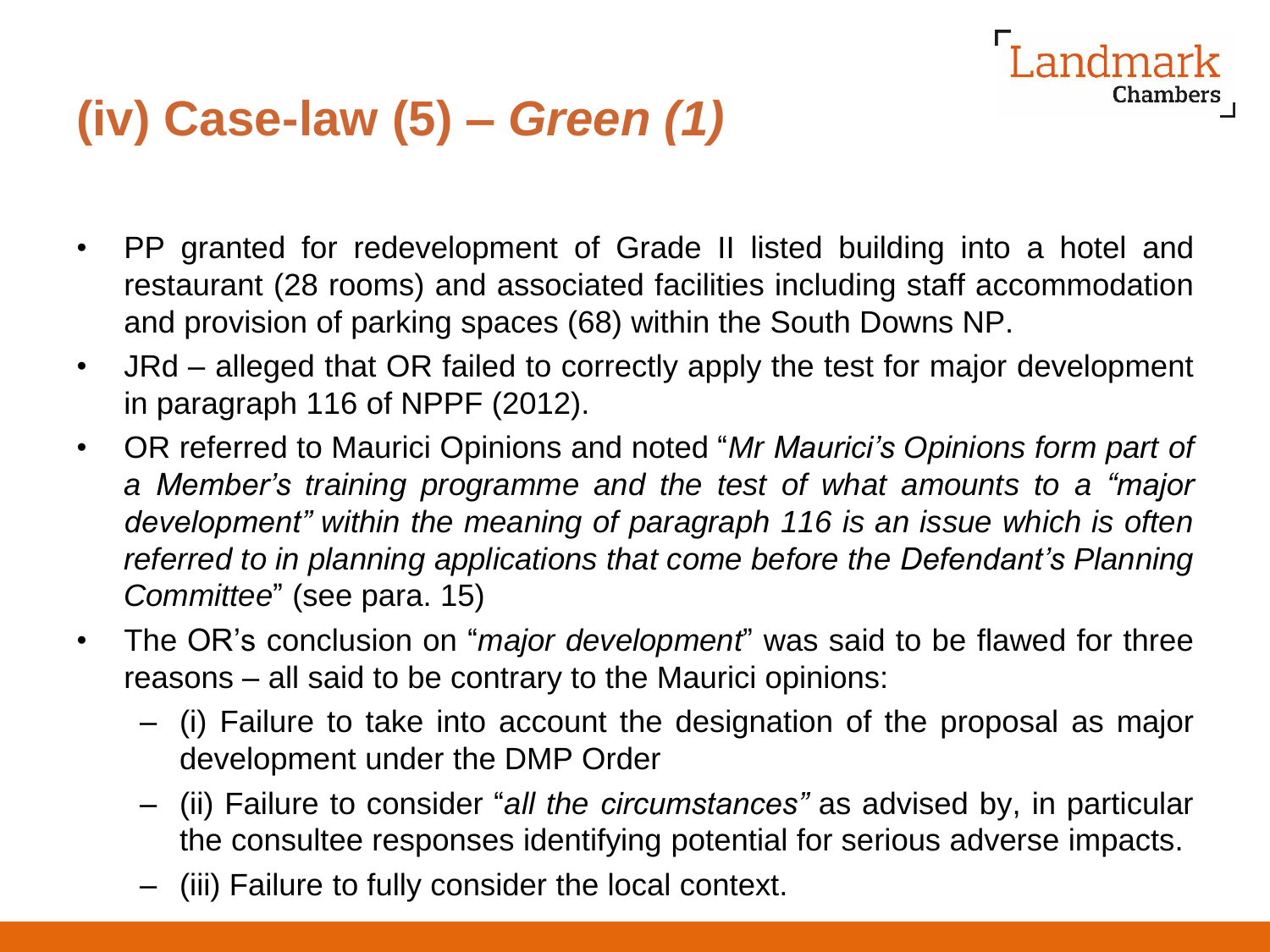#### **(iv) Case-law (6) –** *Green (2)*

• I did not appear in the case but my name appears 15 times in the judgment!

- Not often barristers have their opinions before the Court, being judged by the Court!
- In large part the Maurici opinions passed muster;
- 2 matters of possible disagreement between me and Judge on "*major development":*
	- (1) Judge read my opinion as saying that whether the development was defined as major in the DMP Order was always relevant. He disagreed. Said it may be relevant and material; but that fact sensitive and not susceptible to hard and fast rules or set criteria.
	- (2) At para. 55 Judge said "*In the context of the OR as a whole, I regard any distinction between "potential" for harm and "likelihood" of harm as sterile and unimportant. Any assessment of potential for harm necessarily includes some consideration of whether harm is likely; and if Mr Maurici meant to advise that the existence of any possibility at all of serious harm would require any development to be categorised as a "major development" within the meaning of paragraph 116, I would respectfully disagree*."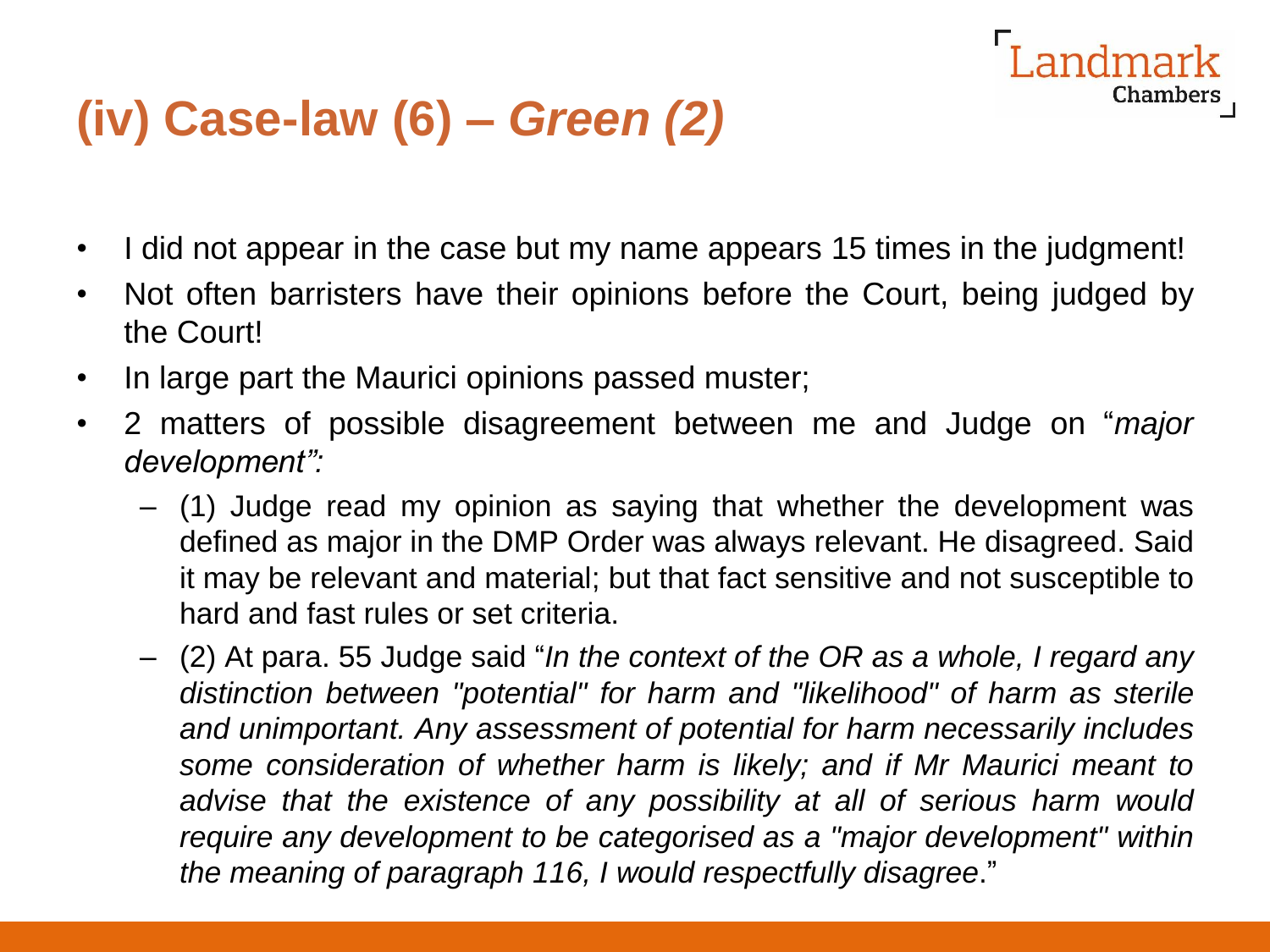### **(iv) Case-law (7)** *Green (3)*

- So:
	- Maurici opinion stands;
		- On first point of possible disagreement: No actual disagreement. I also rejected hard and fast rules. I was not suggesting whether a relevant development was major as defined by the DMP Order was always material, but that it could be. It was one of those relevant considerations to which regard could be had but need not be had.

- On second point of possible disagreement. No disagreement. I was not suggesting that the any possibility of serious harm would require that a development be classed as major.
- With all due respect to the Judge (Stuart-Smith J) on the limited points of so-called "disagreement" he did not read my opinion fairly and as a whole!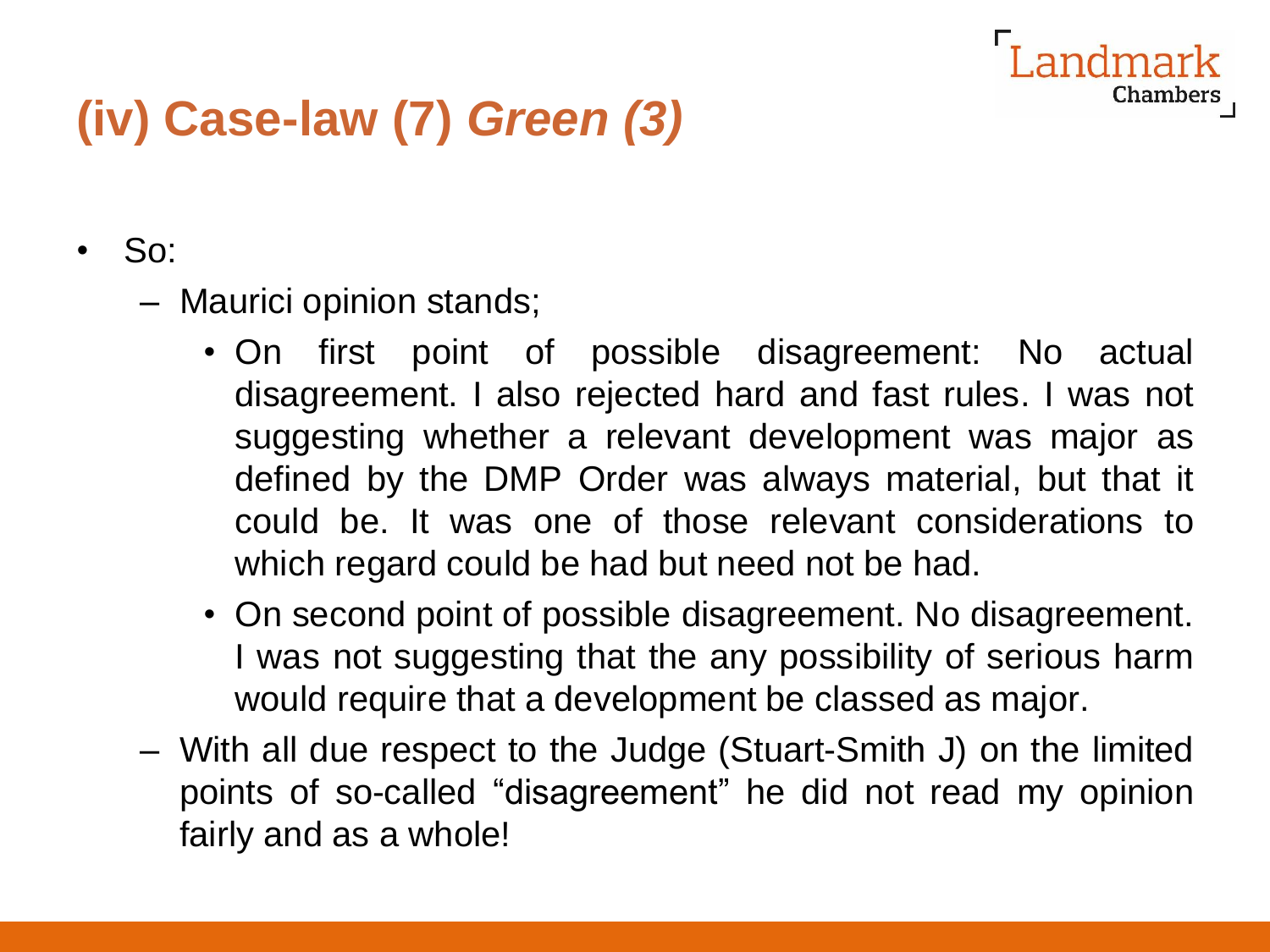#### **(iv) Case-law (8)** *Steer (1)*

• PP for the development of a holiday park in AONB. The development would include the construction of 12 holiday lodges, a reception building, a store building, formation of a fishing lake, a car park, tennis courts, a children's play area and a putting green.

- OR said it could be "*major development"* but that "*an Inspector could formulate a different view on this at appeal*."
- At no point did the OR the Committee conclusively determine whether or not the proposals were "*major development*".
- Lang J. "*the question as to whether or not this particular proposal was a "major development" could have been decided either way, on the evidence. On the one hand, there would only be twelve lodges, but on the other hand, this was a sizeable holiday park, with construction of a reception building, a store, a fishing lake, a car park, tennis courts, a children's play area and a putting green, on what was agricultural land, located next to a wood classified as Ancient Woodland"*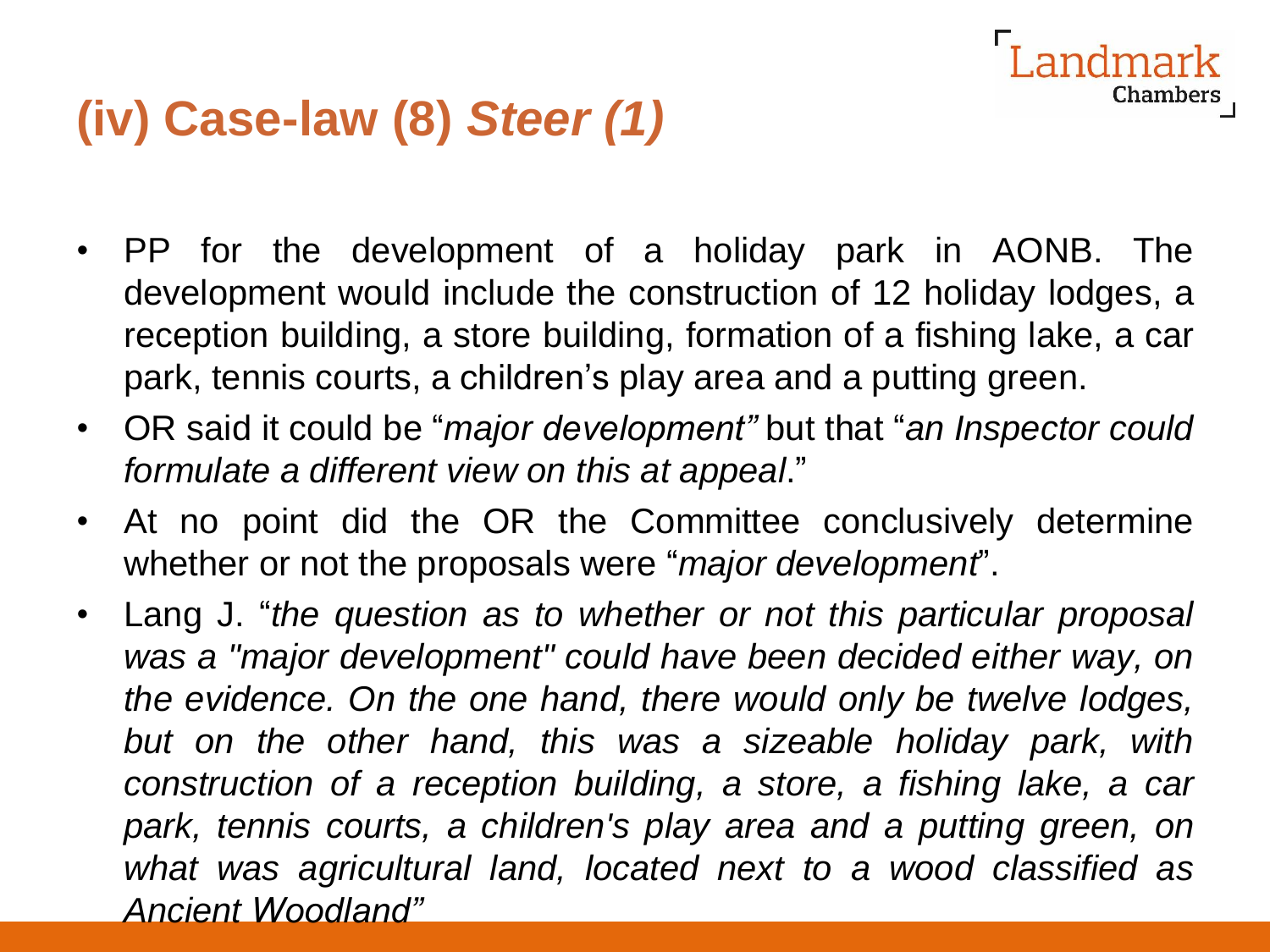#### **(iv) Case-law (9)** *Steer* **(2)**

• Judge found that there was "*real doubt*" as to whether the members in fact gave proper consideration to whether para. 116 of NPPF (2012) applied;

- Ultimately, *"because of the lack of any reliable record of the meeting*" she was not satisfied, on the balance of probabilities, that they did not do so.
- Therefore *"since the burden of proof rests on the Claimant*" the challenge on this ground failed.
- A lucky escape!
- Lesson: need to reach, and evidence, a conclusion on whether development proposed is *"major".* If not a big JR risk, even if LPA got away with it here ….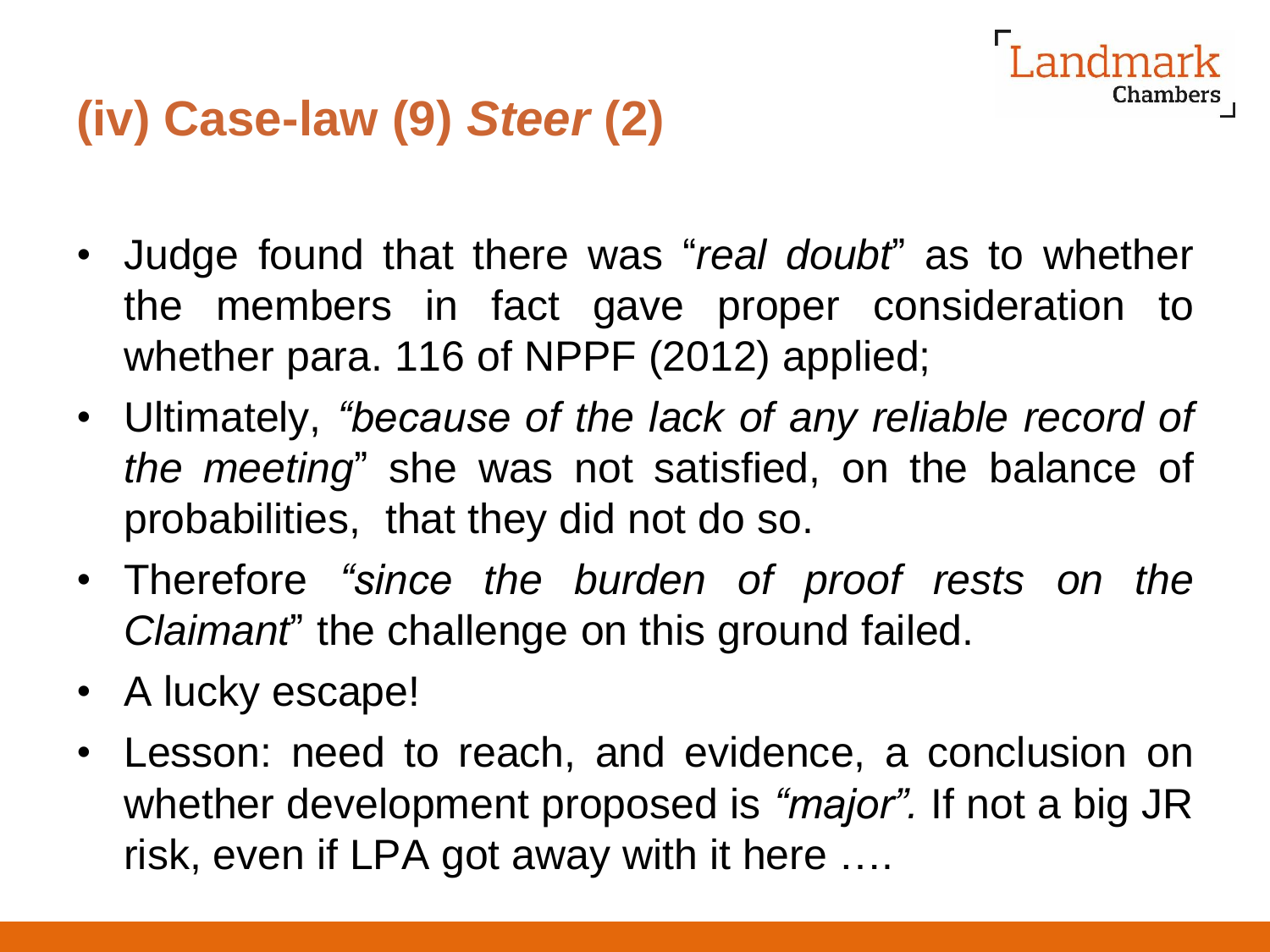#### **(v) The draft revised NPPF**

• The draft revised NPPF (March 2018) sought to define in the glossary "*major development*" by reference to the DMP Order.

- This on face of it would have applied to the definition of *"major development*" in relation to designated areas.
- A lot of consultation responses, including from NPs opposed this.
- Would have been a radical departure from the past for 2 reasons:
	- 1. National policy previously left term wholly undefined; and
	- 2. The view that the DMP Order test applied to para. 116 had been rejected – see above.
- This risked pushing much more development in to the "*major*" category and risked a consequential watering down the exceptional circumstances/public interest test.
- The Government seemed to change course, as we have seen, and introduced footnote 55, albeit did not remove definition in glossary.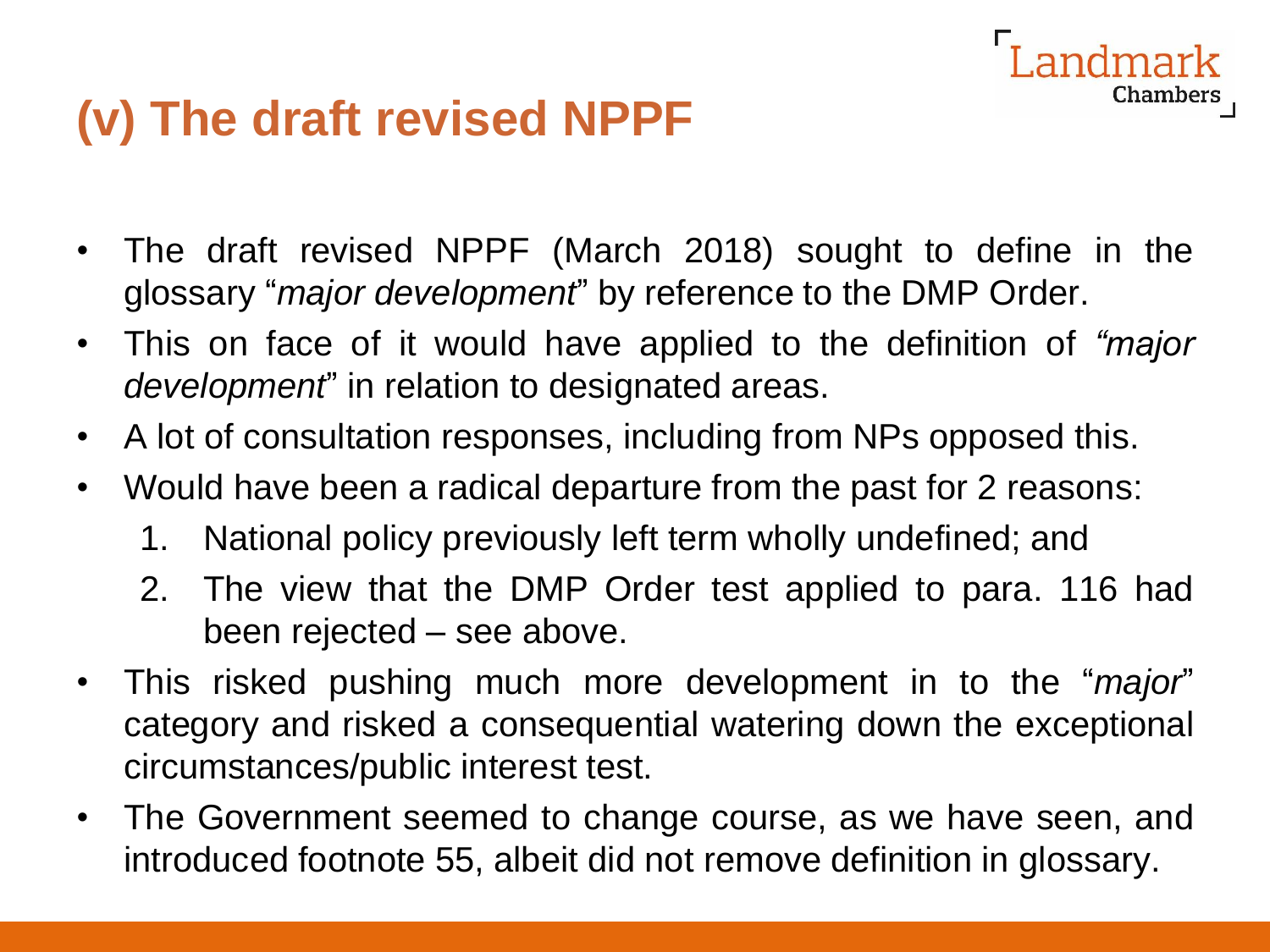#### **(vi) The future: footnote 55 (1)**

• Footnote 55 to para. 172 says 'major development' is "*a matter for the decision maker, taking into account its nature, scale and setting, and whether it could have a significant adverse impact on the purposes for which the area has been designated or defined."*

- Needs to be read with PPG guidance unchanged (see above) re: *"local context".*
- But NPPF (2018) still a departure as we now have *a* definition, albeit a loose one, of *"major development"* in the footnote;
- On one view this not seeking to be radical:
	- Matter of judgment for decision-maker;
	- Must have regard to "*nature, scale and setting";*
	- Must consider "*whether it could have a significant adverse impact on the purposes for which the area has been designated or defined"*
	- This is clearly consistent with previous approach as per Maurici opinions and the case-law.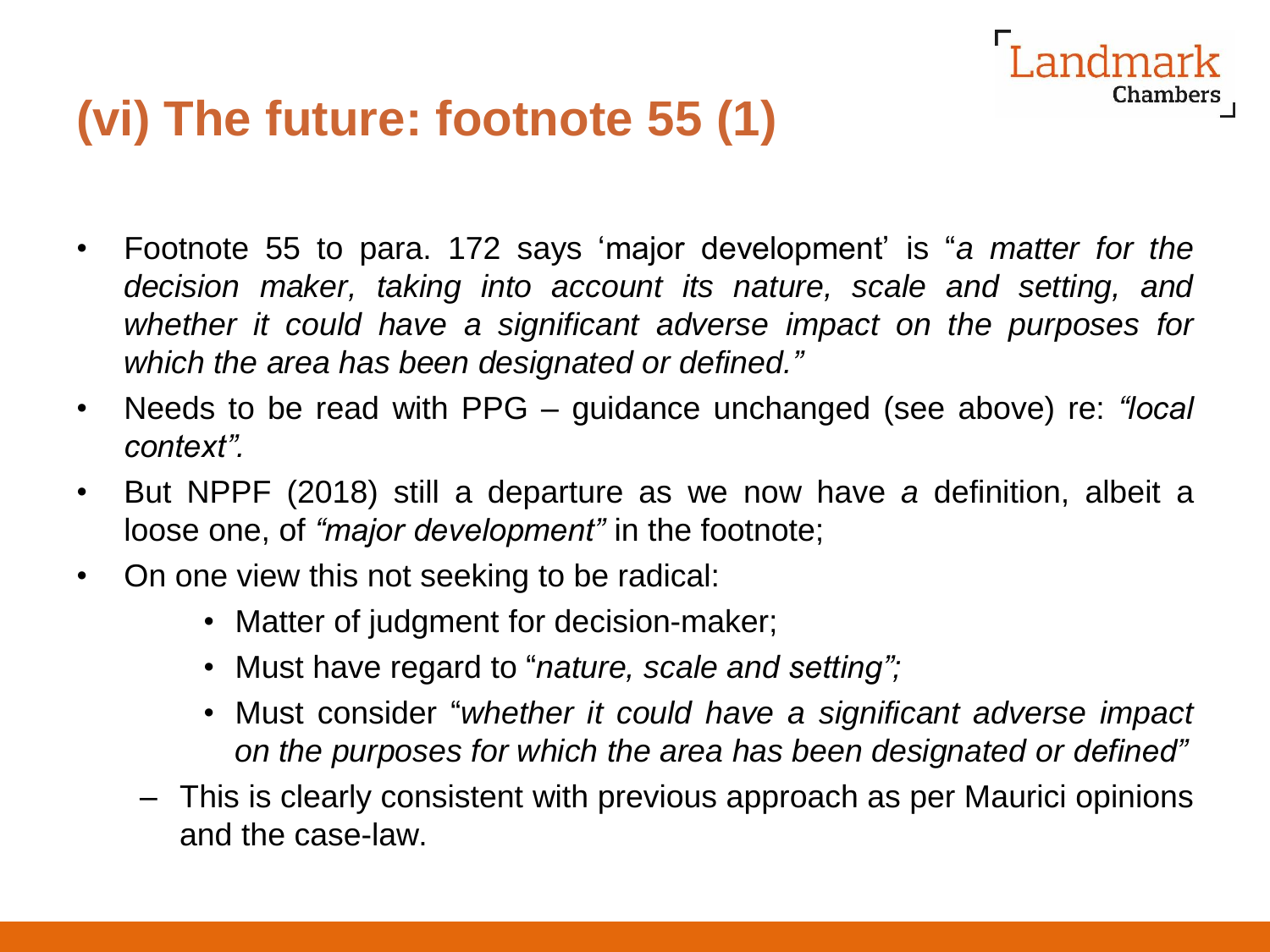#### **(vi) The future: footnote 55 (2)**

• NB though the glossary retained the definition of "*Major development*" as being "*For housing, development where 10 or more homes will be provided, or the site has an area of 0.5 hectares or more. For non-residential development it means additional floorspace of 1,000m2 or more, or a site of 1 hectare or more, or as otherwise provided in the Town and Country Planning (Development Management Procedure) (England) Order 2015*".

- "*Major development"* referred to in other paras. of NPPF (2018) not in context of Broads, AONBs and NPs: so see paras. 63, 64, 76 (all housing), 165 (flooding) and 173 (Heritage Coast).
- **Concern**: whether this general definition for other purposes n the NPPF may influence meaning of "*major development"* under para 172.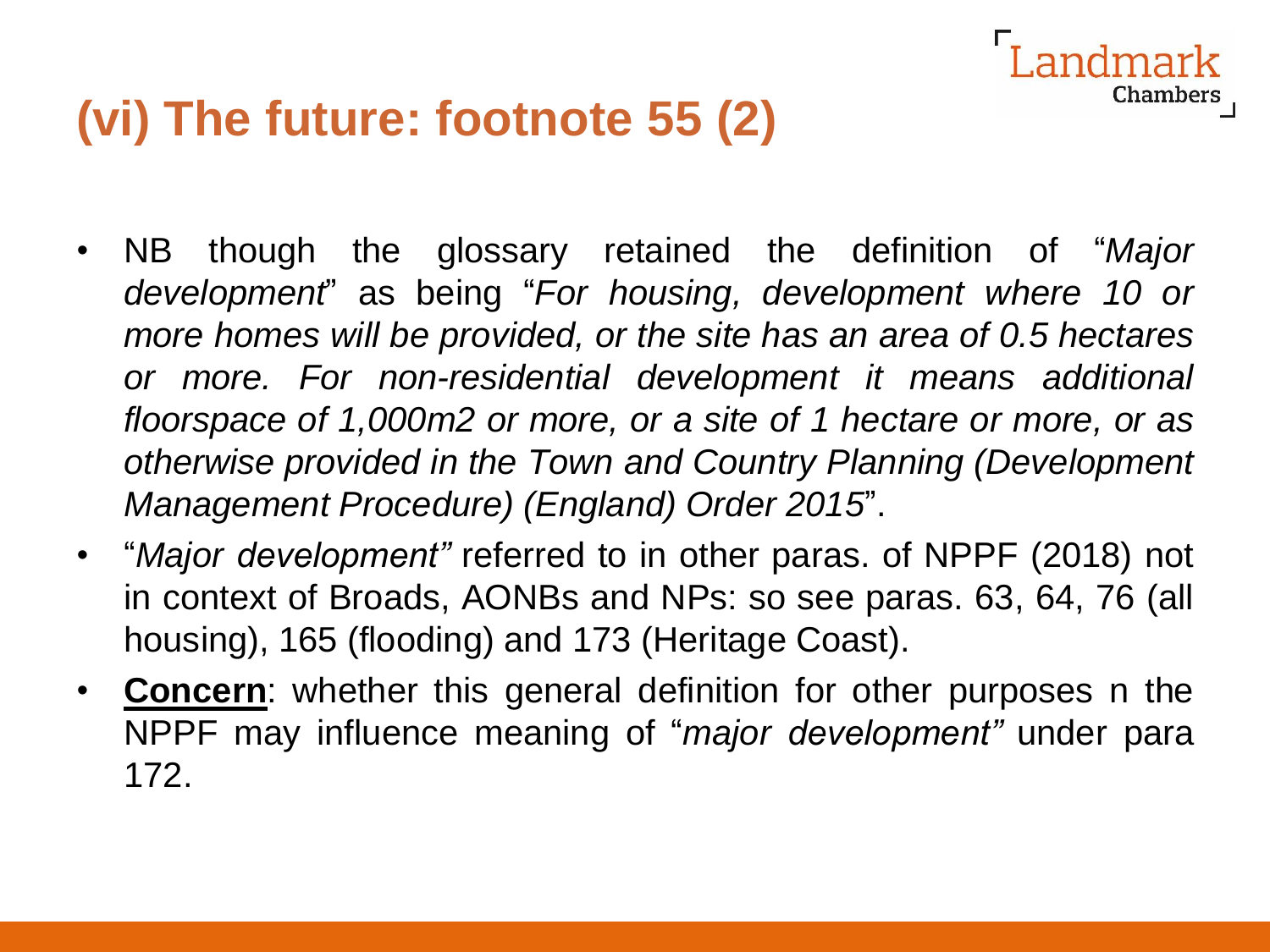#### **(vi) The future: footnote 55 (3)**

- No Case-law on this since July 2018 when NPPF (2018) published.
- But there are a number of appeal decisions under NPPF (2018) some of which specifically reference footnote 55.

- (1) APP/K1128/W/18/3208541, Land to the east of Lyte Lane West Charleton, Kingsbridge (26 March 2019), PP sought for 24 dwellings (including affordable housing), village green, children's play area, parking area and associated works including landscaping. The site was in an AONB.
	- Held "*major development:* (i) would be major development under DMP Order which Inspector equated with being position relating to development outside an AONB; and (ii) "*Mindful of the great weight otherwise to be given to conservation and enhancement of AONBs I see no basis as to why this footnote should be considered to promote a definition of major development that was, as a matter of course, larger outside the AONB"*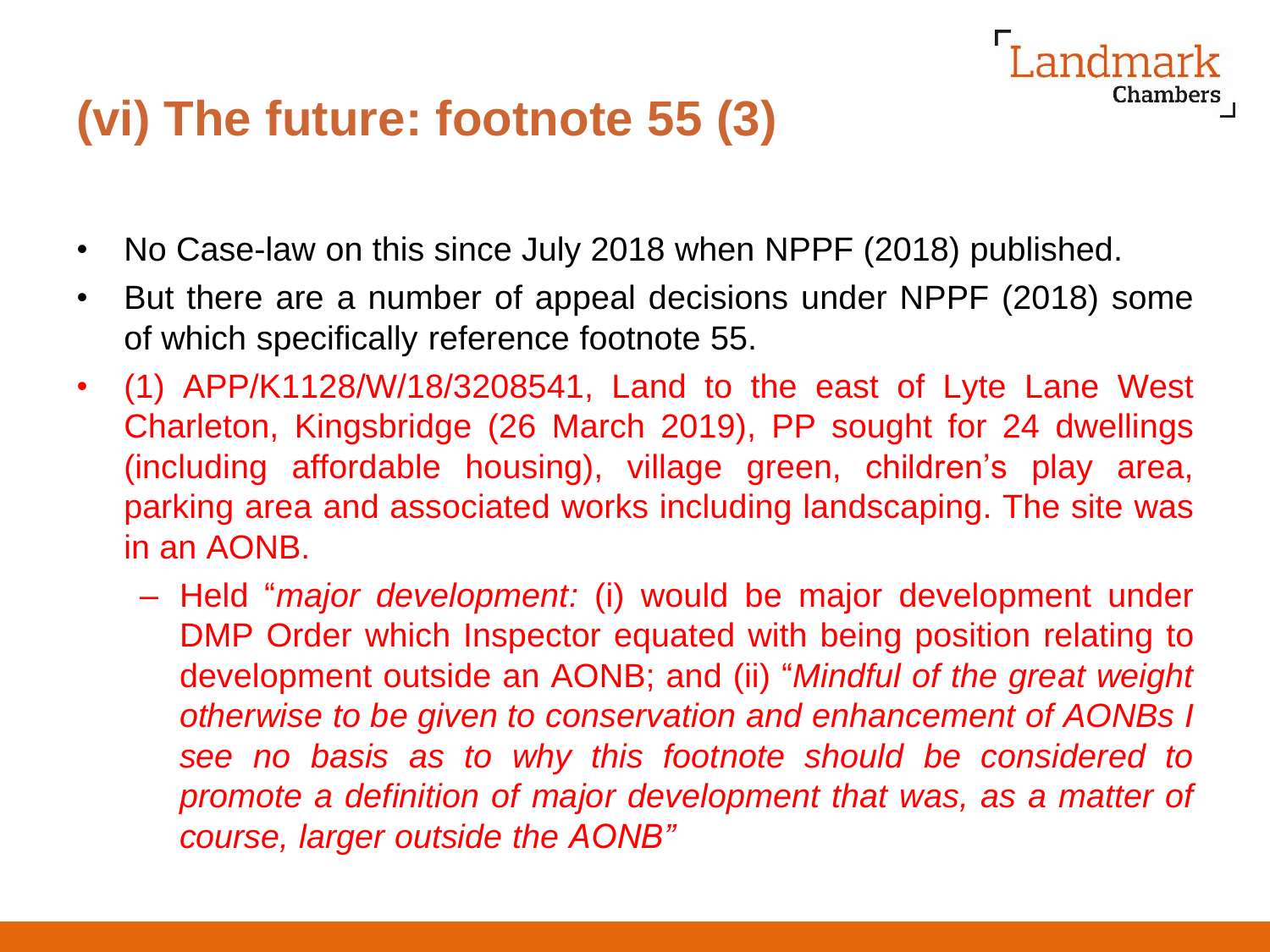#### **(vi) The future: footnote 55 (4)**

• (2) APP/D0840/W/18/3208554 and APP/D0840/W/18/3213658, Land South of Tregellast Parc, St Keverne (7 March 2019), PP sought in an AONB for (1) a sustainable residential development of 10 dwellings and associated vehicular access; and (2) affordable housing led development of up to 10 dwellings, site access and associated landscaping. The Inspector dismissed the appeal having concluded that the proposal constituted major development in the AONB:

andmark

- *"19. Paragraph 172 of the revised Framework also advises that planning permission should be refused for major development other than in exceptional circumstances. Housing schemes of 10 or more dwellings are generally classified within the Glossary of the revised Framework as major development, and with regard to footnote 55 I see no reason why the proposed schemes should be considered otherwise in this case."*
- My view: same flawed reasoning as above.
- Seems definition elsewhere in NPPF (2018) is influencing para. 172 definition. So on these 2 decisions the DMP Order definition is basically being applied under para. 172. I think this is an error.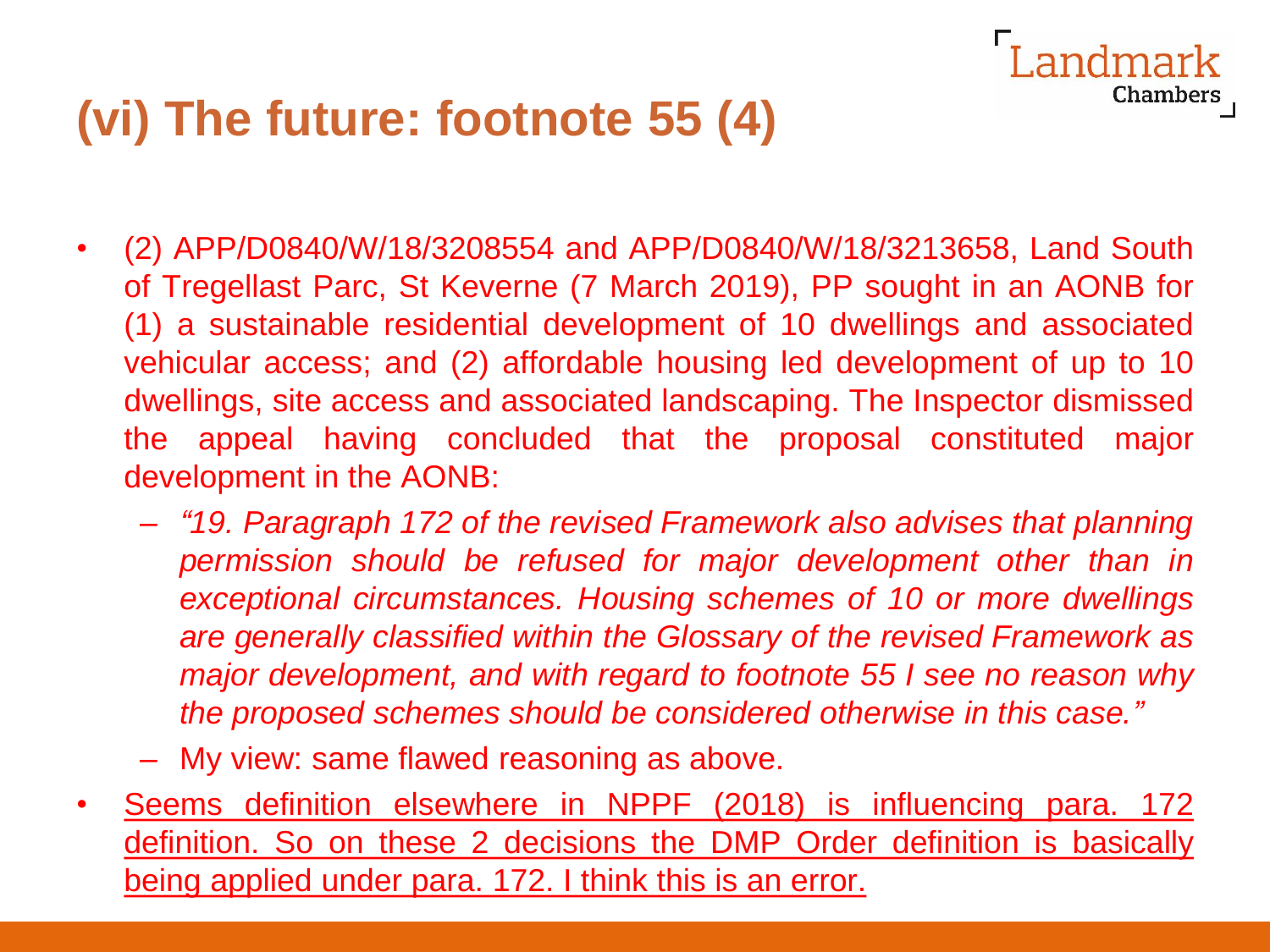#### **(vi) The future: footnote 55 (5)**

• (3) APP/W0340/W/18/3211943, Land north of Stretton Close, Bradfield Southend, Reading, Berkshire (15 February 2019), outline PP sought in an AONB for 11 dwellings with layout, means of access and scale reserved. The Inspector allowed the appeal finding that:

ndmark

- *"9. The Council's Committee report says that, "taking into account the amount of development, comparative to the size of the settlement, the location on the edge of the settlement, along with Bradfield Southend's relationship with Newbury, Pangbourne Reading and Thatcham's built up areas, it is considered that the proposed development does not amount to major development in terms of paragraph 116" of the Framework. I agree with this assessment that the appeal proposal does not amount to major development within the AONB."*
- More orthodox analysis.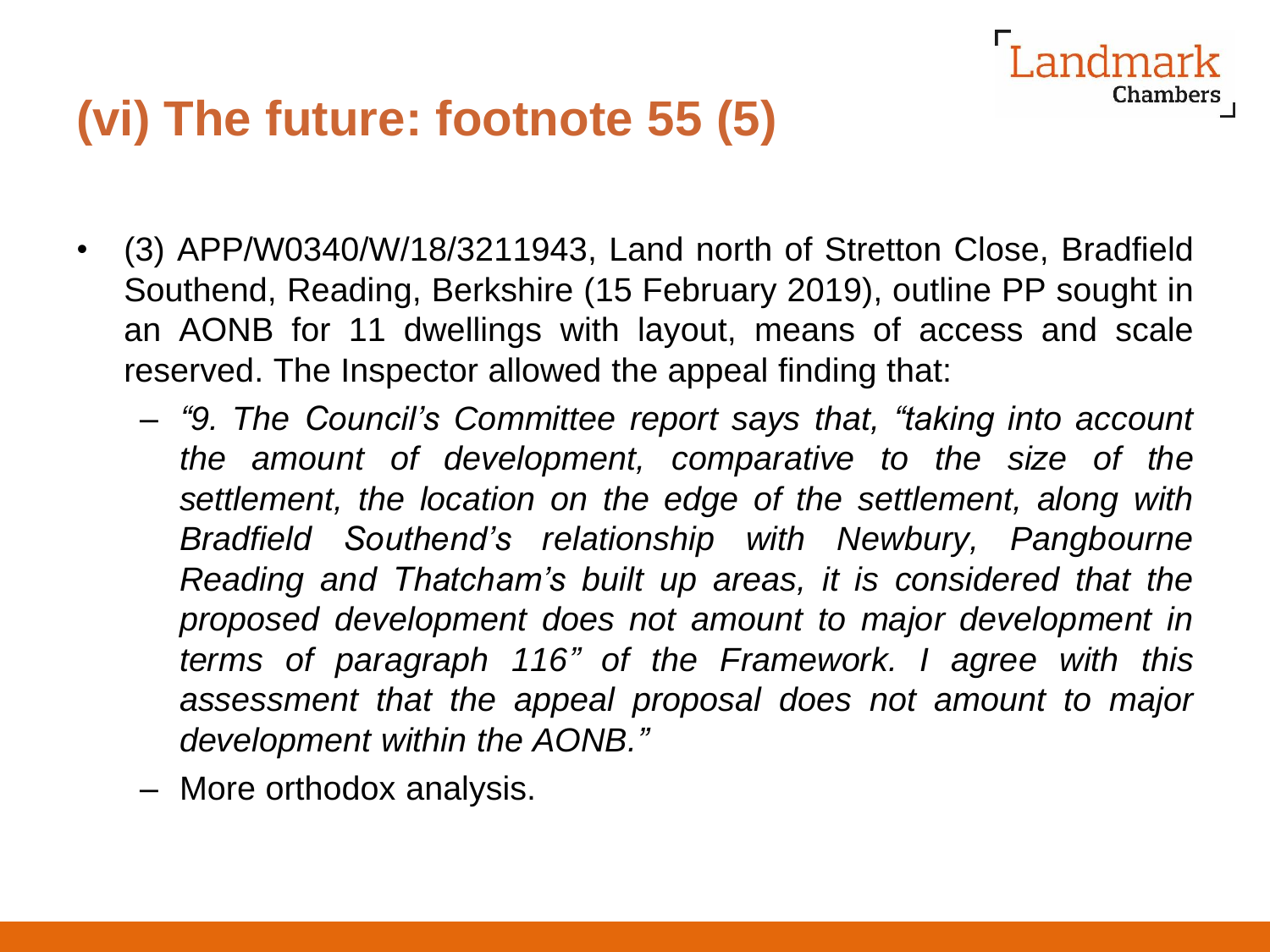#### **(vi) The future: footnote 55 (6)**

• (4) APP/M2270/W/18/3196553, Land at Triggs Farm, Cranbrook Road, Goudhurst, Cranbrook Road, (18 January 2019), outline PP sought in an AONB for the demolition of an existing property and the erection of a new access and the erection of a new access road and 12 detached dwellings:

- Referred to earlier decision in a different AONB under NPPF (2012) where 29 dwellings held to be "*major development"* but said no relevance. Each case turns on own facts.
- Concluded that as impact on AONB would be "*a significantly adverse one"* was major development.
- Orthodox analysis.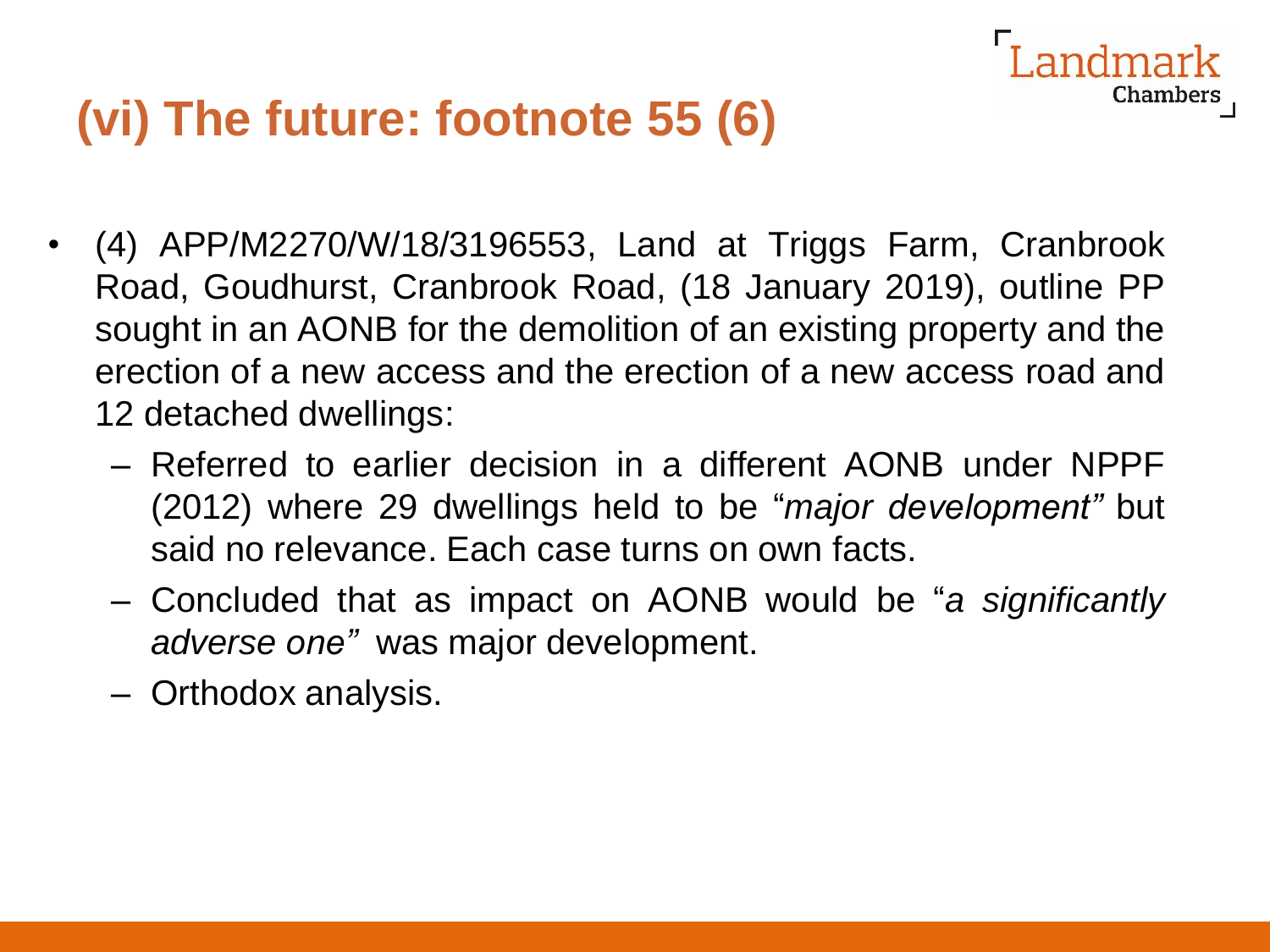#### **(vi) The future: footnote 55 (7)**

• (5) APP/K1128/W/18/3205992, Land east of Creek Close, Creek Close, Frogmore (27 December 2018), outline PP sought for 8 dwellings (including affordable), access and associated landscaping, within an AONB. The Inspector rejected the argument that permissions granted for other nearby developments should impact on whether a given proposed scheme should be treated as "major development":

andmark

- *"11. … There is nothing in the Framework to suggest that, in reaching a view as to whether the scheme amounts to 'major development', a proposal in question should be considered alongside other nearby developments. In fact the development is referred to in the singular in the footnote."*
- *"12. … When I consider all these factors together it is clear to me that the appeal scheme should be considered in isolation."*
- *"13. Frogmore is a small settlement; however it is not so small that 8 dwellings would significantly increase its size. The land take would be modest compared to the size of the village and the site would also be well contained. I have identified that there would not be a significant adverse effect on the purposes of the AONB. It follows that the proposal is not 'major development' for the purposes of paragraph 172 of the Framework."*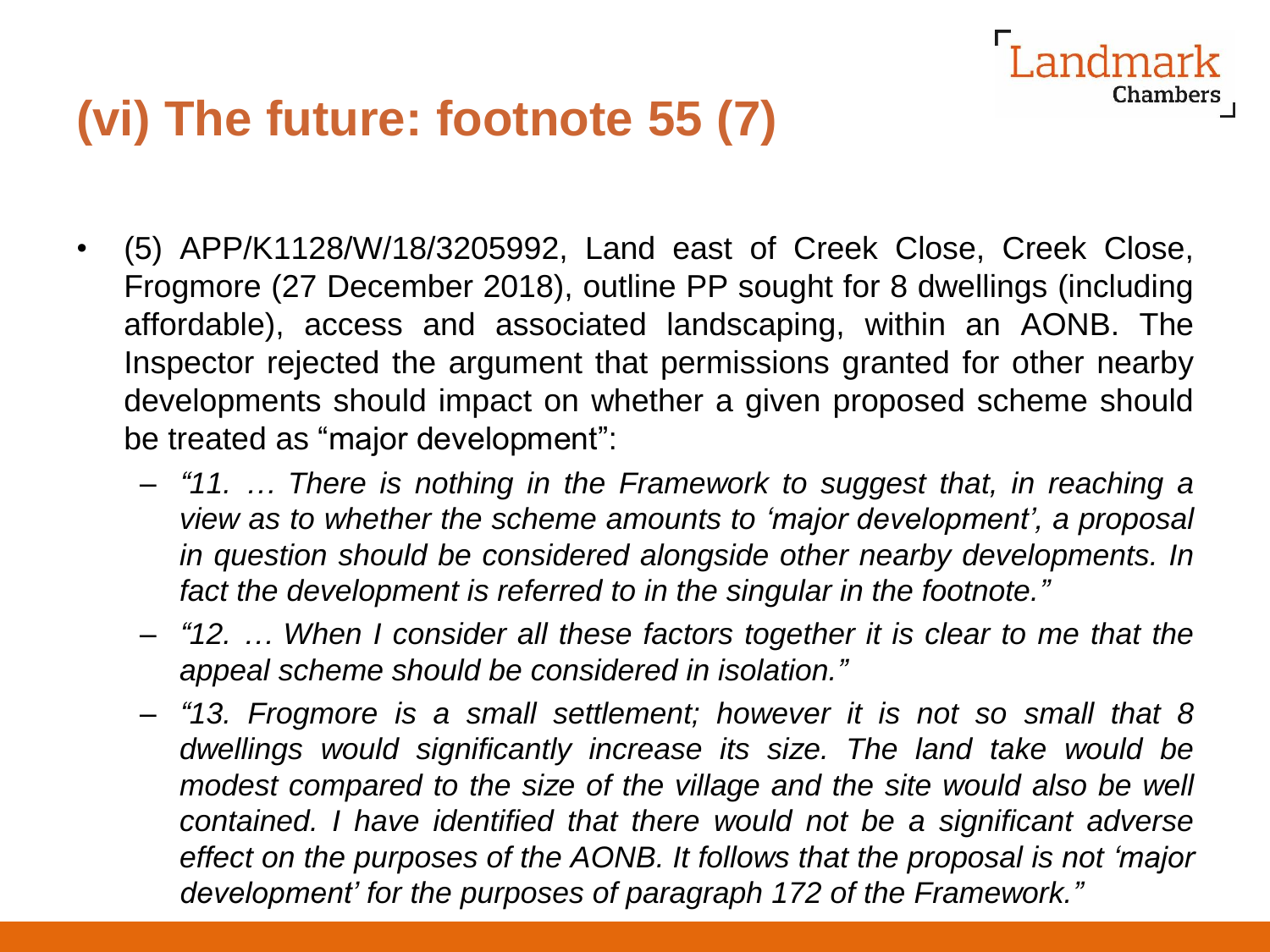#### **(vi) The future: footnote 55 (8)**

• (6) APP/X2220/W/18/3194604, Ringwould Alpine Nursery, Dover Road, Ringwould, Kent CT14 8HG (decision date 13 December 2018), PP sought in an AONB for erection of a water bottling plant including storage and offices (totalling around 1,800sqm of floorspace), new vehicular access, parking and turning areas, landscaping and biodiversity enhancements.

ndmark

- The Inspector refused the appeal on the basis that the proposal would have "*an unacceptable effect in relation to the AONB…regardless of whether the proposal is considered to be "major" or not*".
- *"21. … In this individual case, I consider that the proposal has an unacceptable effect in relation to the AONB and its effects on neighbours and this is regardless of whether the proposal is considered to be "major" or not. However, and for the purposes of clarity, taking account of the scale, character and nature of the proposal and the surrounding in which it would be constructed, as well as the effects that I have determined that it would have, I consider that it represents "major development" for the purposes of paragraph 172 of the NPPF."*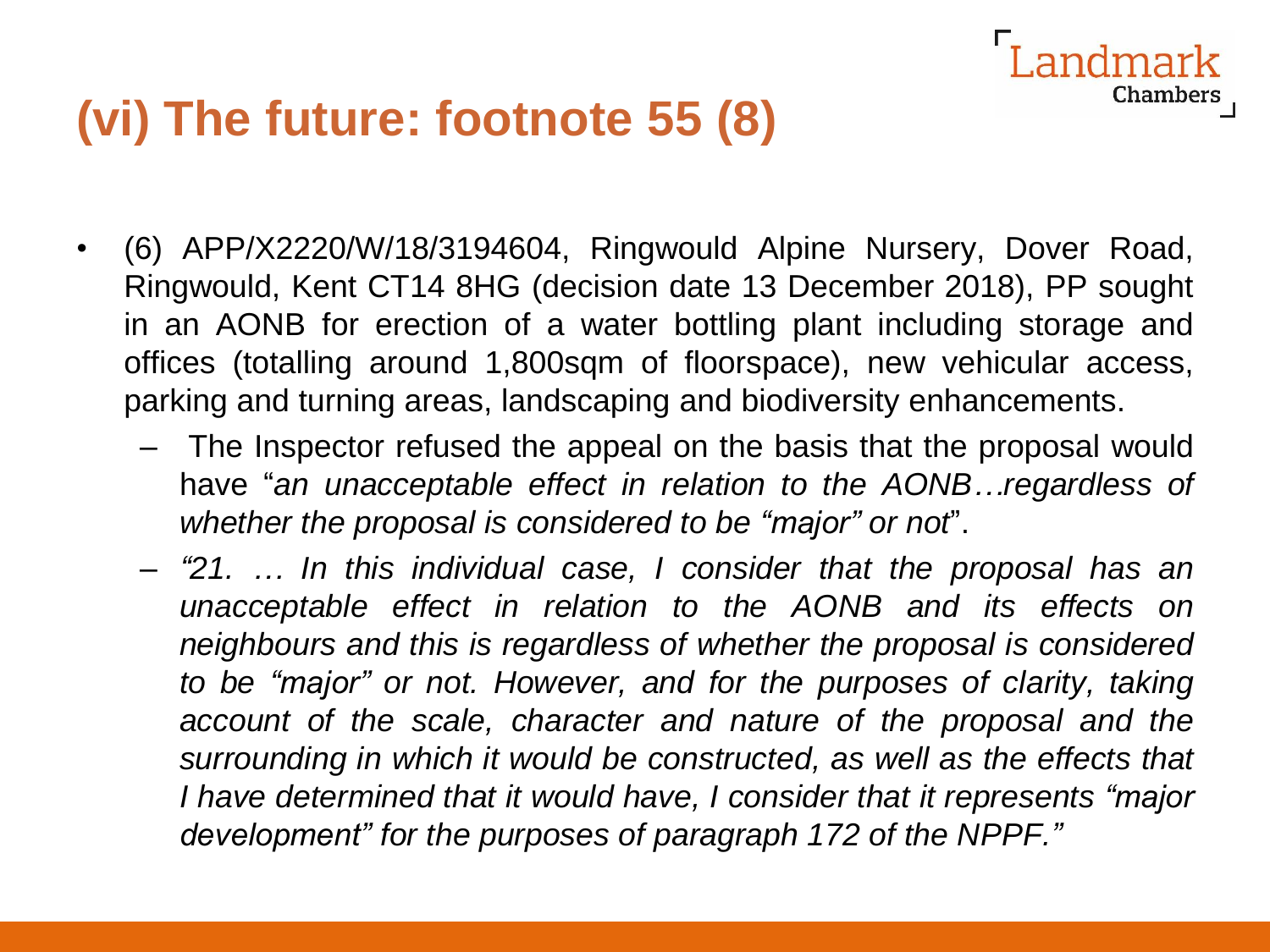#### **(vi) The future: footnote 55 (9)**

• (7) APP/W0340/W/18/3200575, Land off Charlotte Close, Hermitage, Berkshire (3 December 2018), PP sought for 36 dwellings with associated landscape and highway works within an AONB. The Inspector dismissed the appeal on the basis of the material harm that the scheme would cause to the AONB despite finding it would not amount to "*major development":*

andmark

- *"47. … I do not consider the appeal scheme to amount to major development in the sense of paragraph 172. In the context of a village of some 800 dwellings, it would not amount to a significant proportional increase (some 4.5%). While harm would be caused to the AONB as already discussed, it would be localised – being restricted to the site itself and a limited number of viewpoints. It would not therefore have a significant adverse impact in the terms set out in footnote 55. I note in this context that the Council does not consider either the Old Farmhouse scheme (21 units) or the site's development for the approximate 15 dwellings set out in policy HSA24 to amount to major development in this context. Nevertheless, this does not affect the material harm that the appeal scheme would cause to the AONB's natural beauty."*
- Important reminder: development can be refused because of impact on designated area even if not "*major".*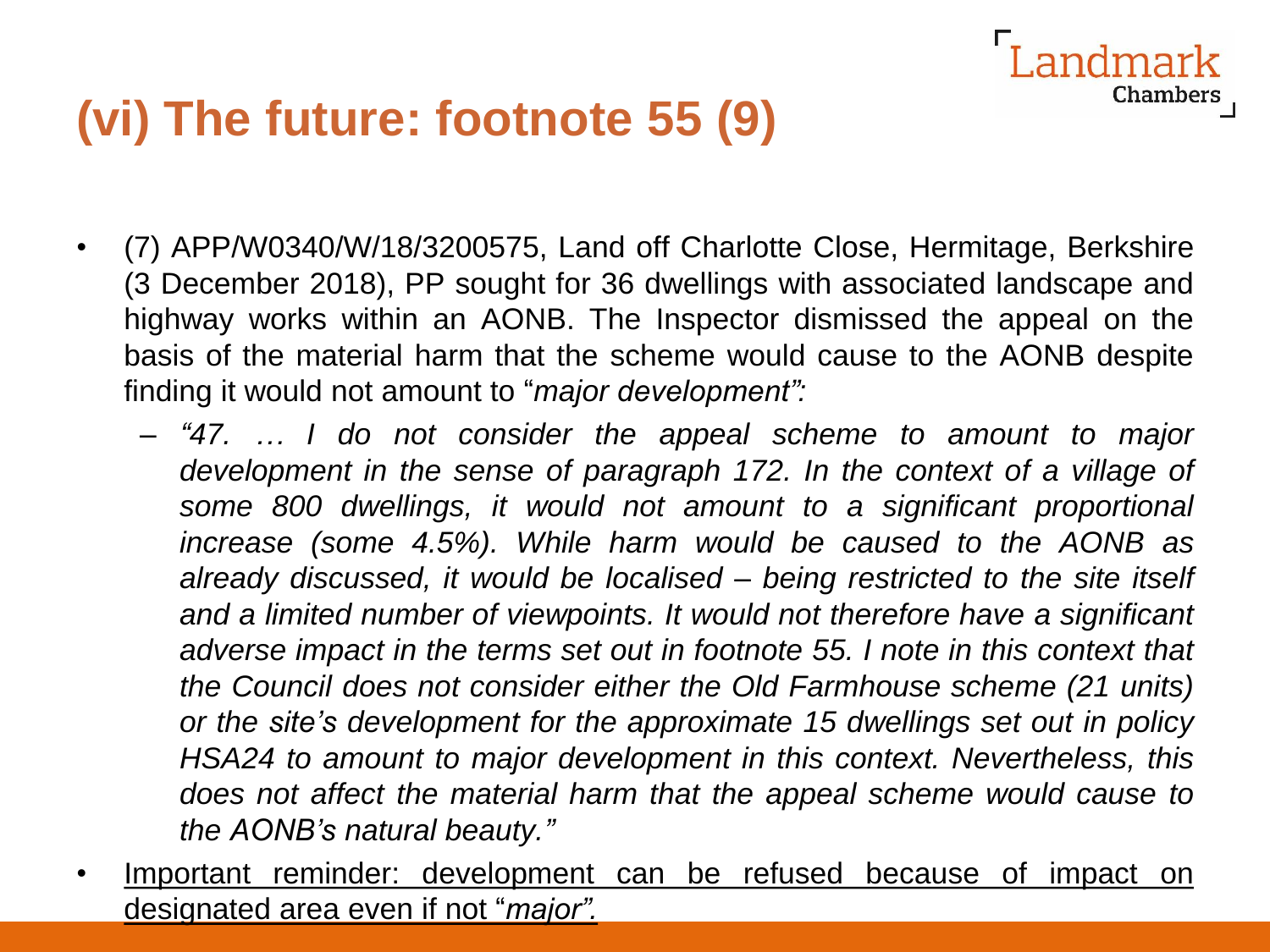#### **(vi) The future: footnote 55 (10)**

• (8) APP/J3530/W/17/3172629, Brickfield Barns, Saxmundham Road, Aldeburgh Suffolk (21 November 2018), PP sought in AONB for demolition of existing redundant stores, change of use of builder's yard and the redevelopment of quarry site to provide 43 dwellings (including 14 affordable).

ndmark

- The Inspector noted that the 2018 Framework is clear that there is a separate definition for "*major development"* within an AONB (emphases added):
- *"56. At the time of the application Council officers concluded that the proposal was major development, but considered that the public benefits arising form the provision of the proposed dwellings in this location, were sufficiently 'exceptional' to justify the proposal. In reaching a judgement on this matter they had regard to the definition within The Town and Country Planning (Development Management Procedure) (England) Order 2010. This definition includes developments of 10 dwellings or more. The 2018 Framework is clear that this definition is not the basis for assessing whether a scheme is major development within an AONB."*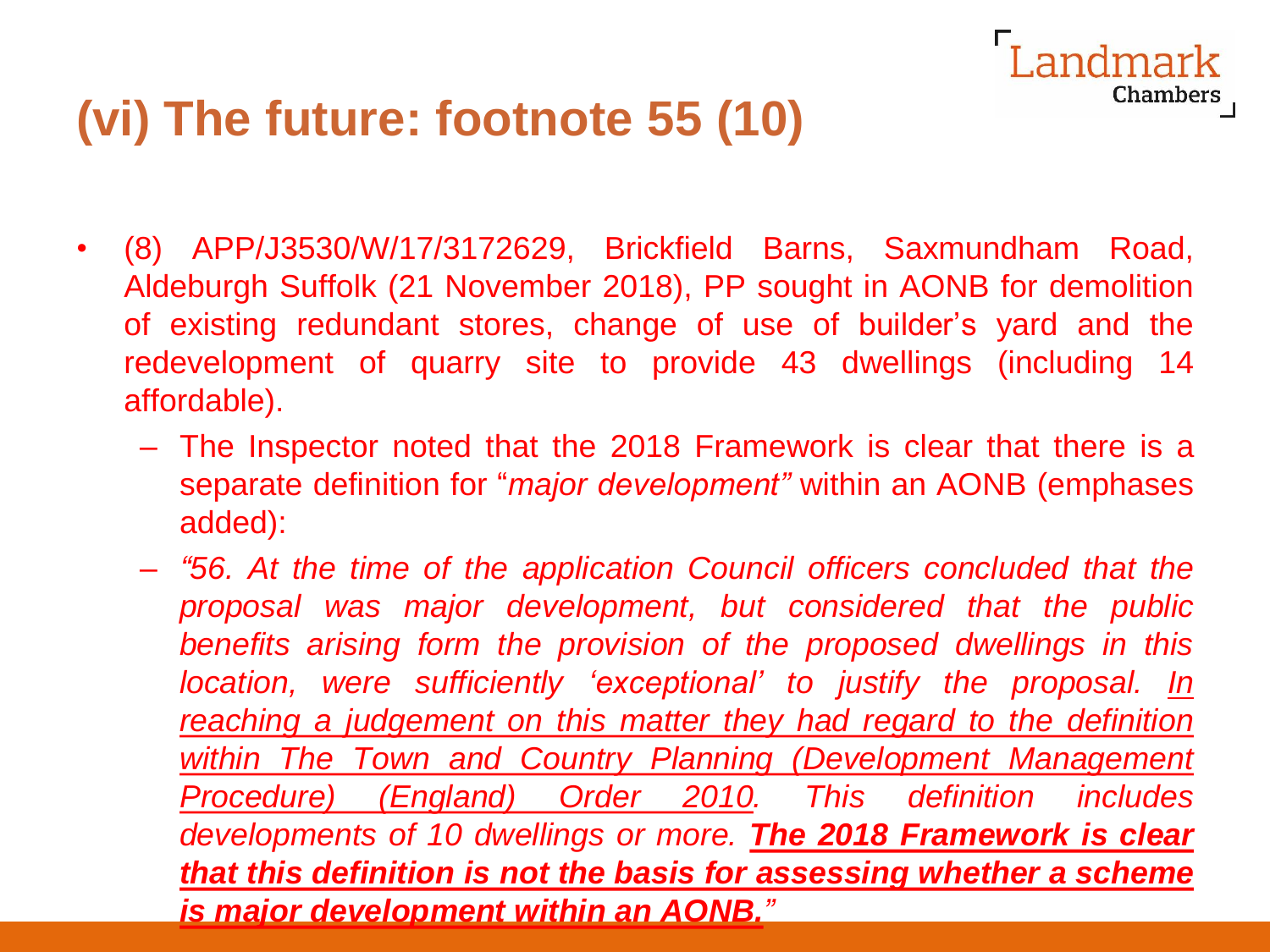#### **(vi) The future: footnote 55 (11)**

- Inspector nonetheless found to be "*major development";*
- *"The appeal scheme would be a substantial extension to a small market town and would considerably exceed the 10 dwellings allocated in the SAASP. The amount of new buildings and the extent of the access road, footways, hard surfaced areas and other infrastructure would be of a significant scale in this part of the AONB"*

- This approach:
	- (i) recognising that "*major development"* has a different definition to *"major development"* for other purposes is, in my view, correct;
	- (ii) Decision on why it was *"major"* orthodox: looked at potential impacts.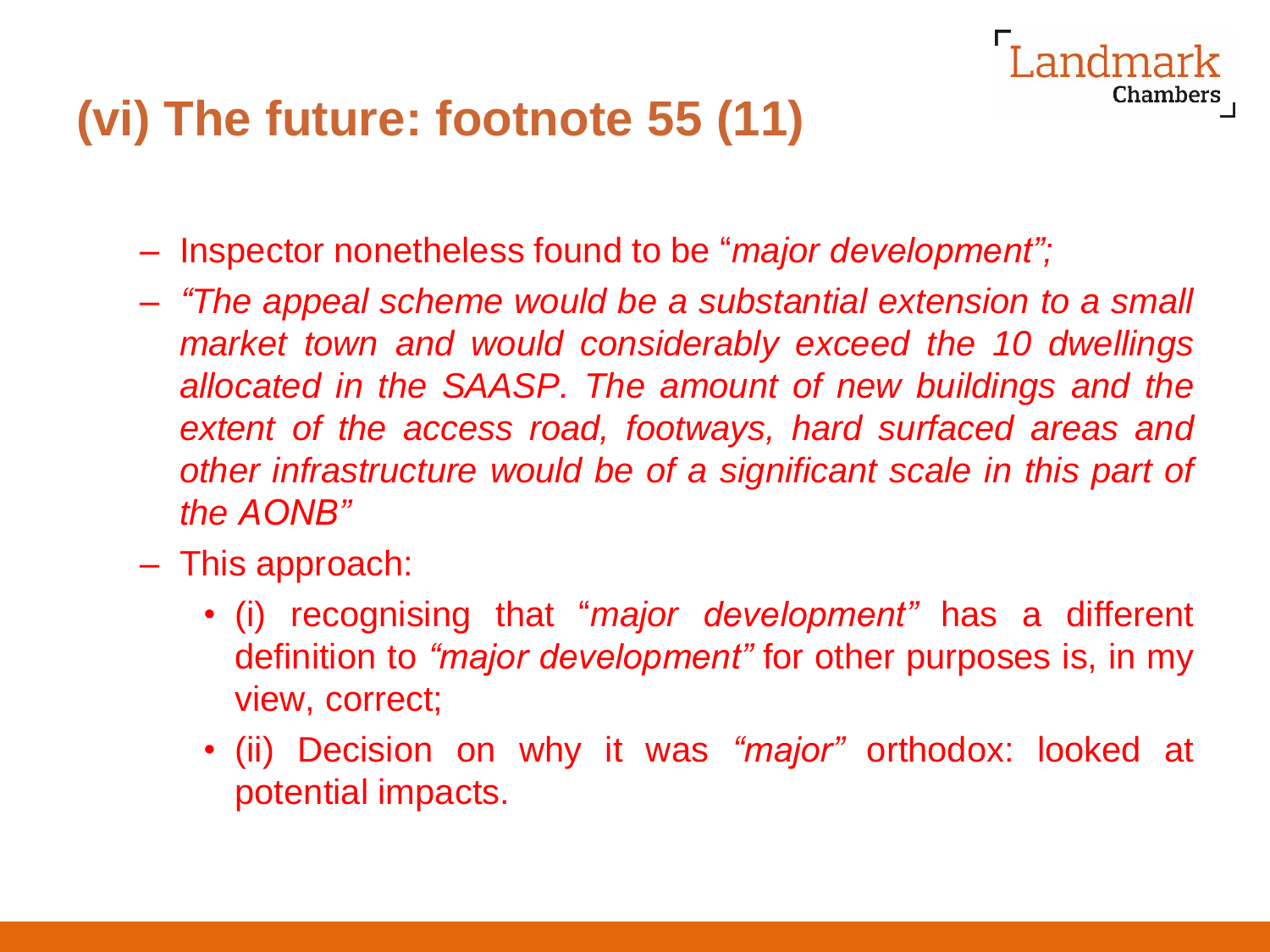#### **(vi) The future: footnote 55 (12)**

• (9) APP/N2535/W/18/3200598, Kingsmead Park, Swinhope, Market Rasen (24 October 2018) PP sought in an AONB for a change of use to an open field to site 35 holiday lodge caravans and one site office/reception caravan.

- The Inspector does not discuss the "*major development*" test;
- Simply states that "*[f]or the purposes of paragraph 172 of the Framework the proposal would constitute major development*": at para. 9;
- However, within the same section, there is comment that the development would have "*an unacceptable negative impact on the scenic character of the area*" and *"result in an intrusion to the landscape that would cause unacceptable harm to the landscape and scenic beauty of the AONB*": at paras. 10 and 11.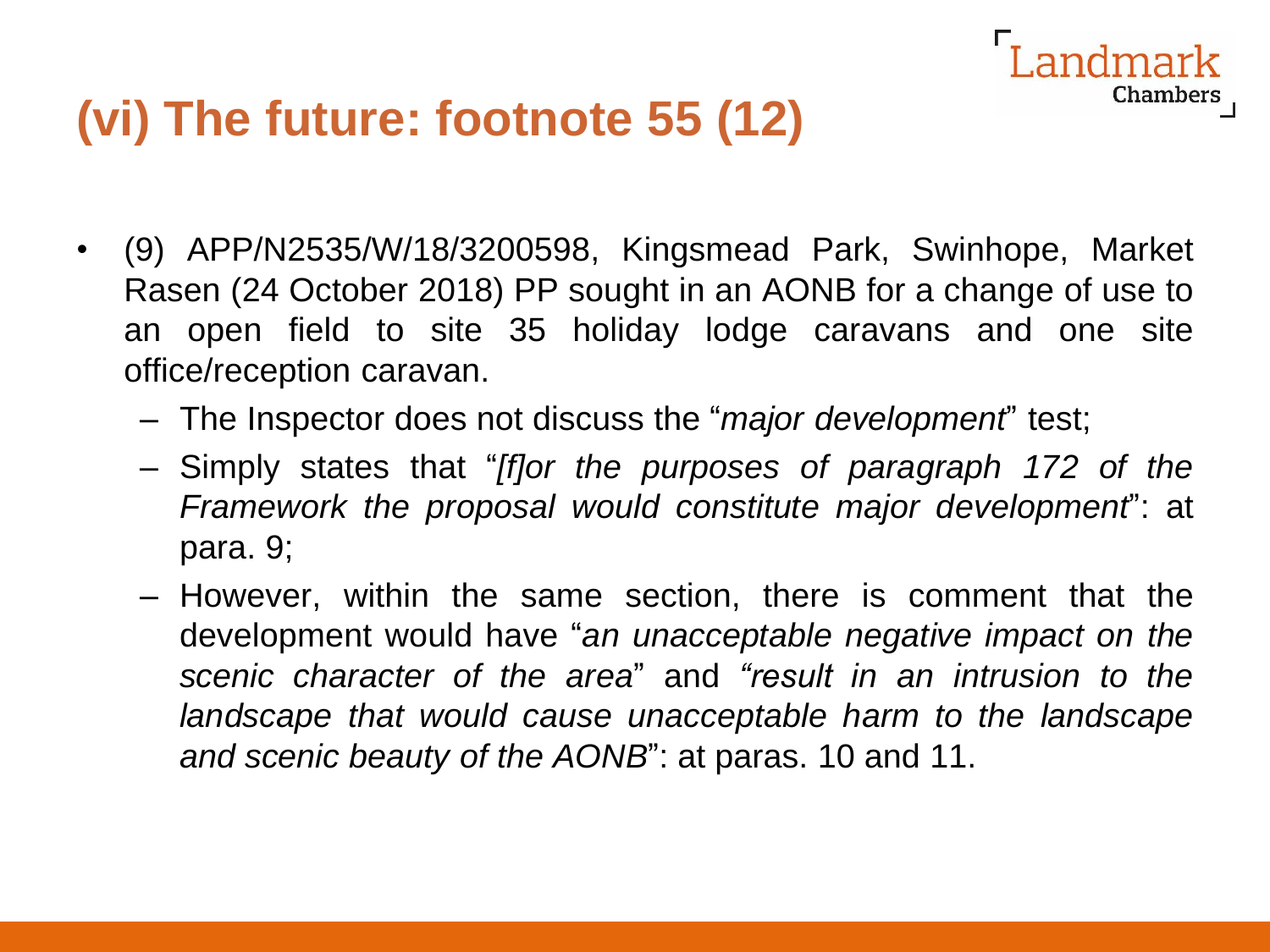#### **(vi) The future: footnote 55 (13)**

• (10) APP/X0415/W/18/3202036, Land to the rear of the Old Red Lion, High Street, Great Missenden (4 September 2018), PP sought in an AONB for demolition of three 4-bed houses, a disused industrial building and 20 garages, the removal of spoil and trees from rear of site and the construction of 34 residential dwellings (25 houses and 5 flats), with associated landscaping, tree replacement, car parking and internal road, along with some amendments to existing buildings on the site. The site measured 0.9 hectares (much of which constituted previously developed land).

andmark

- The Inspector found that the site makes little contribution to the AONB and therefore development of it did not constitute "*major development*".
- *"37. With these points in mind I share the appellant's view that at present the appeal site, which is very enclosed by mature trees on its northern, southern and western boundaries, and by existing buildings on its eastern boundary, makes little contribution to the AONB …".*
- *"41. …Overall I consider that the proposed development would not have any detrimental effect on the environment or the landscape and with this in mind, and having regard to para.172 of the NPPF, I do not consider that this proposal should be seen as major development in the AONB."*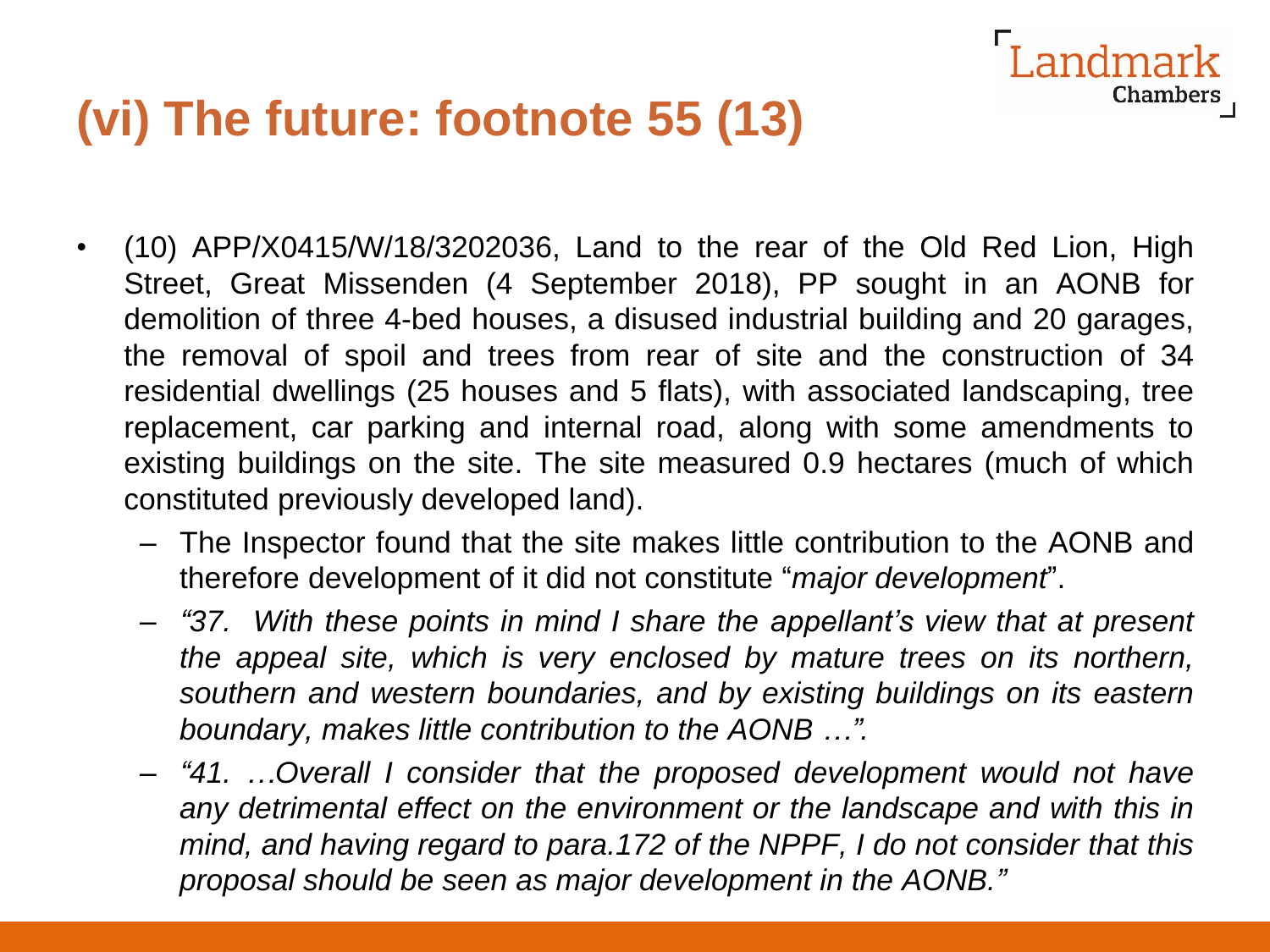#### **(vi) The future: footnote 55 (14)**

- (11) APP/A2280/C/17/3177781, Matts Hill Farm, Matts Hill Lane, Rainham, Gillingham, (29 August 2018) PP sought for the change of use of old silage clamps on about 0.4 hectares of land to open storage for temporary road barriers. The site was located within Kent Downs AONB.
	- The Inspector concluded that the proposal was not "*major development*" given the site's low visibility in wider views and the various mitigation measures proposed:

Chambers

– *"25. I concur with the appellant's view that this is not a 'major development'. The development mainly related to open storage on about 0.4 ha of land and work to the adjacent bunds. The remainder of the land subject of Appeal D is intended to enhance the landscaping and biodiversity of the land at Matts Hill Farm. I recognise that the land occupies a sensitive setting within the AONB and SLA. However, the site is not visible in wider views (as acknowledged by Kent Downs AONB Unit) and the proposal subject of Appeal D contains various measures to mitigate its local impact."*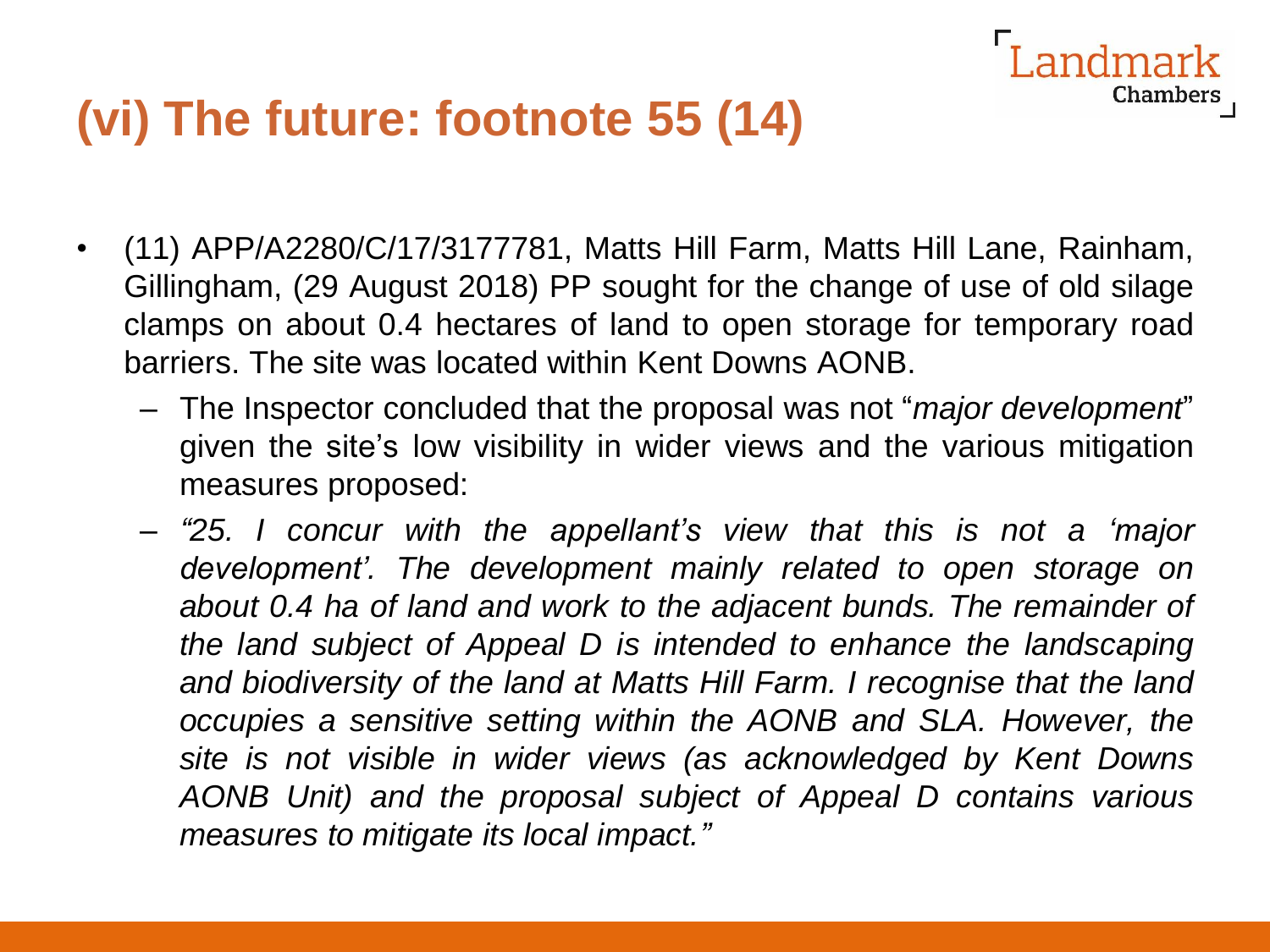#### **(vi) The future: footnote 55 (15)**

• (12) APP/B9506/W/18/3196556, Hoburne Bashley, Sway Road, New Milton (24 August 2018), development was proposed for the use of land to site 41 holiday lodges year round. The site measured 1.9 hectares and was within an existing holiday park in the New Forest NP but was currently used as a football field, dog exercise area and a section of the golf course.

- The Inspector did not discuss the meaning of *"major development*" but concluded that "*In view of the nature, scale and setting of the proposal…the proposal would be a major development in the terms of Footnote 55 of the revised Framework."*
- Only one of appeal decisions post NPPF (2018) in NP not very informative on approach!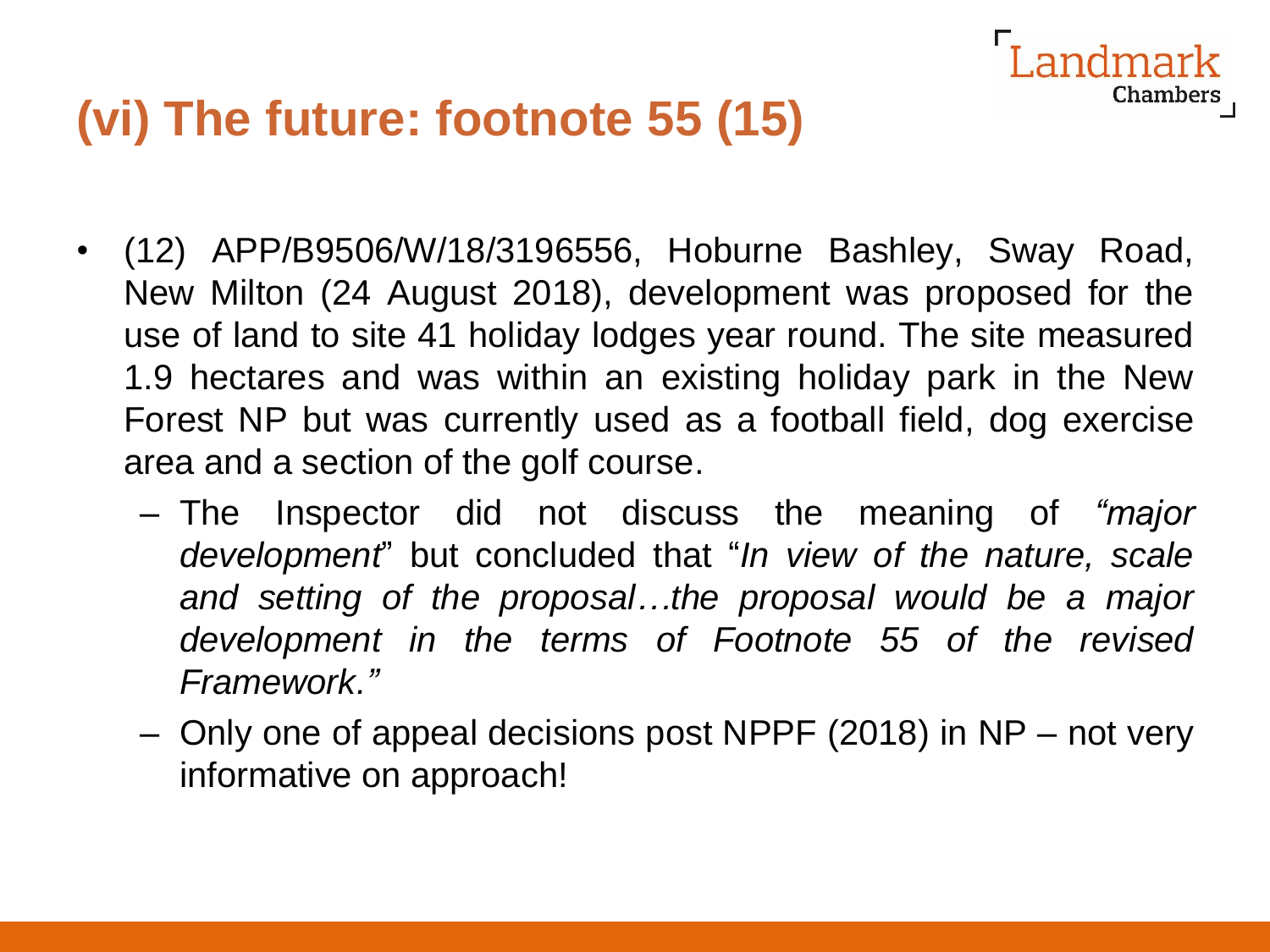#### **(vi) The future: footnote 55 (15)**

• (13) APP/K1128/W/17/3185418, Proposed phase 2 development site, Mill Lane, Frogmore, Kingsbridge, Devon, TQ7 2PA (decision date 17 August 2018) PP sought for 28 dwellings (including affordable/starter homes), community allotments, accesses, highway improvements and associated landscaping. The site formed part of the open countryside surrounding Frogmore and was situated within the South Devon AONB.

andmark

- The Inspector dismissed the appeal on the basis that the scale of the development in the context of the surrounding area constituted "*major development*".
- *"15. … As made clear in Annex 2/The Glossary and Footnote 70 to the Framework, for AONBs this does not mean development of 10 or more homes or a site with an area of 0.5 ha or more."*
- Correct approach.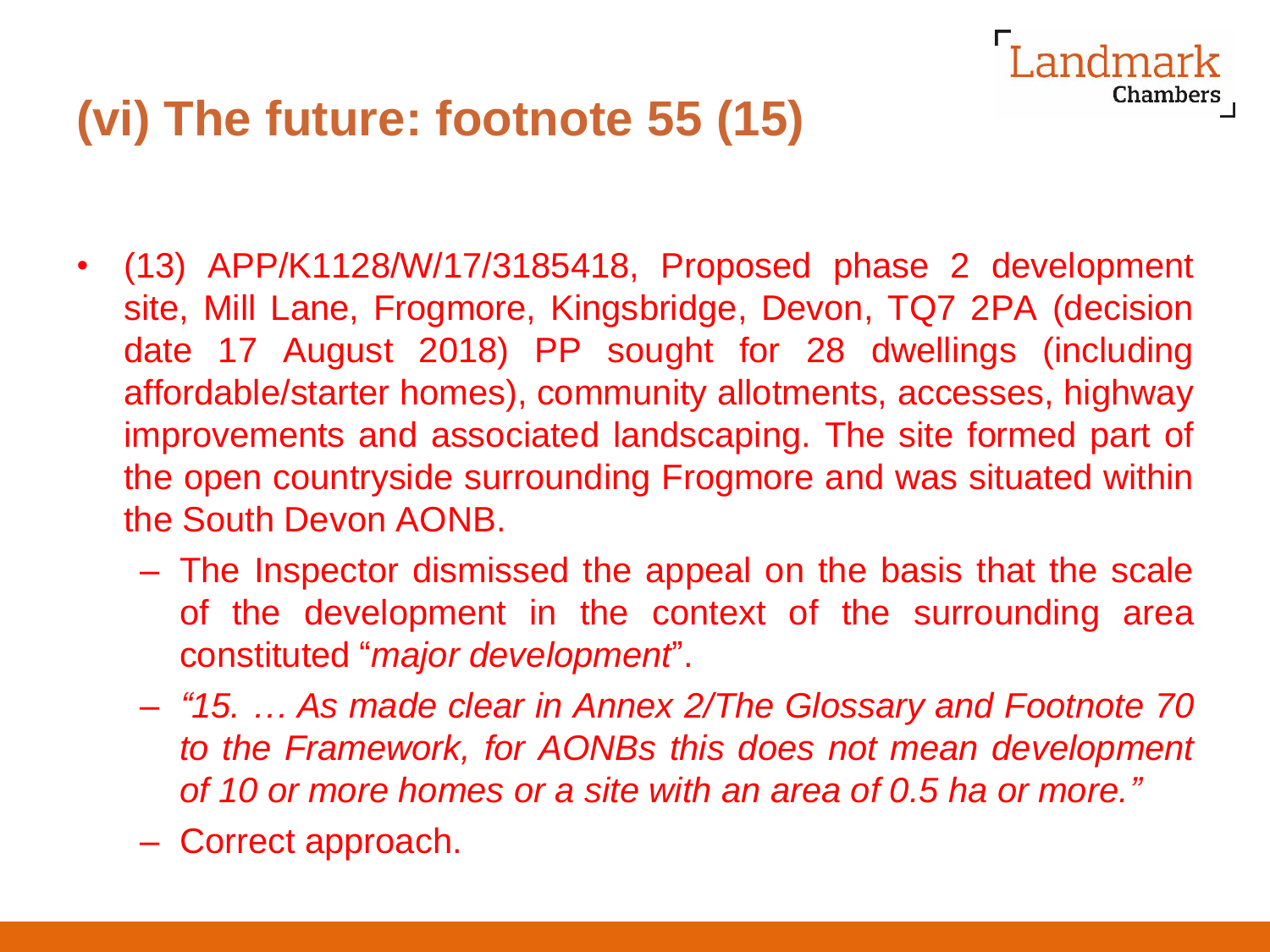

- *"16. However, in this instance, the proposal would involve a substantial extension of a very modest-sized settlement along the lower slopes of an unspoilt river valley*.
- *"17. Moreover, the proposal would take place within a part of the landscape that is integral to the setting and charm of the village of Frogmore. It would comprise major development within the AONB."*
- The Inspector also rejected a comparison with two other appeal decisions where larger schemes were held not to comprise major development because in both cases the existing settlements were towns and therefore the context for considering the scale of new development was very different.
- "*21. … Each case must be determined on its own merits and none of these other decisions set a precedent that I must follow."*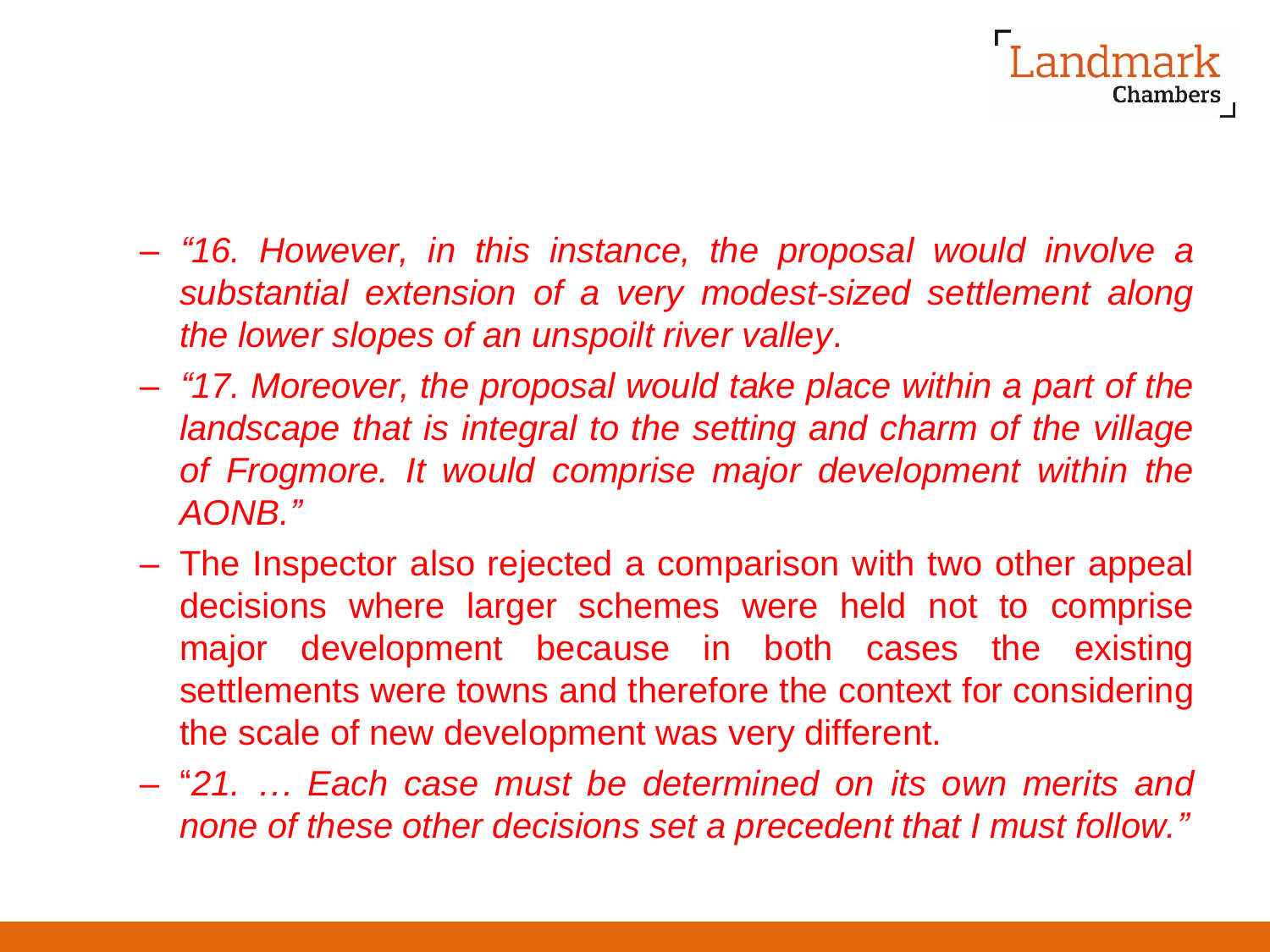

#### **(vi) The future: footnote 55 (16)**

#### • **Difficult to draw conclusions**:

- (i) some appeals recognise that it was intended via footnote 55 to define *"major development"* differently for purposes of para. 172 – the correct approach in my view;
- (ii) some appeals taking wrong approach and being influenced by definition of *"major development"* for other purposes in the NPPF (2018) based on the DMP Order and going on to say cannot be that major development something means something *"larger"* in an AONB etc. – the wrong approach in my view;
- (iii) some cases analysing on facts, as under NPPF (2012), with little reference to new NPPF and footnote 55.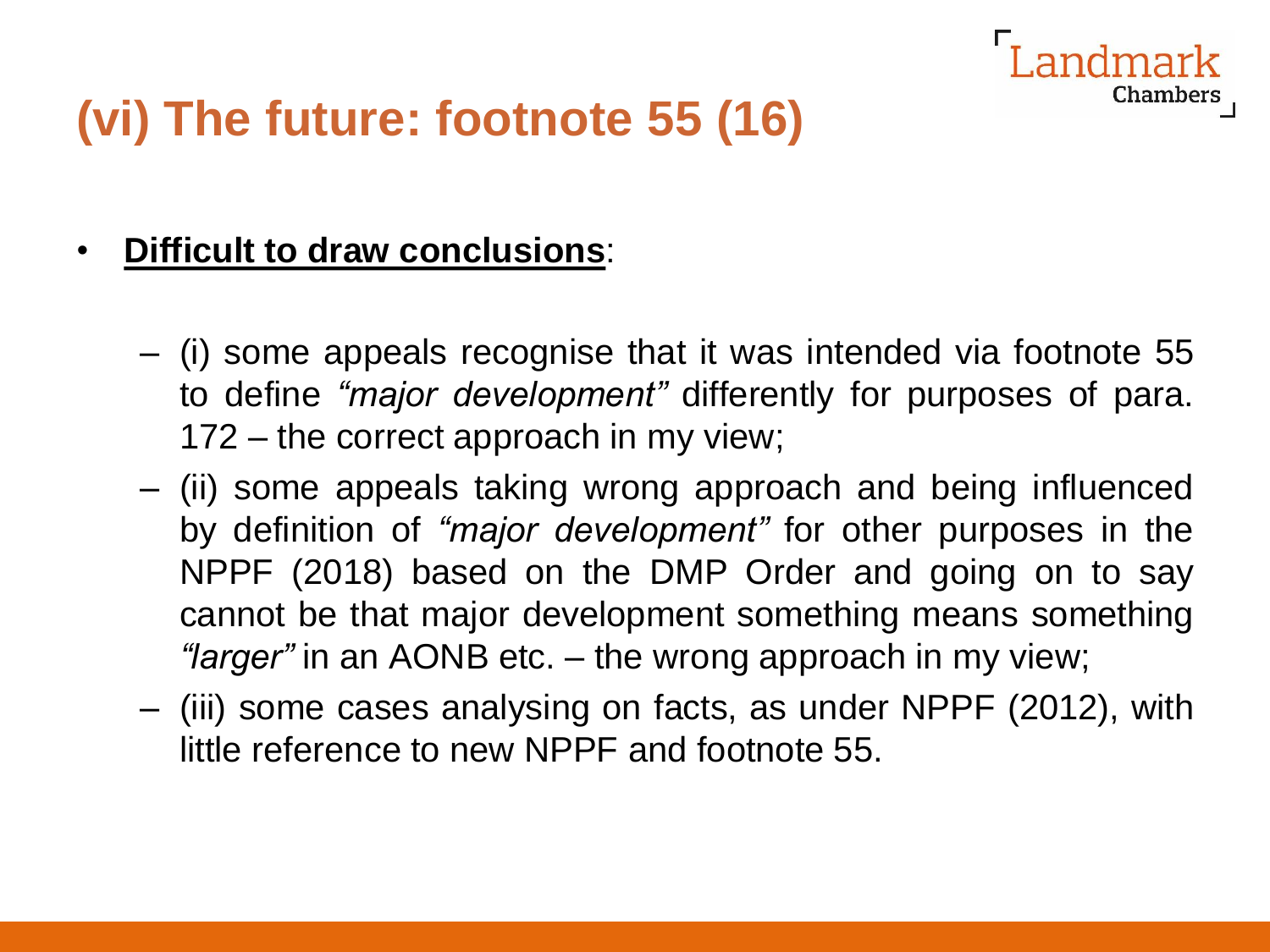#### **Some other points (1)**

- (1) Policy is about *"major development"* within designated areas;
- (2) Concern: whether decision-maker considers *"major development"* influenced by whether wants to grant PP or not;
- (3) See the Major Developments Report:
	- one local group member said *"the policy would have been sufficient to turn down xxx application, had they wanted to";* and

- referring to pressure from Central Government for certain developments - so at one time wind farms - now housing; and this is influencing approach to *"major development"* on appeals and call-ins;
- suggested decision-makers wanted more guidance on tests if something is "*major development".*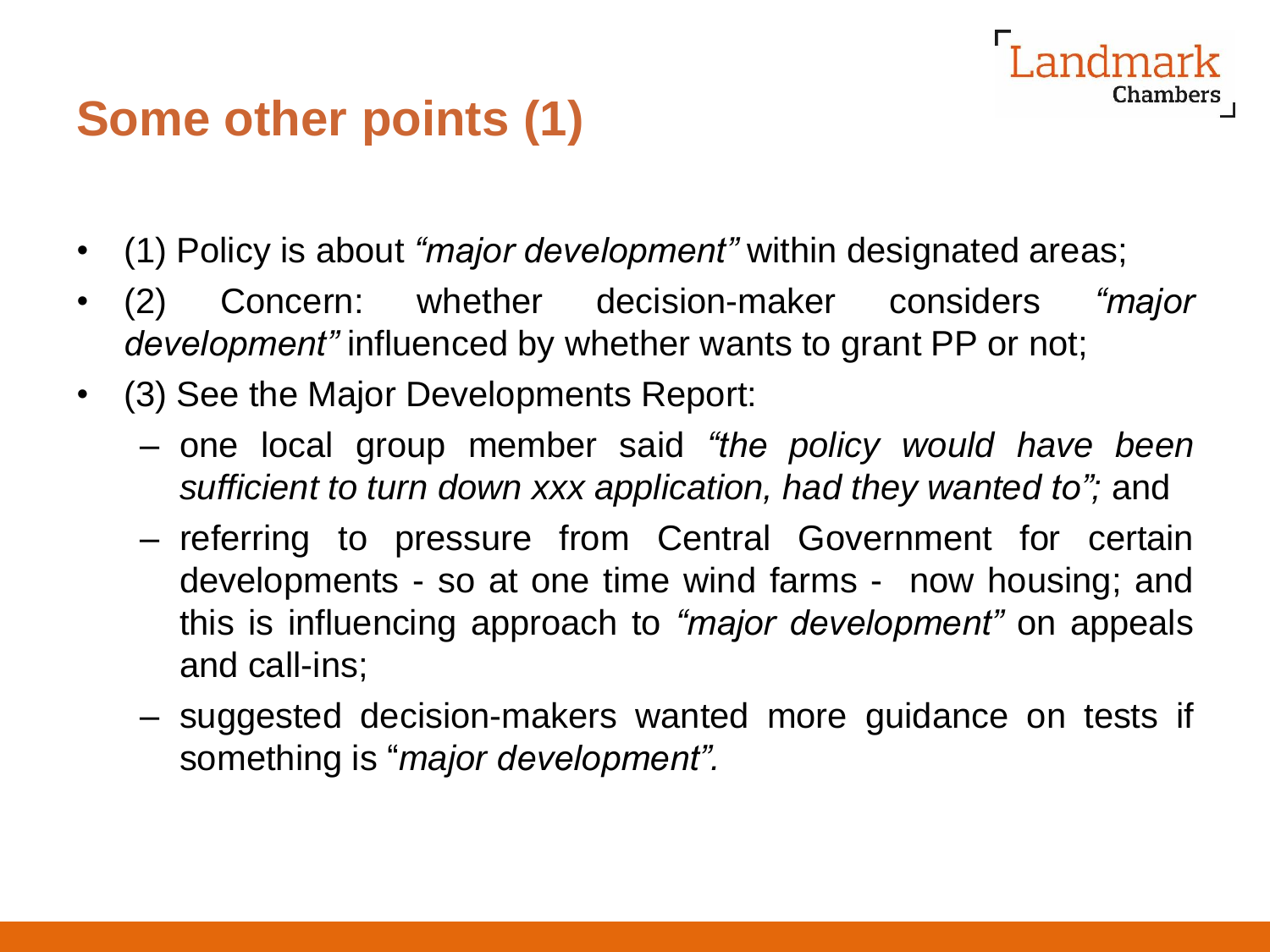#### Landmark **Some other points (2)** *R (Mevagissey PC) v Corwnall Council* **[2013] EWHC 3684 (Admin)**

- (i) "*exceptional"* means *"rarity"*
- *"Where an application is made for a development in an AONB, the relevant … planning decision-makers are required to take into account and weigh all material considerations. However … the NPPF places the conservation of the landscape and scenic beauty of an AONB into a special category of material consideration: as a matter of policy paragraph 115 requires it to be given "great weight", and paragraph 116 of the NPPF requires permission for a major development such as this in an AONB to be refused save in exceptional circumstances and where it can be demonstrated the proposed development is in the public interest. In coming to a determination of such a planning application under this policy, the committee are therefore required, not simply to weigh all material considerations in a balance, but to refuse an application unless they are satisfied that (i) there are exceptional circumstances, and (ii) it is demonstrated that, despite giving great weight to conserving the landscape and scenic beauty in the AONB, the development is in the public interest. The committee may of course depart from the guidance …, but … the Planning Committee certainly gave no reasons for doing so ..."*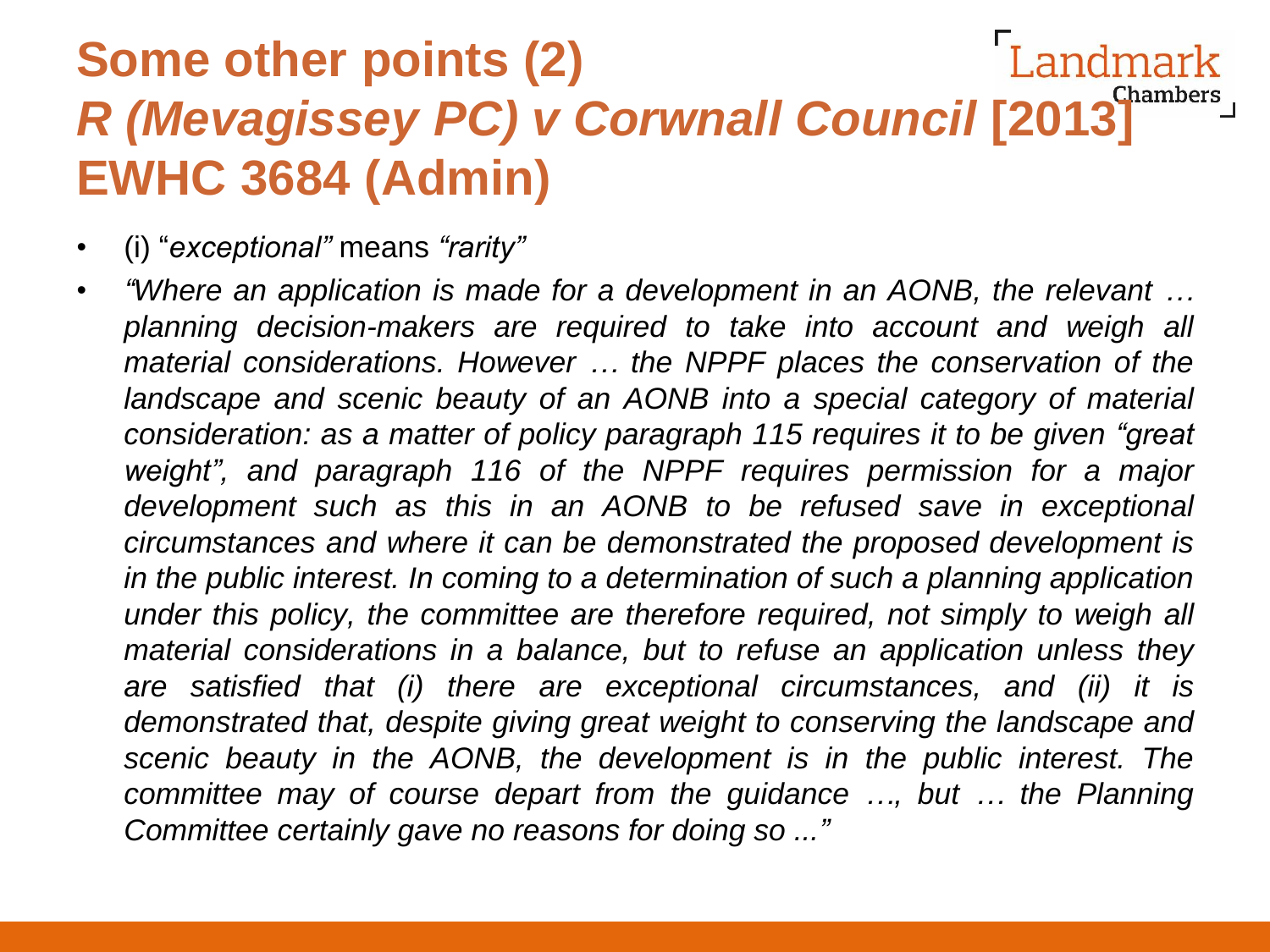#### **Some other matters (3)**

*…*

• *Franks v Secretary of State for Communities & Local Government* [2015] EWHC 3690 (Admin), Ouseley J said the following:

*"25. To my mind, the duty to give great weight to conserving and enhancing the landscape, natural and scenic beauty of the AONB necessarily feeds through to how one should respond to development which fails to conserve or enhance the AONB.*

Chamber

*29. I am in agreement what Hickinbottom J held in R (Mevagissey Parish Council) v Cornwall Council [2013] EWHC 3684 (Admin), that paragraph 116 was one way, perhaps not the only way, ordained by the NPPF in which great weight could be given to the objective in paragraph 115 and therefore to any harm which a major development was assessed to do."*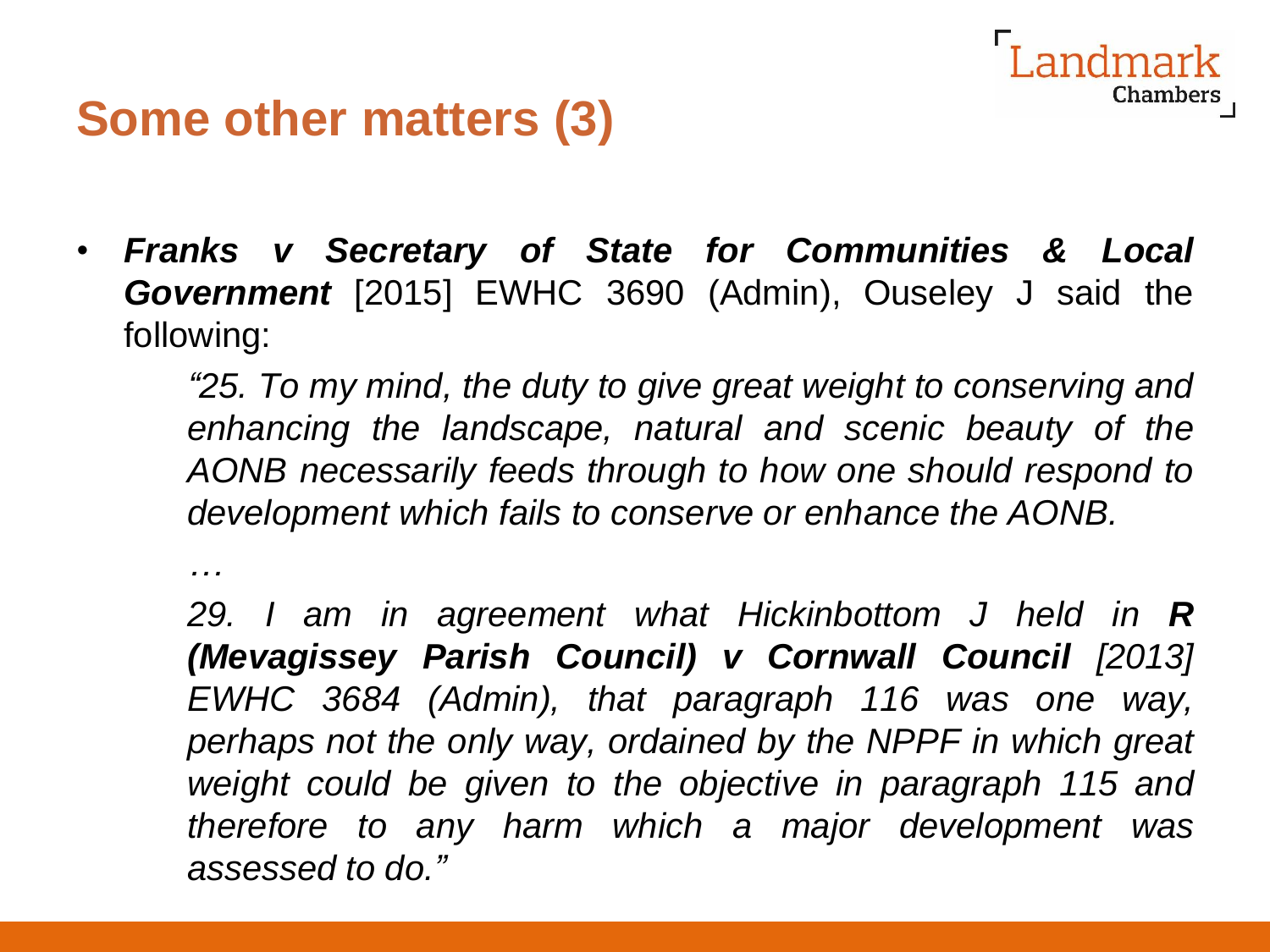#### **Some other matters (4)**

- (3) *Wealden v SSCLG* [2017] EWCA Civ 39 per Lindblom LJ:
- *"63 The policy requires the exercise of planning judgment. The decision-maker must consider whether there are "exceptional circumstances" justifying the granting of planning permission for the development in question, and whether granting permission would be "in the public interest". The three bullet points do not exclude other considerations relevant to those questions. The first requires the decision-maker to consider the "need for the development", including "any national considerations"—for example, the considerations of national policy for housing need and supply. The second bullet point does not refer specifically to alternative sites. It refers to the "cost" and "scope" for development "elsewhere outside the designated area", and to the possibility of meeting of the need for the development "in some other way". In many cases, this will involve the consideration of alternative sites. But the policy does not prescribe for the decision-maker how alternative sites are to be assessed in any particular case. It does not say that this exercise must relate to the whole of a local planning authority's administrative area, or to an area larger or smaller than that. This will always depend on the circumstances of the case in hand. The third bullet point requires the decision-maker to consider potential harm in the three respects referred to—again, always a matter of planning judgment"*

andmark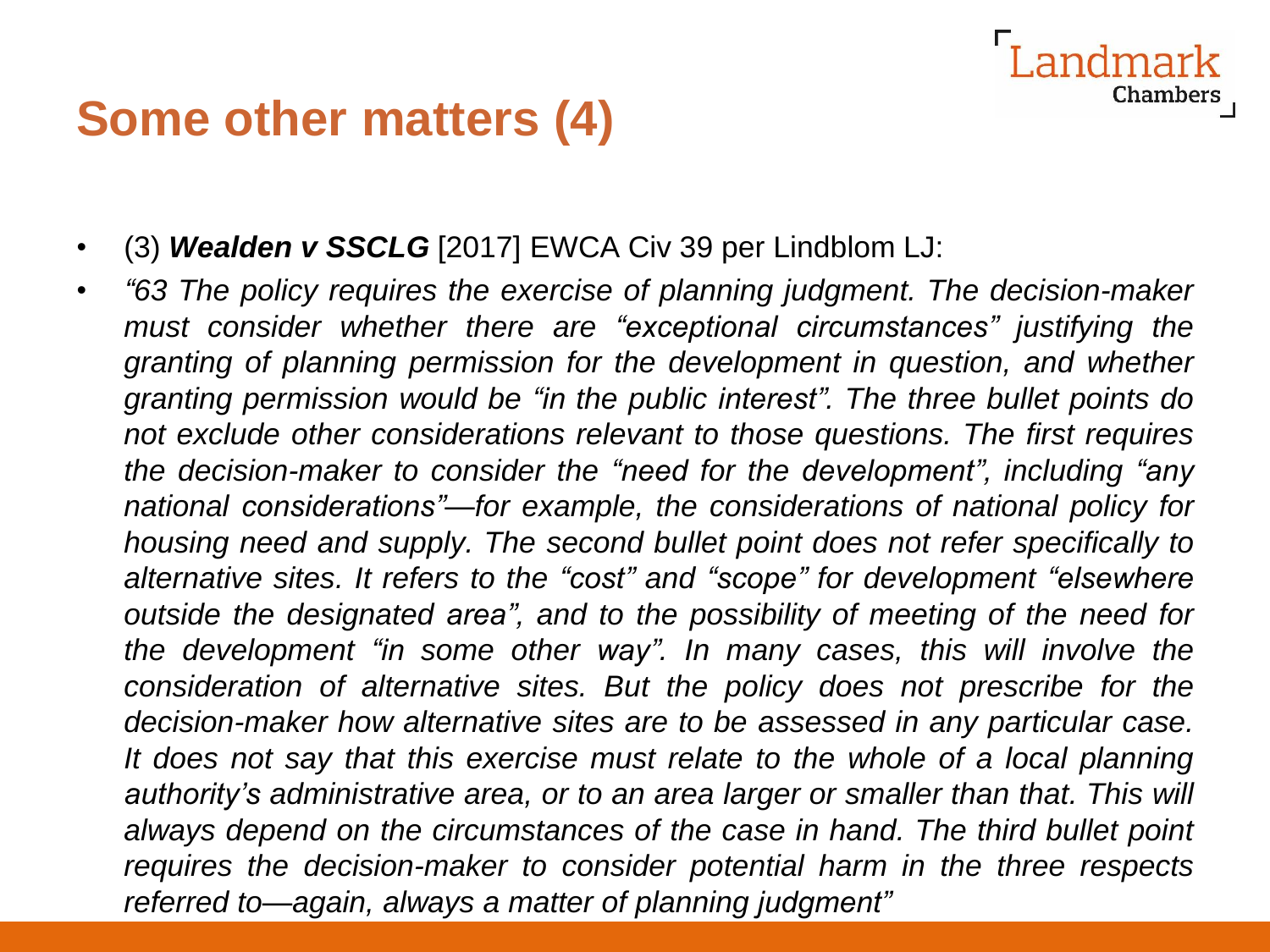#### **Some other matters (5)**

#### • *Wealden*

– PP sought for 103 dwellings, 42 of them to be provided as affordable housing, and the provision of 10 hectares of "suitable alternative natural green space" ("SANG") and public open space, on land at Steel Cross, a small settlement to the north of Crowborough in AONB;

- upheld view of the Inspector that such a development met the tests of "*exceptional circumstances*" and "*public interest",* for this development in the AONB to be approved.
- That conclusion being set in the inspector's broader assessment of housing needs in the district.
- In considering the factors referred to in the second bullet point of para. 116 of NPPF (2012), he was entitled to take into account the objectively assessed needs for market and affordable housing.
- *"The policy allowed him a broad discretion in making each of the planning judgments required, in the particular context in which those judgments had to be made."*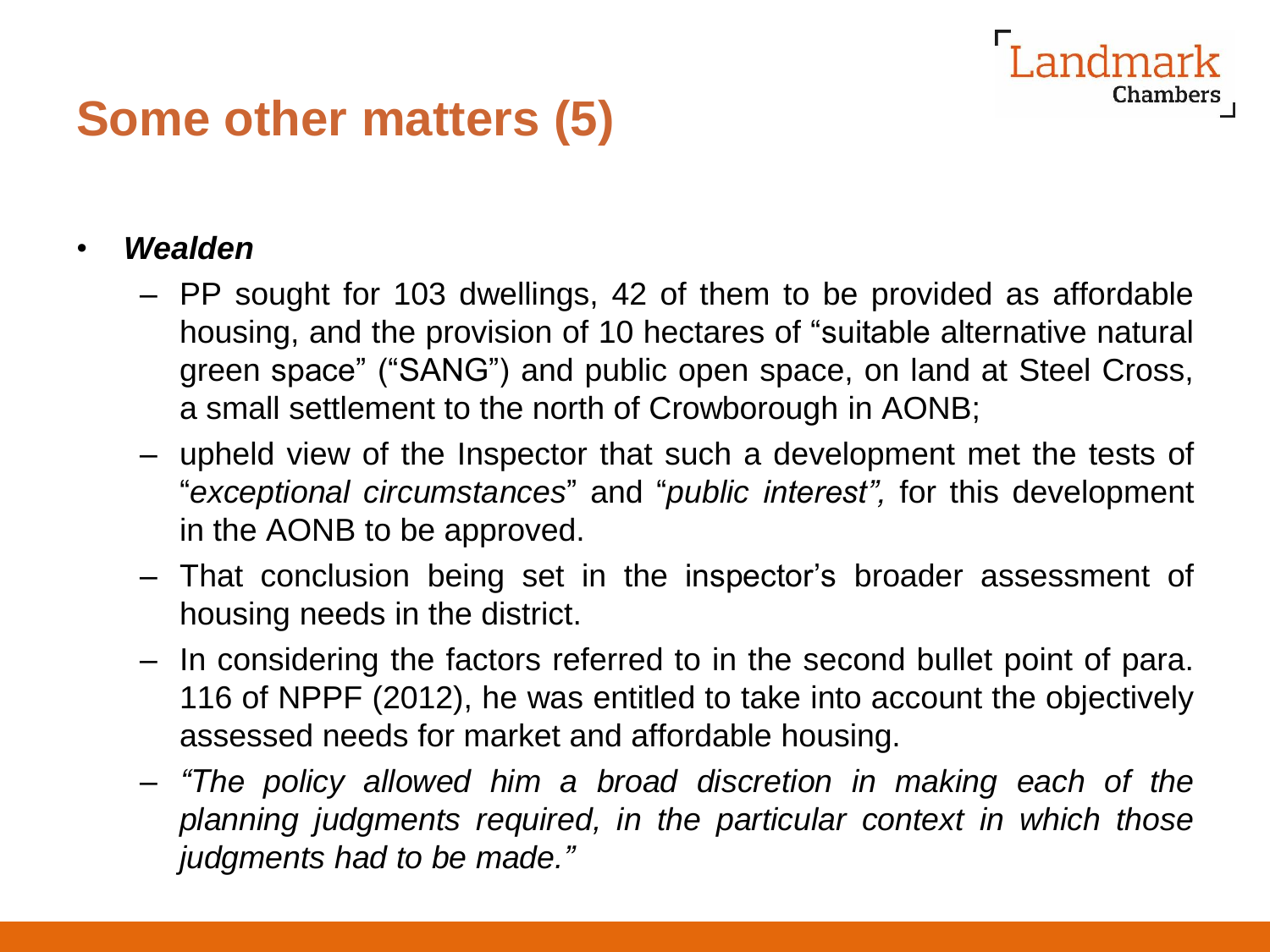#### **Some other matters (6)**

• In work for clients I have reviewed appeal decisions/call-ins on "*major developments*" in designated areas since NPPF (2012)

- Any patterns?
	- (i) Generally applications for 30 houses or less have not been seen as major development with applications for more housing than this seen as "major" . There are though exceptions to this rule of thumb on housing. Not surprising as assessment of whether something is *"major development*" is, of course, not just based on the number of houses proposed but must also look at the particular characteristics of the site in issue and its impact in the local area. Thus a number of the appeal decisions carefully examine issues such as the proportion of the overall settlement/area in issue that the proposed development would constitute and the wider impact of the same on the area.
	- (ii) below 10 houses almost never seen as *"major development"* see Lindblom in *Field Forge* re 6 houses … but could be …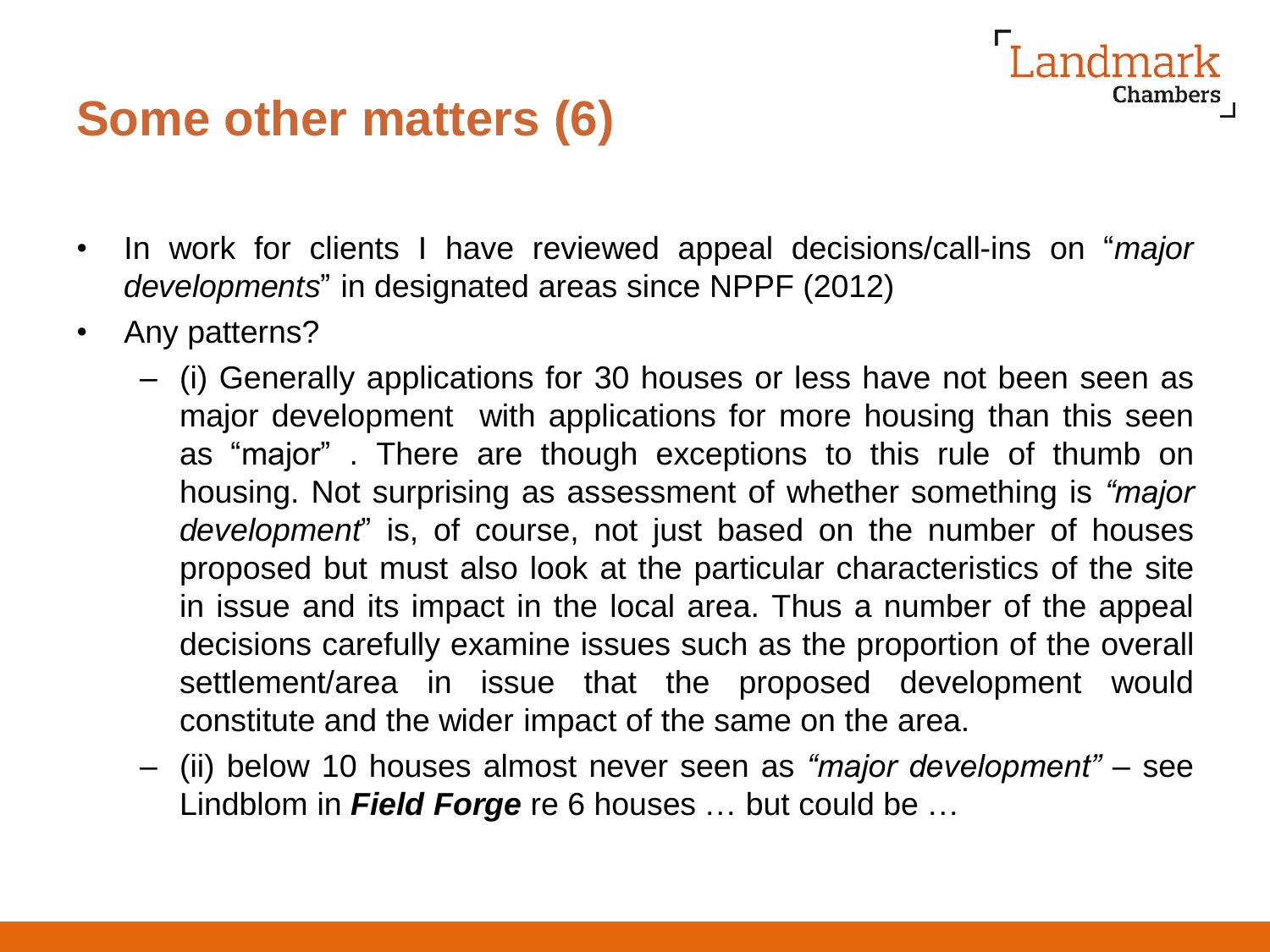#### **Some other matters (7)**

- (iii) Non-housing no discernible patterns:
	- APP/N2525/A/11/2164661: Inspector decides 2 wind turbines was not "*major development*";

- APP/W0340/W/3157428: fly fishing training facility and an underground rifle range with associated facility building at the Royal Berkshire Shooting School was regarded as "*major development*";
- APP/D3830/W/16/3151730: 5MW solar array on a 15.1 ha site was regarded as major development;
- Erection of new storage and warehousing buildings exceeding 1000 sq m of floorspace was regarded as major development.
- APP/X2600/A/13/2210509: A pet incinerator including the installation of a 200 litre fuel tank was found not to be major;
- See *Cherkley* above re golf course development not major;
- APP/X2220/W/18/3194604: see above water bottling plant *"major*"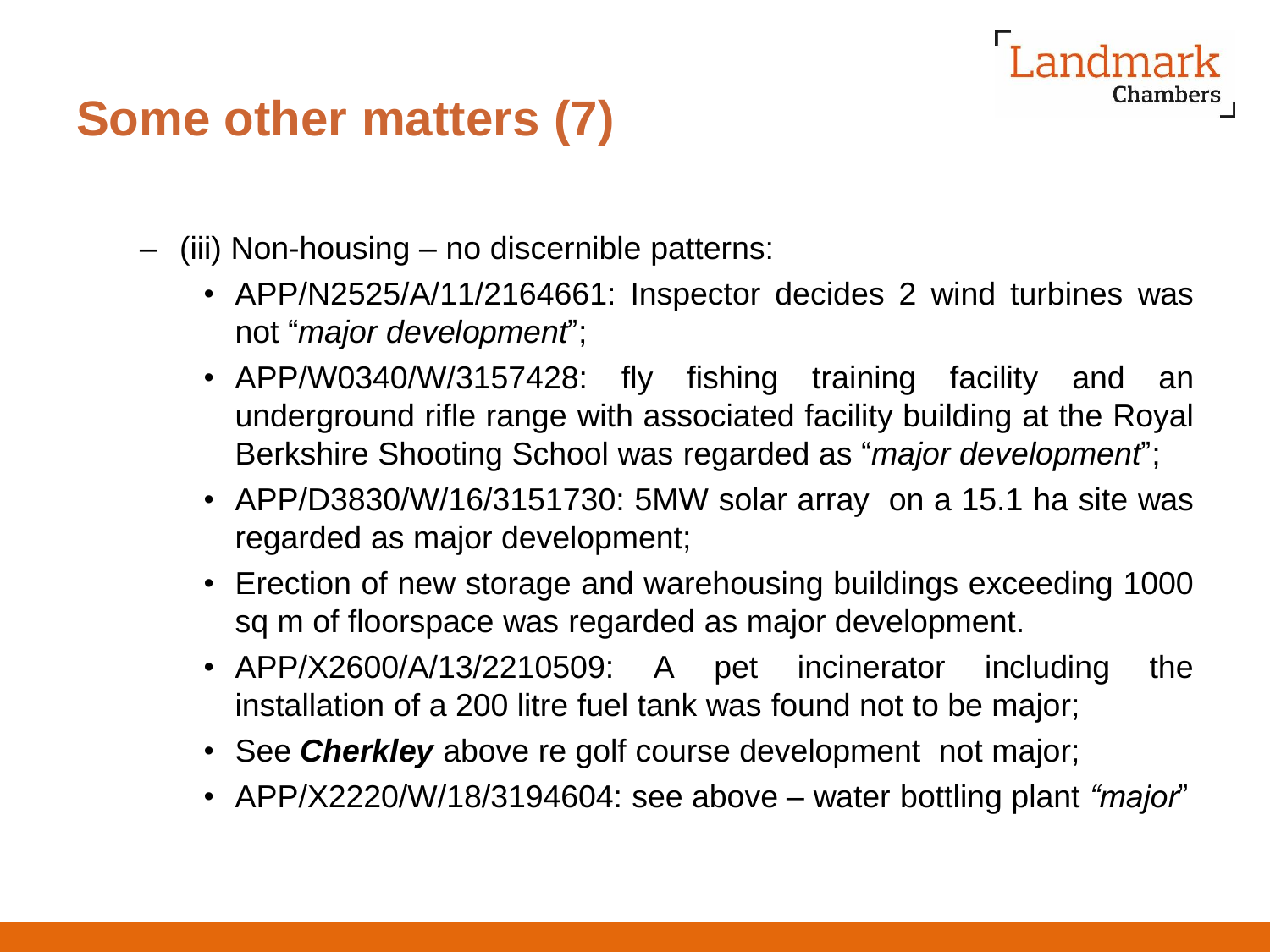#### **Some other matters (8)**

• APP/A1530/A/13/2195924: PP for 'The Stour Valley Visitor Centre at Horkesley Park' comprising a country park, art and craft studios (The Chantry), public gardens, a central building complex to provide an indoor display ring, 'Suffolk Punch Breeding Centre', entrance building, shop, café, 'Field to Fork', 'Farming through the ages', Active Learning, 'Nature Watch', and retained greenhouse as a demonstration nursery and gardens, an 'Energy Centre', main and overflow car parks, service yard, highway improvements, ancillary works and infrastructure provision".

Landmark

- Inspector: *"the proposed development would include the erection of 8,950 m² of new buildings and the change of use of some 42 ha of agricultural land to country park. It is intended to attract more than 300,000 visitors every year from across the region and more specifically from China. It would by any measure be a major development … However, the new buildings would occupy the site of the redundant nursery, outside the AONB ... They would form the major part of the new development. While there would be the creation of the Chinese garden, the erection of fencing and the change of use of land within the AONB, these are relatively minor elements of the scheme in terms of development. The proposal cannot with any factual accuracy be described as major development in the AONB, so in my view ¶116 of the Framework cannot be invoked*".
- The Secretary of State agreed that it was not major development in the AONB (see the Secretary of State's decision letter at paragraph 17).